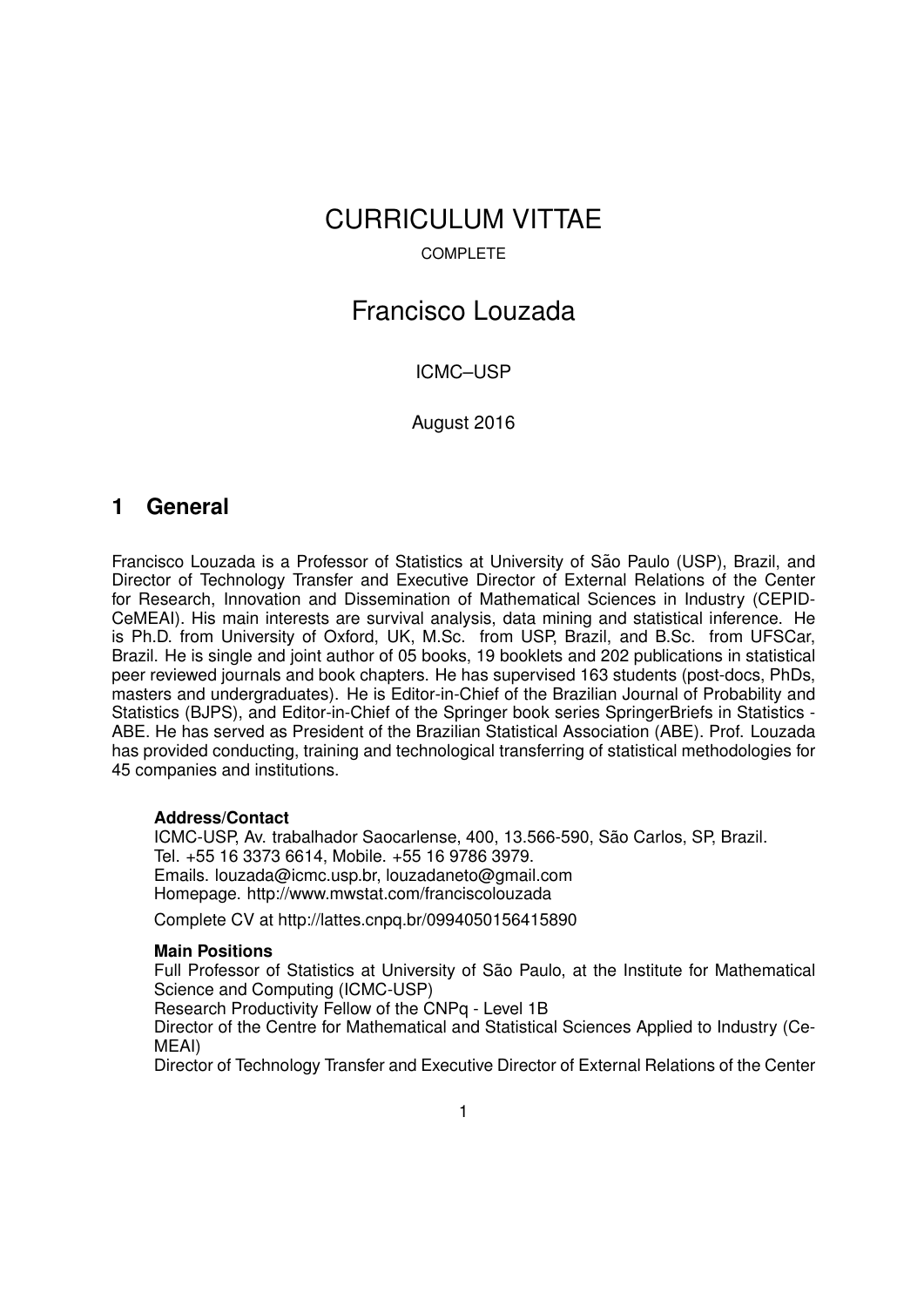for Research, Innovation and Dissemination of Mathematical Science in Industry (CEPID-CeMEAI)

Director of the Centre for Assessment of Risk (CER-ICMC-USP)

Before: Director of the Centre for Assessment of Risk (CER-UFSCar) for 10 years, Assistant Professor at UFSCar for 21 years, Director for Graduate Studies in Statistics at UFSCar for 10 years, and Director for Under-Graduate Studies in Statistics at Universidade Federal de São Carlos (UFSCar) for 2 years.

## **Editorial Positions**

Editor in Chief – Brazilian Journal of Probability and Statistics (ABE/IMS) Editor – Sankhya A (Springer)

Editorial Advisory Board – Journal of Applied Statistics (Taylor & Francis), Biometrical Brazilian Journal/Revista Brasileira de Biometria (UNESP)

Associate Editor – Communications in Statistics Series: Theory and Methods, Simulation and Computation, Data Analysis and Case Studies, Quality Tech. & Quantitative Management - QTQM (Taylor & Francis), Journal of Statistical and Econometric Methods (Scienpress), Revista Brasileira de Estatística (IBGE/ABE)

Book Editorial Board – SpringerBriefs in Statistics - ABE (Springer), Fisher Project of Statistical Books (Blucher)

Before: Editor-in-Chief of the Brazilian Journal of Statistics for 6 years, Editor of the Technical Reports of the DEs-UFSCar 15 years.

### **Service**

President of the Brazilian Statistical Association (ABE), Member of the Internal Committee for Assessment of the Federal University of São Carlos, Member of the University Council of the Federal University of Sao Carlos, Member of the Indicators Study Group on Higher ˜ Education (GEIES-INEP), Financial support requester for more than 10 conferences (total grant of more than R\$ 800.000,00).

Before: Past-President of the Brazilian Statistical Association for 2 years, Past-Secretary of the Brazilian Chapter of the International Society for Bayesian Analysis for 2 years.

## **Academic Record**

PhD in Statistics (1998, Oxford, UK), MSc in Computational Mathematics (1991, Universidade de São Paulo - USP, Brazil), BA in Statistics (1988, Universidade Federal de São Carlos - UFSCar, Brazil).

## **Current Research Interests**

Classical & Bayesian Inference, Classification, Data Mining, Hazard Models, Survival Analysis.

## **Publication Record**

More than 200 single & joint author papers published/accepted in statistical peer reviewed journals, 05 books and 19 booklets in statistical related subjects.

## **Products – Softwares & Systems**

SAD; SIGERES; SAO – Modules: Institution, Event, Hotel, Restaurant, Library; SPC Online – Modules: Univariate Analysis, Multivariate Analysis, Capability; iSports, R package BayesDccGarch, R package Optimal Theta Method.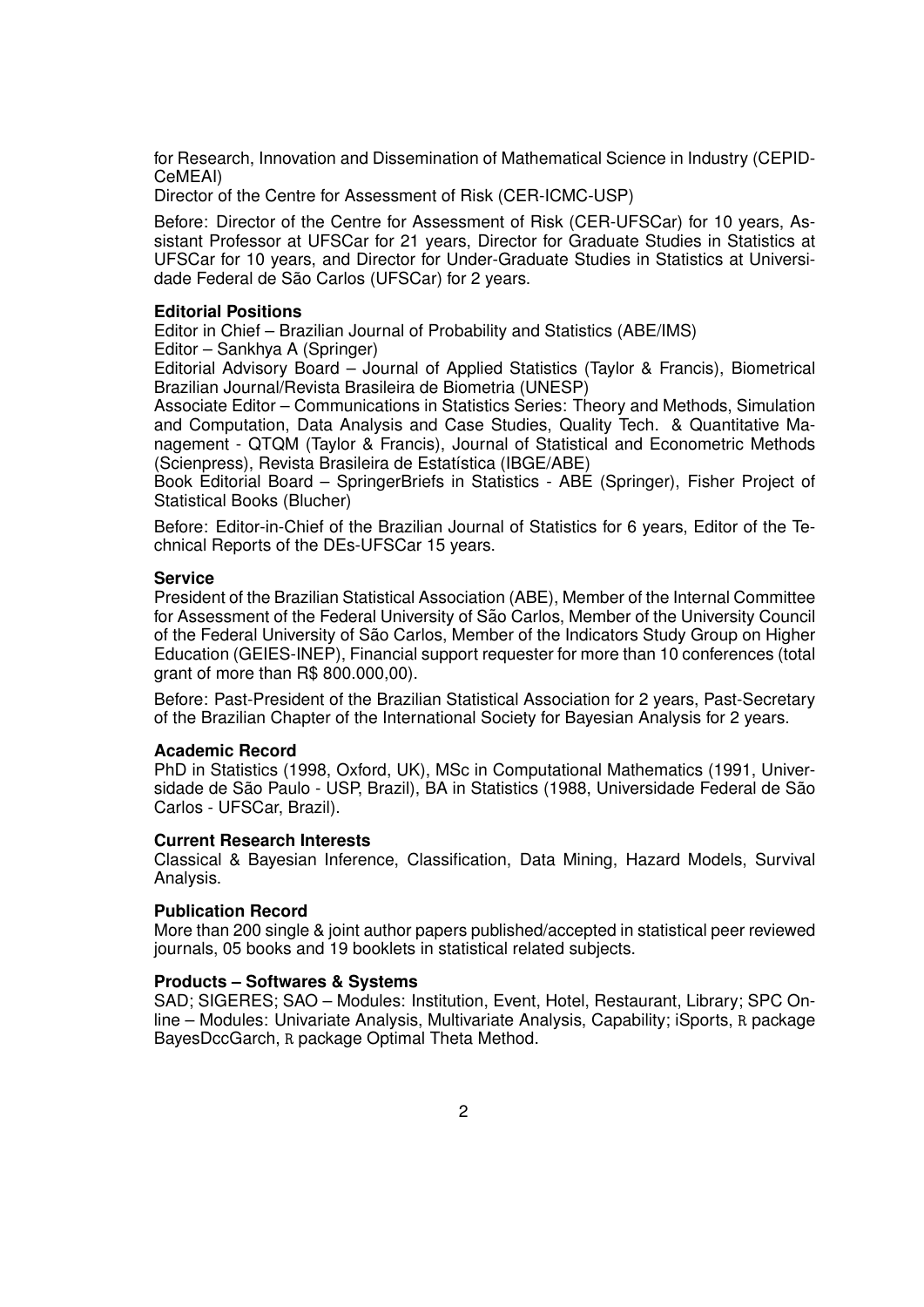#### **Students Record**

Ongoing: 3 Posdocs, 9 PhDs, 8 Masters, 16 Undergraduates. Complete: 9 Pos Docs, 19 PhDs, 38 Masters, 80 Undergraduates.

#### **Research Presentation Record**

More than 150 presentations (most in several parts of Brazil, but various abroad). Latterly, most are invited.

#### **Consulting**

Consulting, training and technology transfer to companies and institutions of different areas, among which: Correa da Costa e Associados (including project for Infoglobo, Net, ˆ Sercomtel), GISMARKET, StatSoft South America (including project for Companhia Siderúrgica de Tubarão, Companhia Vale do Rio Doce, Aço Minas, Cenpes-Petrobrás, Sachs, SunCoke, FCC, UOL), Ecolyser, UNIBANCO-AIG, Mineração Jundú, UNILEVER, Clariant, Banco do Brasil, Itaú-Unibanco, Editora Abril S.A., Banco ABN AMRO Real S.A., Aliança do Brasil S.A., Santander Banespa S.A., SERASA-Experian, Curado & Associados, UOL, Eletrolux, Educativa, DataEduc, Instituto Nacional de Estudos e Pesquisas Anísio Teixeira (INEP) under contract of ONU/PNUD, CPA-UFSCar, Grupo Stefane, Eco das Letras, Reenvolta Cooperativa, Escola Meninos da Vila-São Carlos, Reitoria-UFSCar, United Nations (UN), World Health Organization (WHO), Bill and Melinda Gates Foundation, Vitreous Materials Laboratory-UFSCar, Câmara de Comércio e Indústria Brasil-Alemanha, Smart Coach.

Conducting work on Big Data Analysis, Sampling, Business Intelligence, TRI, Customer Relationship Management, Customer Satisfaction, Data Mining, Design of Experiments, Determination of Attriction Score, Determination of Behaviour Score, Determination of Collection Score, Determination of Credit Score, Determination of premium for Safety and Health Plans, Evaluation of Clinical Trials, Forecasting, Fraud Detection, Industrial reliability, Multivariate Analysis, Precision Marketing, Regression Modelling, Risk Analysis, Sampling, Segmentation, Statistical Modeling, Statistical Quality Control, Survival Analysis, Time Series Analysis.

#### **Distinctions (including the ones together with my co-authors)**

2016 Best LACSC Paper Award, 1st Latin American Conference On Statistical Computing (LACSC), Gramado, Brazil; 2016 Third Place, Competition "Best PhD Thesis", 61 $\hat{A}^{\circ}$ RBRAS, Salvador, Brazil; 2015 Jan Tinbergen Award, International Statistical Institute, 60th ISI World Statistics Congress, Brazil; 2015 NSG Research Award, Nippon Sheet Glass (NSG) Foundation for Materials Science and Engineering, Japan; 2014 Patron of the 2nd Class Degree in Statistics, ICMC, USP, Brazil; 2014 King Abdulaziz Univerisity Award for Scientific Publication, King Abdulaziz Univerisity, Saudi Arabia; 2013 Patron of the 1st Class Degree in Statistics, ICMC, USP, Brazil; 2013 Elected Member of the International Statistical Institute (ISI), Netherlands; 2012 Medal of Honor, Universidade Federal de São Carlos, Brazil: 2012 Honorable Mention, Competition "Best Work of Undergraduate Research", 20o SINAPE, ABE, Brazil; 2010 SOBRAPO World Cup 2010 Football Forecast Competition - Track B, com o CER World Cup Model, Brazil; 2010 Honorable Mention, Competition "Best Work of Undergraduate Research", 19o SINAPE, ABE, Brazil; 2010 Medal of Honor, Universidade Federal de São Carlos, Brazil; 2007 Homenagem da Secretaria Municipal de Educação e Cultura, Prefeitura Municipal de Guariba, Brazil; 2001 Francisco Aranda-Ordaz Award (honorable Mention), International Bernoulli Society, Cuba; 2000 Patron of the 1997 Class Degree in Statistics, UFSCar,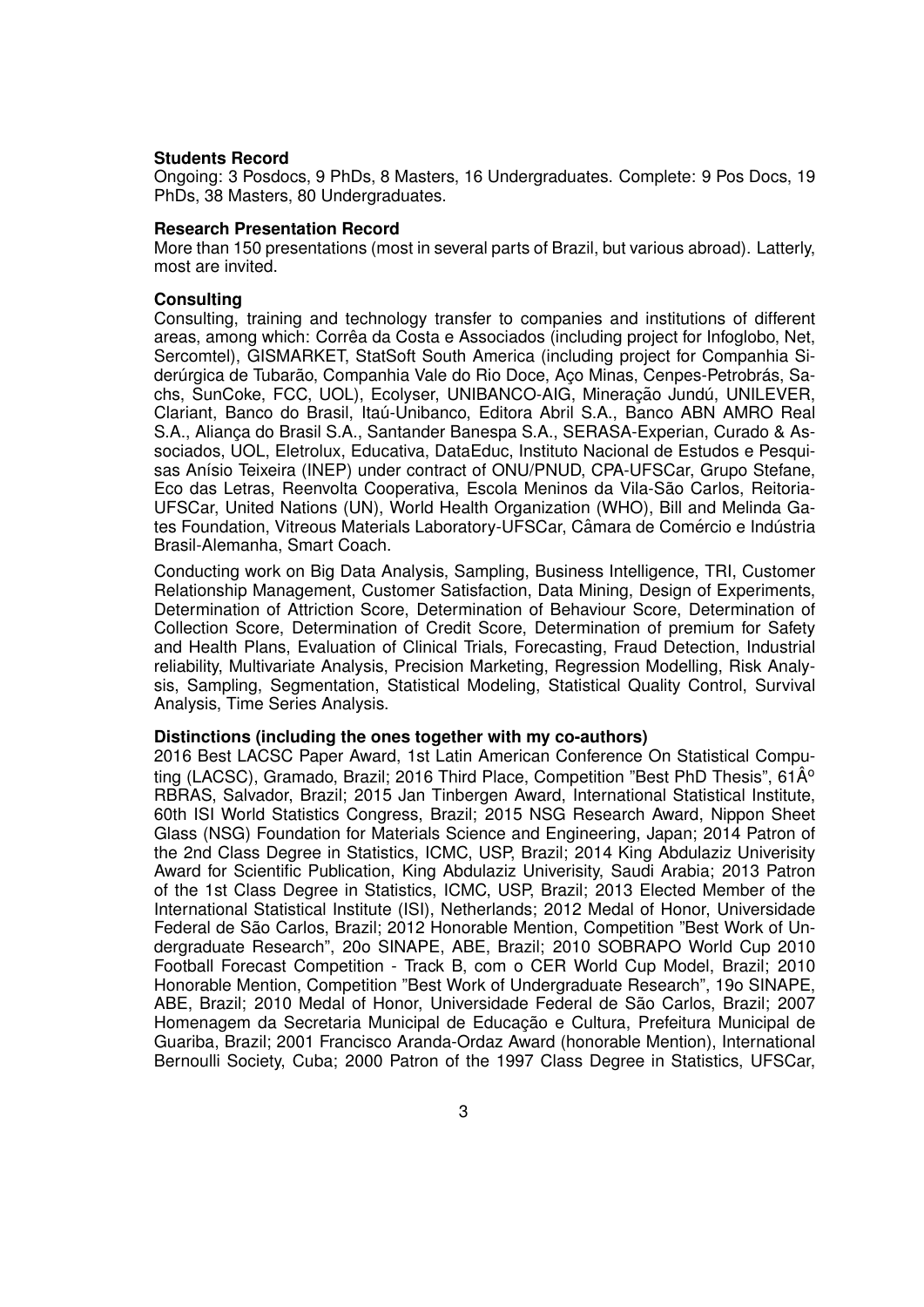Brazil; 1999 Young Investigator Award, Universidade Federal de São Carlos, Brazil; 1999 Medal of Honor, Câmara Municipal, Guariba, Brazil; 1998 Arnold Prize, Royal Statistical Society (RSS) Congress, Glasgow, UK; 1998 College Book Graduate Prize, Saint Peter's College, Universidade de Oxford, UK.

# **2 Research Projects And Products (Last 5 years)**

# **2.1 Academic Projects**

- 1. FAPESP. CEPID (2013 a 2017). Center for Mathematics Sciences Applied for Industry. Status: in progress. Coordinator: Jose Alberto Cuminato (ICMC-USP). Position: Tech- ´ nology Transfer Coordinator / Executive Director of External Relations. Amount: US\$ 5 million.
- 2. USP. INFRA 2012/2015. LABINTE Laboratorio Integrado de Sistemas Complexos, Mo- ´ delagem de Risco e Visualização de Dados. USP Program for Expansion and Improvement of Research Infrastructure. Status: in progress. Position: Coordinator. Amount: US\$ 200.000,00
- 3. ICMC-USP. Echoing numbers (2014-2016). Eco do Números: Módulo Introdutório de Estatística. Position: Coordinator. Programa de Incentivo às Ações de Extensão do ICMC. Amount: R\$ 2.000,00.
- 4. FAPESP. Financial support for Research (2011 a 2013). Métodos de Classificação e Predição Bayesiana para Dados de Sobrevivência de Longa Duração Usando Modelagem de Partição. Status: finalized. Position: Coordinator/participant. Amount: R\$ 26.000,00.
- 5. Projeto Universal CNPq. Financial support for Research (2010 a 2012). Modelos de Sobrevivência Bivariados de Longa Duração induzidos via Funções de Dependência. Status: finalized. Position: Coordinator. Amount: R\$ 13.500,00.

# **2.2 Projects for Conference Organization**

- 1. FAPESP. Congress Financial Support. 22th National Symposium on Probability and Statistics (2016). Status: in progress. Position: Coordinator. Amount: R\$ 227.098,00.
- 2. CNPq. Congress Financial Support. 22th National Symposium on Probability and Statistics (2014). Status: finalized. Position: Coordinator. Amount: R\$ 20.000,00.
- 3. FAPESP. Congress Financial Support. International Society for Business and Industrial Statistics (ISBIS) Satellite Conference (2015) with focus on Quality Control and Improvement. Status: in progress. Position: Coordinator. Amount: R\$ 27.723,00.
- 4. FAPESP. Congress Financial Support. 3rd Workshop on Probabilistic and Statistical Methods (2015). Status: finalized. Position: Coordinator. Amount: R\$ 29.339,50.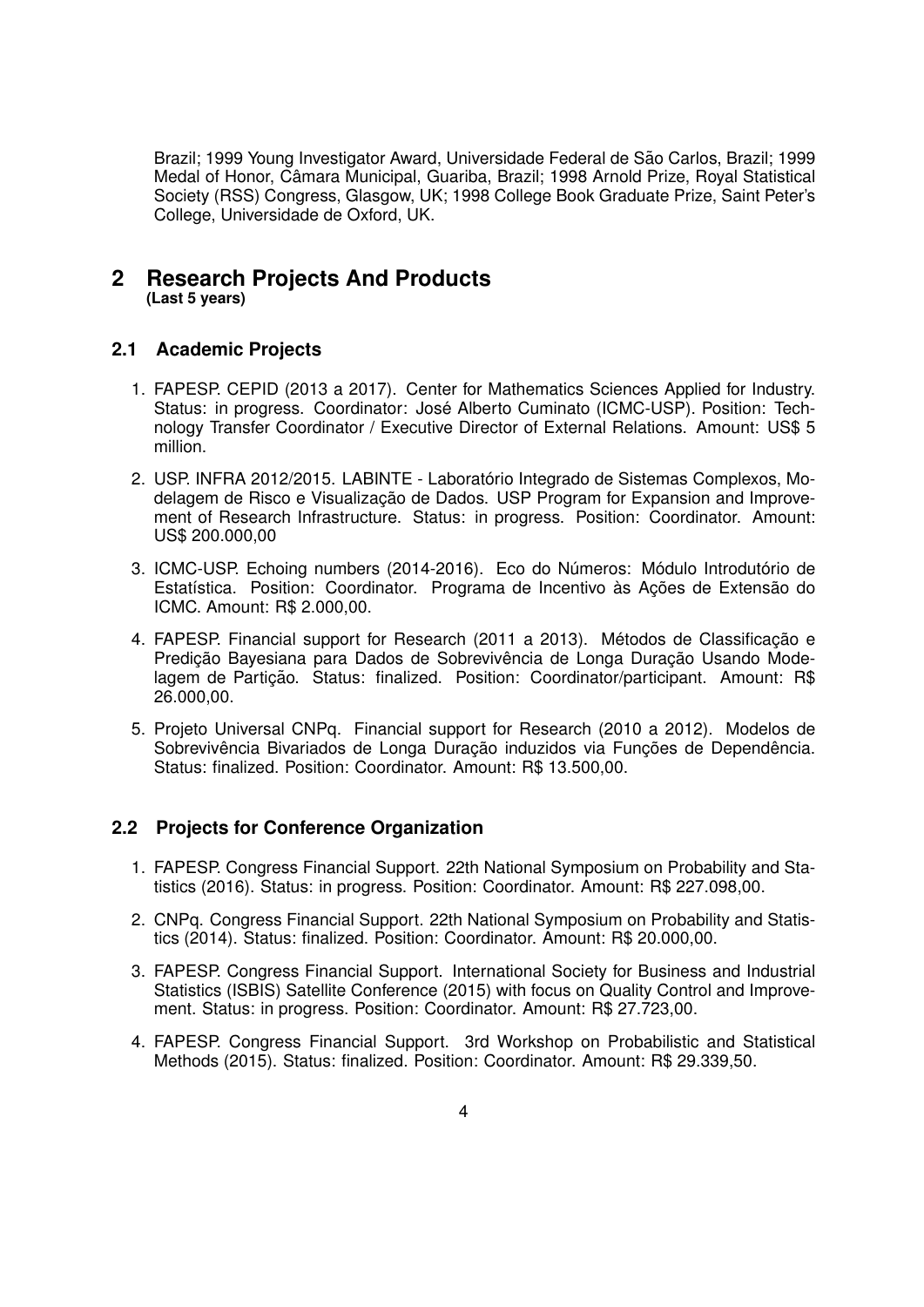- 5. CNPq. Congress Financial Support. 21th National Symposium on Probability and Statistics (2014). Status: finalized. Position: Coordinator. Amount: R\$ 42.000,00.
- 6. FAPESP. Congress Financial Support. 21th National Symposium on Probability and Statistics (2014). Status: finalized. Position: Coordinator. Amount: R\$ 296.060,00.
- 7. FAPESP. Congress Financial Support. 2nd Workshop on Probabilistic and Statistical Methods (2014). Status: finalized. Position: Coordinator. Amount: R\$ 17.188,00.
- 8. CNPq. Congress Financial Support. Sixth Brazilian Conference on Statistical Modelling in Insurance and Finance (2013). Status: finalized. Position: Coordinator. Amount: R\$ 19.500,00.
- 9. FAPESP. Congress Financial Support. Workshop on Probabilistic and Statistical Methods (2013). Status: finalized. Position: Coordinator. Amount: R\$ 16.000,00.
- 10. FAPESP. Congress Financial Support. XII Escola de Modelos de Regressão (2011). Status: finalized. Position: Coordinator. Amount: R\$ 97.000,00.

## **2.3 Consulting/Assessment Projects**

- 1. Associação Brasileira de Estatística (ABE), StatSoft LatinAmerica. Project. Eco dos Números (Echoing Numbers). Position: Coordinator.
- 2. Reenvolta Coop, Prefeitura da Cidade de Matão. Project: SISGERES Sistema de Gestão de Resíduos Sólidos Municipais. Position: Coordinator.
- 3. ICMC-USP. Project: SAD Sistema de Avaliação de Disciplinas. Position: Coordinator.
- 4. INEP (Instituto Nacional de Estudos e Pesquisas Anísio Teixeira) under contract of United Nations (UN/PNUD). Project: A revised methodology for calculating the Preliminary Course Concept (CPC). Position: Coordinator.
- 5. CEPID-CEMAI-FAPESP. Project: SPC Online System Module Multivariate. Position: Coordinator.
- 6. CER. Project: SPC Online System Module Multivariate. Position: Coordinator.
- 7. CEPID-CEMAI-FAPESP. SAO Restaurant, SAO Hotel, SAO Institucional, SAO Eventos, SAO Election. Position: Coordinator.
- 8. CNPq, CAPES, CER. Project: Statistical modeling for prediction of survival in women with breast cancer. Position: Participant.
- 9. CAPES, CNPq, CER. Project: Detection of Sport Talents. Position: Coordinator.
- 10. CAPES, CNPq, CER. Project: Statistical Modeling for Malaria Data. Position: Coordinator.
- 11. FAPESP, CNPq, CER. Project: Statistical Modeling for Leptospirosis Notification Data. Position: Participant.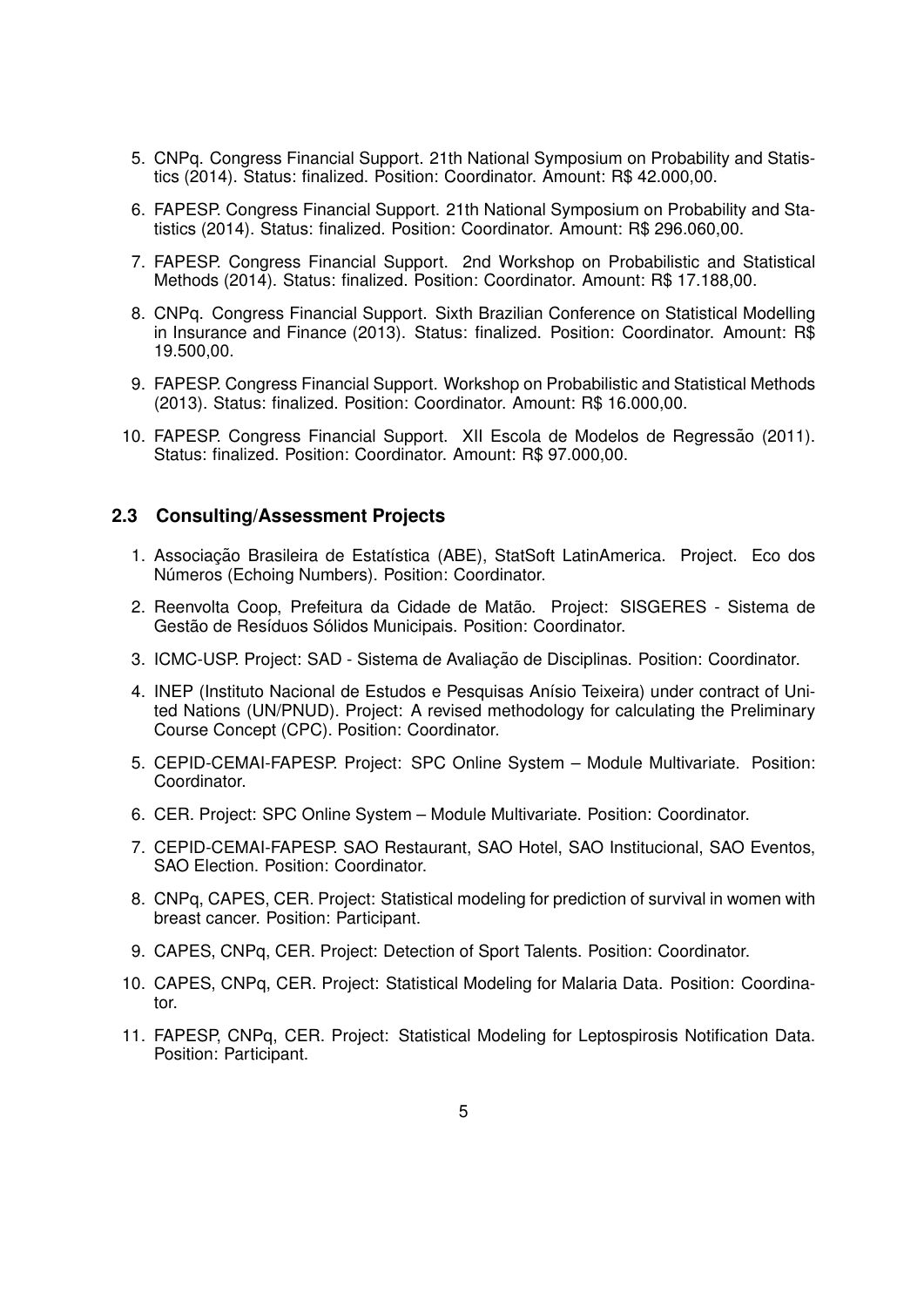- 12. CER. Project: Determination of the Predictive Capacity of Diagnostic Tests For Chagas Disease. Position: Coordinator.
- 13. CER. Project: Statistics Applied to Sports 2014 Brazilian, English, Spanish leagues and Word Cup Tournament. Position: Coordinator.
- 14. WHO, FMRP-USP, Melinda Gates Foundation. Project: BOLD Research and Development of Innovative Tools for Better Outcomes in Labor Difficulty. Position: Participant.

## **2.4 Completed Consulting/Assessment Projects**

- 1. 2015. CPA-UFSCar. Project: Sampling and analysis of institutional data of the year 2010, 2011, 2012, 2013, 2014 of the UFSCar for evaluating courses, disciplines and graduate students, via a online and real time assessment instrument developed by the CER team.
- 2. 2015. CEPID-CeMEAI-FAPESP. ICMC Library. SAO Library. Position: Coordinator.
- 3. 2015. INEP (Instituto Nacional de Estudos e Pesquisas Anísio Teixeira) under contract of United Nations (UN/PNUD). Project: A revised methodology for calculating the Preliminary Course Concept (CPC).
- 4. 2015. Project: SPC Online System Module Univariate.
- 5. 2014. CER, CPA-UFSCar, ABE. Web Statistical System (Sistema de Avaliação Online SAO) – Module SAO Institucional. Position: Coordinator.
- 6. 2014. German Brazilian Chamber of Commerce and Industry. Project: Online Inquiry form.
- 7. 2013. SERASA EXPERIAN. Project: Probabilistic Networks Applied to Credit Scoring. Position: Coordinator.
- 8. 2011. Rectory-UFSCar. Project: Construindo Pontes Institucionais Para Construção do Campus UFSCar Lagoa do Sino.
- 9. 2010. UOL. Project: Probabilistic Networks Applied to Fraud Modeling in Virtual Environments
- 10. 42 Satisfaction Surveys: Satisfaction Survey 36a CNMAC, Gramando (up coming), Satisfaction Survey 22o SINAPE, Porto Alegre (up coming), Satisfaction Survey 13th EBEB, Belo Horizonte (2016), Satisfaction Survey 60th WSC ISI 2015, Rio de Janeiro (2015), Satisfaction Survey 67a SBPC. São Carlos (2015), 14a EMR, Campinas (2015), 35a CN-MAC, Natal (2014), III Jornada Internacional de Probabilidad y Estadística, Peru (2014), 21o SINAPE (2014), 59o RBRAS (2014), 13o EBEB (2014), 2nd Workshop on Probabilistic and Statistical Methods USP-ICMC (2014), Club Bar - Guaribinha Clube (2013), BIN@BRAZIL (2013), 12o MGEST (2013), 15o ESTE (2013), 58o RBRAS and 15o SE-AGRO (2013), I Encontro Luso-Galaico de Biometria (2013), I Encontro Portugues de ˆ Biometria (2013), 15a Escola de Séries Temporais e Econometria (2013), 1a Semana de Pós-Graduação em Ciência Política da UFSCar (2013), VI Brazilian Conference on Statistical Modelling In Insurance and Finance (2013), 13a Escola de Modelos e Regressão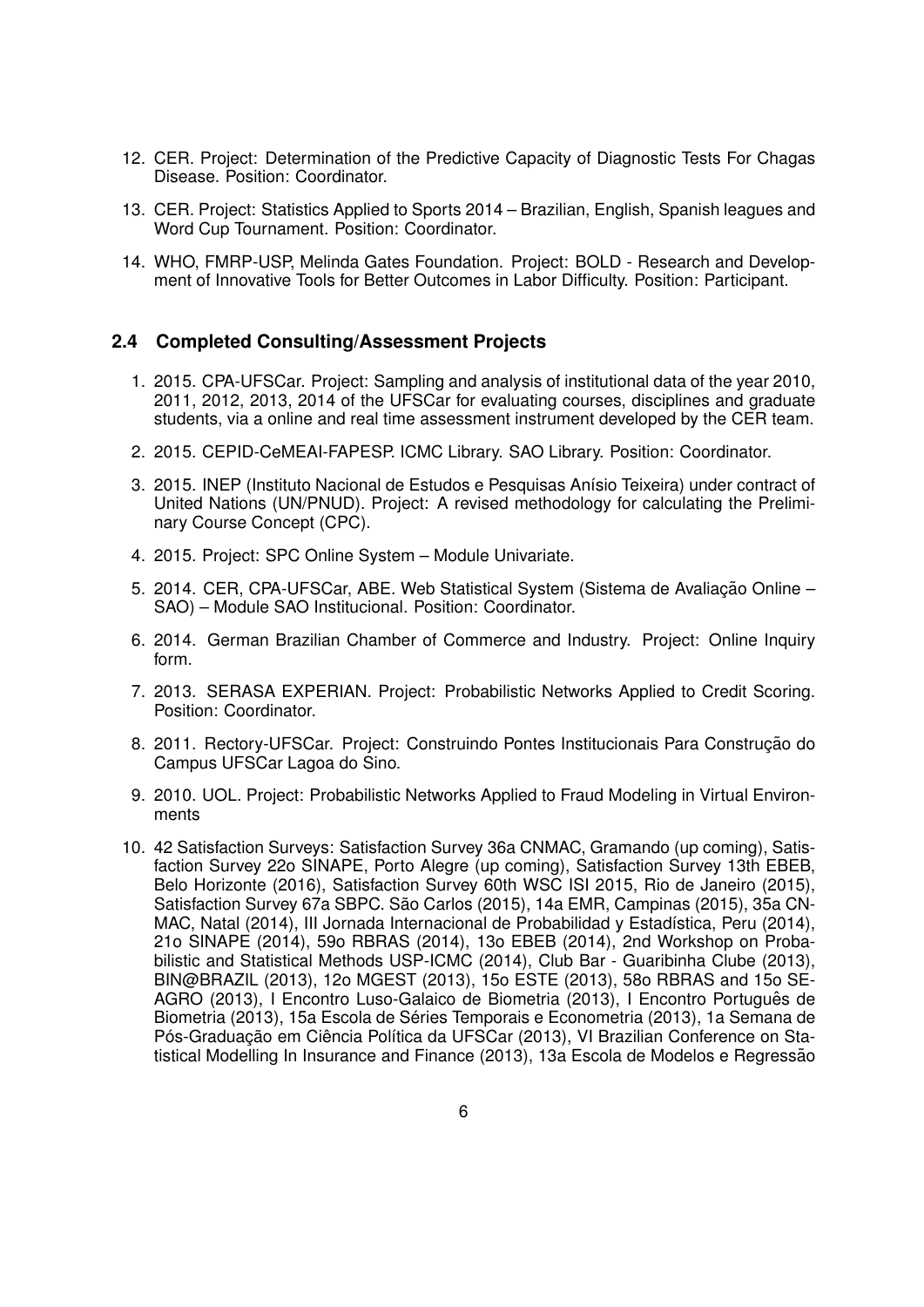(2013), 2a Semana da Estatística UFSCar (2012), Workshop on Probabilistic and Statistical Methods USP-ICMC (2012), 3o Encontro Nacional de Engenheiros Físicos (2012), 8o Simpósio Brasileiro de Engenharia Física (2012), 20o SINAPE (2012), Escola Meninos da Vila - São Carlos (2012), Percepção Arquitetônica do Espaço de Trabalho, UFSCar (2011), Cursos REUNI UFSCar (2011), III ESAMP (2011), Disciplinas UFSCar (2010), Avaliação dos Egressos UFSCar (2010).

11. 07 Sport Forecasts: Brasileirão 2014 (2014), FIFA World Cup (2014), Spanish League 2014 (2014), English League 2014 (2014), Brasileirão 2013 (2013), Brasileirão 2011 (2011), FIFA World Cup (2010).

# **2.5 Products**

- 1. SAD: Sistema de Avaliacção de Disciplinas ICMC, 06/2016
- 2. Sistema de Votação de Mudança de Estatuto, Associação Brasileira de Estatística (ABE), 05/2016
- 3. SIGERES: Sistema de Gestão de Resíduos Sólidos Municipais, 03/2016
- 4. SAO Library. Link: http://mwstat.com/icmc
- 5. R package BayesDccGarch. Version 1.0 available on CRAN.
- 6. R package Optimal Theta Method. Version 1.0 to be available on CRAN.
- 7. SPC Online System Module Univariate Analysis. Link: http://mwstat.com/cep
- 8. SAO Restaurant. Link to the questionary: www.mwstat.com/restaurante, link to the online report: www.mwstat.com/restaurante/log–rel.php, password: admin
- 9. SAO Hotel
- 10. SAO Institucional Customized to UFSCar. Link: http://www.avaliacao.ufscar.br
- 11. SAO Event (The SAO Event has been intensively used for evaluate the degree satisfaction of delegates in various congresses in Brazil and abroad).
- 12. iSports. Link: http://www.mwstat.com/ isports/

# **3 Publications**

# **3.1 Books**

- 1. Polpo de Campos, A., Louzada, F., Ramos Rifo, L., Stern, J. M., Lauretto, M. (Eds.) Interdisciplinary Bayesian Statistics. New York: Springer, 2015. 366p.
- 2. Migon, H. S. ; Gamerman, D. ; Louzada, F. Statistical Inference: An Integrated Approach, Second Edition. London: Chapman & Hall/CRC, 2014, 385p.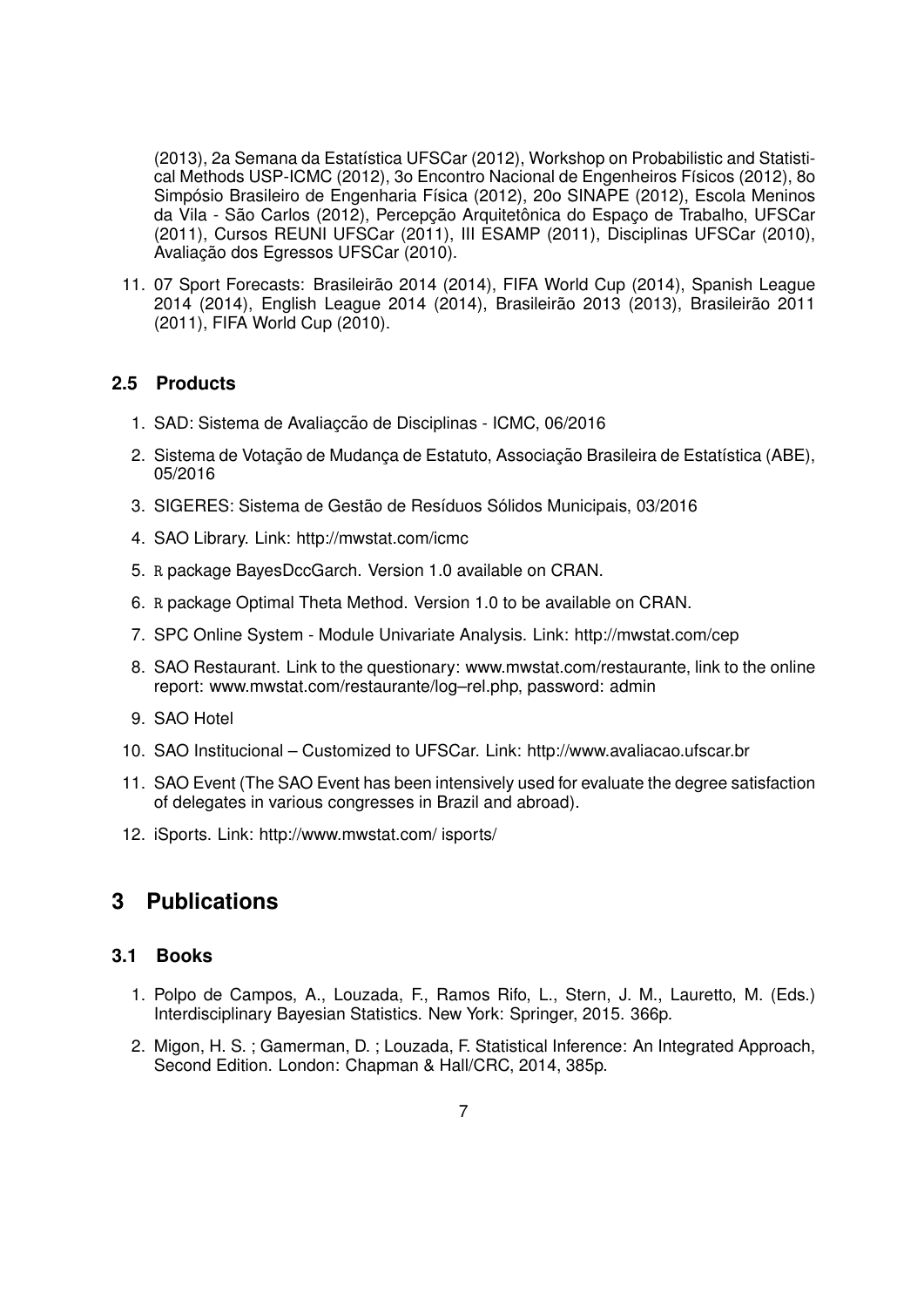- 3. Louzada, F. ; Diniz, C. ; Ferreira, P. ; Ferreira, E. Controle Estatístico de Processos Uma abordagem prática para cursos de Engenharia e Administra cão. 1. ed. Rio de Janeiro: LTC Editora, 2013. 269p.
- 4. Louzada-Neto, F. ; Diniz, C.A.R. . Técnicas Estatísticas em Data Mining. Lima, Peru: Instituto de Matematicas y Ciencias Afines, IMCA, 2002. 102p.
- 5. Louzada-Neto, F. ; Mazucheli, J. ; Achcar, J.A. . Análise de Sobrevivência e Confiabilidade. Lima, Peru: Instituto de Matematicas y Ciencias Afines, IMCA, 2002. v. 1. 107p.

## **3.2 Books of Short-courses in Congresses**

- 1. Diniz, C. A. R.; Louzada, F. Métodos Estatísticos para Análise de Crédito. 1. ed. São Paulo: 6th Brazilian Conference on Statistical Modelling in Insurance and Finance, 2013. v. 1. 129p.
- 2. Diniz, C. A. R.; Louzada, F. Modelagem Estatística para Risco de Crédito. 1. ed. São Paulo: 21th SINAPE - Associacão Brasileira de Estatística (ABE), 2012. v. 1. 178p.
- 3. Diniz, C. A. R.; Louzada-Neto, F. . Modelagem estatística em detecção de fraude. Salvador: 10a Escola de Modelos de Regressão - Associação Brasileira de Estatística, 2007. v. 1. 109 p.
- 4. Diniz, C. A. R. ; Louzada-Neto, F. . Data Mining Via Software Statistica. São Carlos: Monografia Bacharelado em Estatística UFSCar 30 Anos, 2006. v. 1. 90 p.
- 5. Louzada-Neto, F.; Mazucheli, J.; Achcar, J.A. . Tópicos em análise de sobrevivência e confiabilidade. 1. ed. Manaus: Departamento de Estatística - Universidade do Amazonas, 2003. v. 1. 166 p. B
- 6. Louzada-Neto, F. ; Mazucheli, J. ; Achcar, J.A. . Uma Introdução à Análise de Sobrevivência e Confiabilidade.. Maringá: 3a Jornada Regional Estatística, 2002. 137 p.
- 7. Diniz, C.A.R. ; Louzada-Neto, F. . Data Mining e Estatística. , 2002. v. 1. 36 p.
- 8. Louzada-Neto, F.; Mazucheli, J.; Achcar, J.A. . Curso Una Introducción al Análisis de Sobrevivencia y Confiabilidad. Antofagasta: Sciedad Chilena de Estadística, 2001. v. 1. 114 p.
- 9. Diniz, C.A.R. ; Louzada-Neto, F. . Data Mining: Uma Introdução. 1. ed. Caxambú: 14th SINAPE - Associação Brasileira de Estatística (ABE), 2000. v. 1. 134 p.

### **3.3 StatSoft South America Booklet Colection**

- 1. Diniz, C. A. R. : Louzada-Neto, F. . Controle Multivariado de Processos: Princípios Gerais e Aplicação no Software Statistica. São Caetano do Sul: StatSoft South America, 2008. 97p.
- 2. Louzada-Neto, F.; Diniz, C. A. R.. Séries Temporais. São Caetano do Sul: StatSoft South America, 2003. 80p.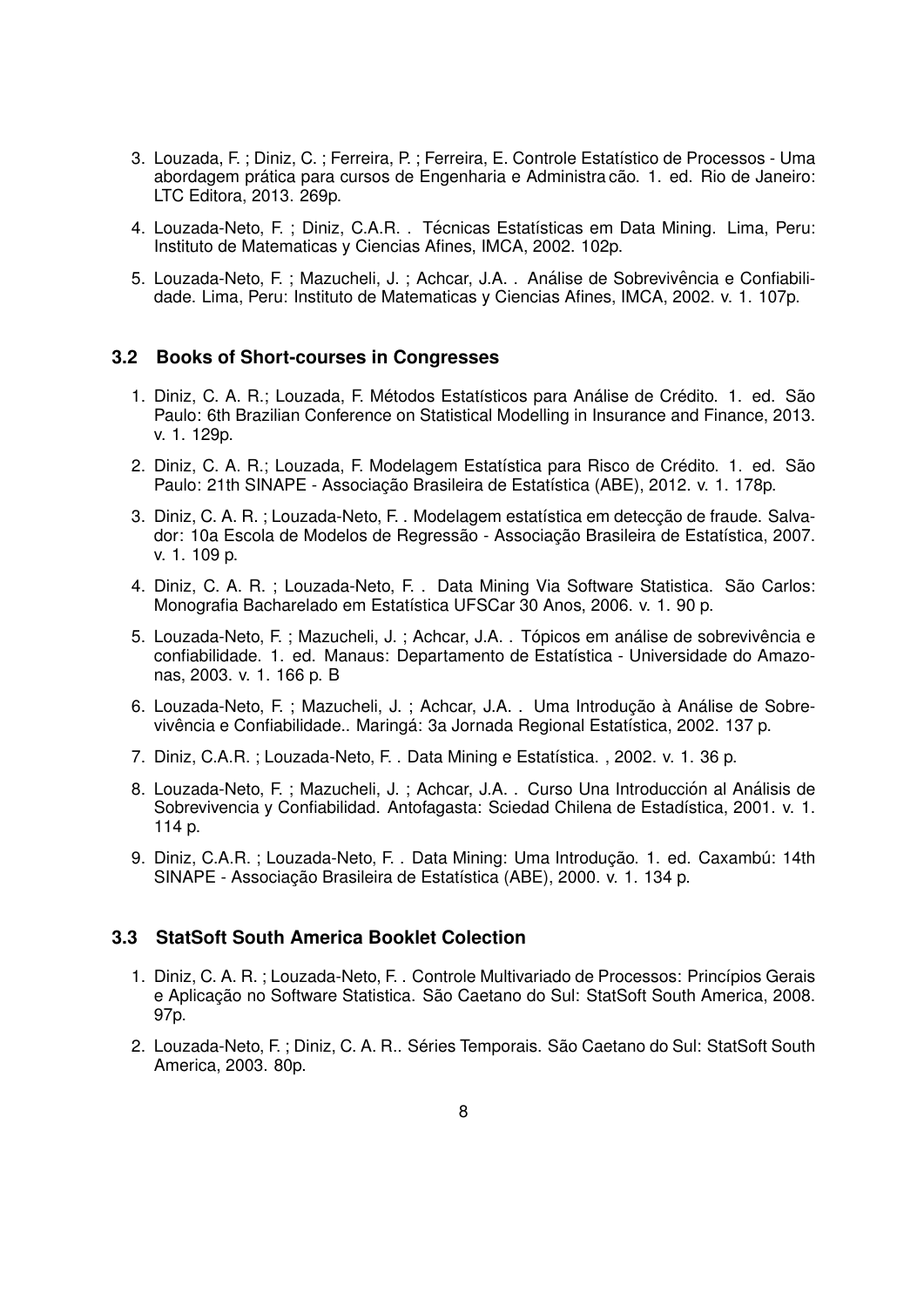- 3. Louzada-Neto, F.; Diniz, C. A. R.. Data Mining DM. São Caetano do Sul: StatSoft South America, 2003. 80p.
- 4. Diniz, C. A. R. ; Louzada-Neto, F. . Modelos Lineares e Não-Lineares. São Caetano do Sul: StatSoft South America, 2003. 77p.
- 5. Diniz, C. A. R. ; Louzada-Neto, F. . Análise do Processo. São Caetano do Sul: StatSoft South America, 2003. 160p.
- 6. Diniz, C. A. R. ; Louzada-Neto, F. . Análise Multivariada em Ambiente Mining. São Caetano do Sul: StatSoft South America, 2003. 91p.
- 7. Louzada-Neto, F.; Diniz, C. A. R., Modelagem para Deteccão de Fraudes. São Caetano do Sul: StatSoft South America, 2003. 135p.
- 8. Diniz, C. A. R. ; Louzada-Neto, F. . Planejamento de Experimentos DOE. São Caetano do Sul: StatSoft South America, 2003. 144p.
- 9. Louzada-Neto, F. ; Diniz, C. A. R.. Controle Estatístico de Processo CEP. São Caetano do Sul: StatSoft South America, 2003. 78p.

## **3.4 Divulation Booklet**

1. Yasmim Reis; Fernando Chamer; Jorge Luis Bazan-Gusman; Francisco Louzada. Estatística. Associação Brasileira de Estatística )ABE), 2015, 12p.

### **3.5 Book Chapters**

- 1. Bazan, J. L. ; Louzada, F. . Explorando algumas propostas para os Indicadores da Educação Superior no Brasil. Projeto Dez Anos do SINAES, INEP, forthcoming (453).
- 2. Louzada, F.; Bazan, J. L., Uma revisão sistemática da literatura a respeito dos Indicadores da Educação Superior no Brasil. Projeto Dez Anos do SINAES, INEP, forthcoming  $(444)$ .
- 3. Martino, L. ; Elvira, V. ; Luengo, D. ; Louzada, F. . Parallel Metropolis chains with cooperative adaptation. Proceedings of the 41st IEEE International Conference on Acoustics, Speech and Signal Processing (ICASSP 2016), Shanghai, China. forthcoming (446). Free available online version: arXiv:1509.07993.
- 4. Martino, L. ; Plata, J. ; Louzada, F. .A Monte Carlo Scheme for Node-Specific Inference Over Wireless Sensor Networks, IEEE Sensor Array and Multichannel Signal Processing Workshop (SAM), 2016. Shanghai, China. forthcoming. Free available online version: http://vixra.org/pdf/1603.0180v4.pdf.
- 5. Martino, L. ; Elvira, V. ; Luengo, D. ; Louzada, F. . Adaptive Population Importance Samplers: A General Perspective. IEEE Sensor Array and Multichannel Signal Processing Workshop (SAM), 2016. Rio de Janeiro, Brazil.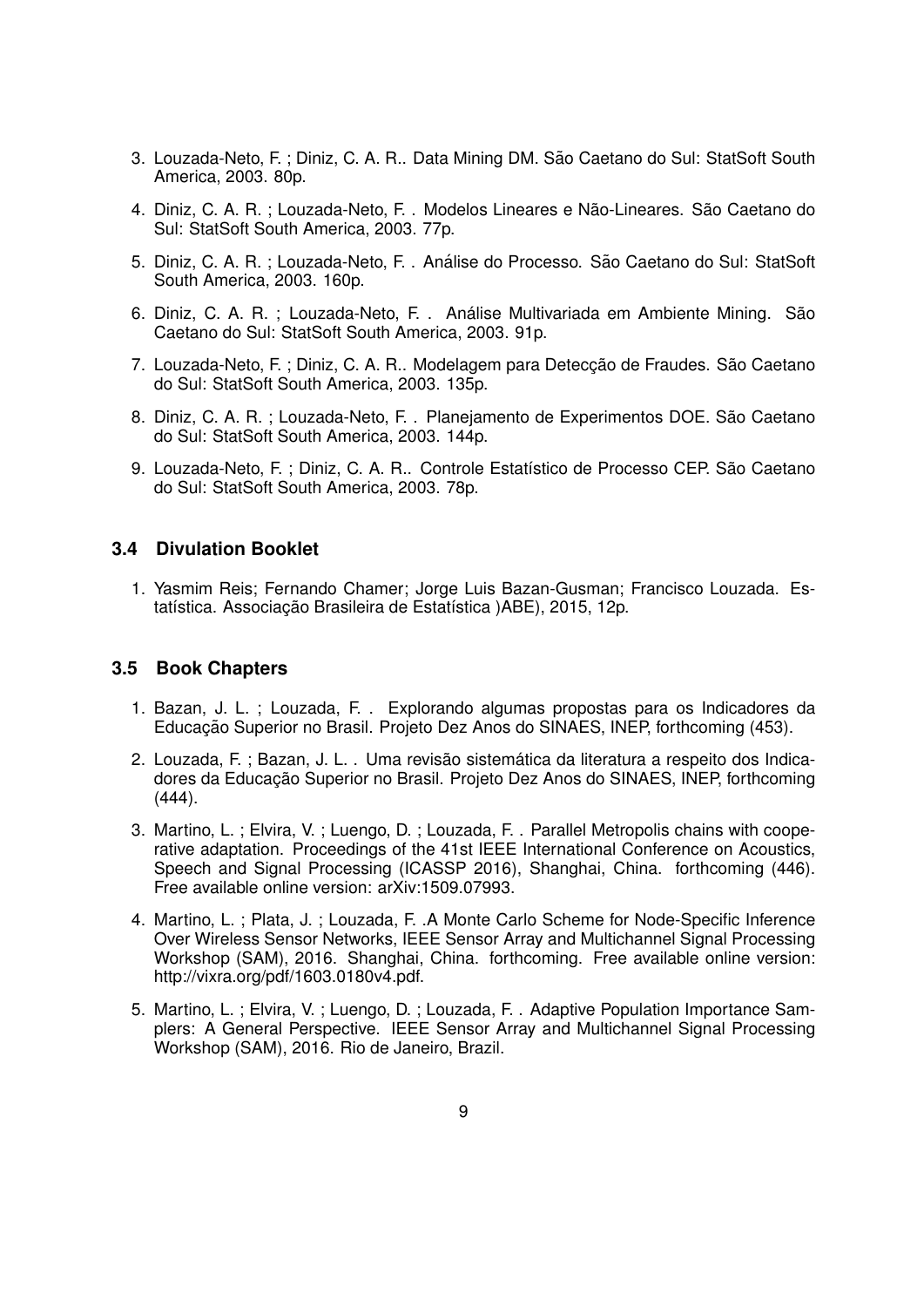- 6. Martino, L. ; Elvira, V. ; Luengo, D. ; Louzada, F. . Weighting a Resampled Particle in Sequential Monte Carlo, IEEE Workshop on Statistical Signal Processing (SSP), 2016. Mallorca, Spain. Free available online version: http://vixra.org/pdf/1602.0333v1.pdf.
- 7. Martino, L. ; Elvira, V. ; Luengo, D. ; Louzada, F. . Alternative Effective Sample Size measures for Importance Sampling, IEEE Workshop on Statistical Signal Processing (SSP), 2016. Mallorca, Spain.
- 8. Fioruci, J. A. ; Yiqi, B., Louzada, F. ; Cancho, V. G. . Bayesian Approach of the Exponential Poisson Logarithmic Model. In: Interdisciplinary Bayesian Statistics, Polpo de Campos, A., Louzada, F., Ramos Rifo, L., Stern, J.M., Lauretto, M. (Eds.), Springer Proceedings in Mathmatics & Statistics, vol. 118, pp 253-262, Springer, 2015.
- 9. Louzada, F. ; Suzuki, A. ; Salasar, L. E. B. ; Ara, A. ; Leite, J. G. . A Bayesian Approach to Predicting Football Match Outcomes Considering Time Effect Weight. In: Interdisciplinary Bayesian Statistics, Polpo de Campos, A., Louzada, F., Ramos Rifo, L., Stern, J.M., Lauretto, M. (Eds.), Springer Proceedings in Mathmatics & Statistics, vol. 118, pp 149-162, Springer, 2015.
- 10. Macera, M. A. C. ; Louzada, F. ; Cancho, V. G. . The Exponential-Poisson Regression Model for Recurrent Events: A Bayesian Approach. In: Interdisciplinary Bayesian Statistics, Polpo de Campos, A., Louzada, F., Ramos Rifo, L., Stern, J.M., Lauretto, M. (Eds.), Springer Proceedings in Mathmatics & Statistics, vol. 118, pp 347-356, Springer, 2015.
- 11. Prado, S. M. ; Louzada-Neto, F. ; Rinaldo, J. G. S. ; Benze, B. G. . A new distribution for ´ service model with state dependent service rate. In: Jacek Stando; Yoshiro Imai. (Org.). Informatics & Applications. International Conference. 2ND 2013. (ICIA 2013). 1ed. Lodz, Poland: Institute of Electrical and Electronics Engineers (IEEE), 2013, v. 1, p. 294-299.
- 12. Saraiva, E. F.; Louzada, F.; Milan, L. A.; Meira, S.; Cobre, J. A Predictive Approach to Identify Genes Differentially expressed. AIP Conf. Proc. 1490, XI Brazilian Meeting on Bayesian Statistics, 314-322, 2012.
- 13. Louzada-Neto, F. Accelerated Lifetime Testing. In: Springer. (Org.). International Encyclopedia of Statistics. International Encyclopedia of Statistics. 1ed.Kragujevac: Miodrag Lovric, v. 1, p. 3-5, 2011.
- 14. Achcar, J. A. ; Martinez, E. Z. ; Louzada, F. . Binary data in the presence of misclassifications . Proceedings Of The 16th Symposium Of Iasc On Computational Statistics, Springer-Verlag, v. 1, p. 581-587, 2004.

# **3.6 Papers**

## 2016

1. Martino, L. ; Stern, R. B. ; Louzada, F. . Comments on the paper Efficient Metropolis-Hastings Proposal Mechanisms for Bayesian Regression Tree Models by Matthew T. Pratola. Bayesian Analysis. forthcoming (468).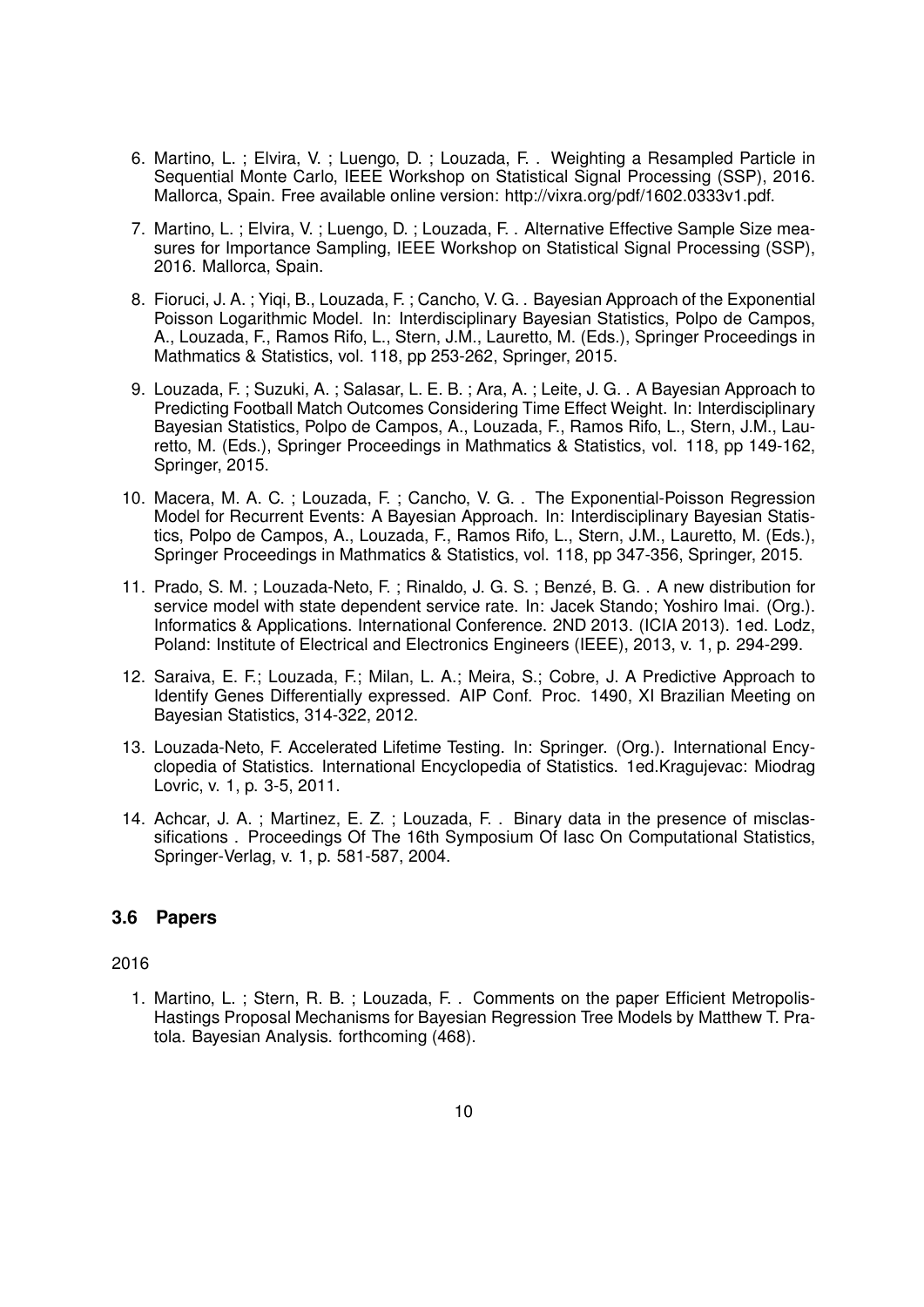- 2. Martino, L. ; Elvira, V. ; Luengo, D. ; Corander, J. ; Louzada, F. . Orthogonal parallel MCMC methods for sampling and optimization. Digital Signal Processing. forthcoming (430).
- 3. Ferraudo, G. M. ; Louzada, F. ; Ferreira, J. F. . Inference of the Market Value of Urban Lots from the Perspective of Survival. Pesquisa Operacional. fothcoming (442).
- 4. Ramos, P.L. ; Louzada, F. ; Cancho, V. G. . Maximum Likelihood Estimation for the weighted Lindley Distribution Parameters under Different Types of Censoring. Biometric Brazilian Journal. fothcoming (408).
- 5. Ramos, P.L. ; Louzada, F. . Comments on "The Exponentiated Inverted Weibull distribution". Applied Mathematics & Information Sciences. fothcoming (424).
- 6. Mazucheli, J. ; Ghitany, M.E. ; Louzada, F. . Comparisons of Ten Estimation Methods for the Parameters of Marshall-Olkin Extended Exponential Distribution. Communications in Statistics: Computation and Simulation. forthcoming (326).
- 7. Martino, L. ; Louzada, F. . Issues in the Multiple Try Metropolis mixing. Computational Statistics. forthcoming (432).
- 8. Louzada, F. ; Ferreira, P. H. . On the Classical Estimation of Bivariate Copula-based Seemingly Unrelated Tobit Models through the Proposed Inference Function for Augmented Margins Method. Journal of Data Science. forthcoming (411).
- 9. Yiqi, B. ; Russo, C. M.; Cancho, V. G. ; Louzada, F. . Influence diagnostics for the Weibull-Negative-Binomial regression model with cure rate under latent failure causes. Journal of Applied Statistics, forthcoming (390).
- 10. Suzuki, A. K. ; Barriga, G. D. C.; Cancho, V. G. ; Louzada, F. . A general long-term aging model with different underlying activation mechanisms: Modeling, Bayesian Estimation and Case Influence Diagnostics. Communications in Statistics - Theory and Methods, forthcoming (273).
- 11. Suzuki, A. K.; Louzada, F. ; Francini, J. F. ; Salasar, L. E. B. . A Bayesian methodology to predicting football matches outcomes: An application to the 2010 football world cup. Journal of Data Science, forthcoming.
- 12. Barriga, G. D. C.; Cancho, V. G. ; Louzada, F. . A non-default rate regression model for credit scoring data. Applied Stochastic Models in Business and Industry, forthcoming.
- 13. Louzada, F. ; Ara, A. ; Fernandes, G. . The bivariate alpha-skew-normal distribution. Communication in Statistics - Theory and Methods, forthcoming.
- 14. Prado, S. M. ; Louzada, F. ; Rinaldi, J. G. ; Viola, M. L. L. . A distribution for service modeling. Advances and Applications in Statistics, forthcoming.
- 15. Ara, A. ; Louzada, F. . A practical development procedure to build your own web based statistical system. International Journal of Computer Science and Engineering, forthcoming.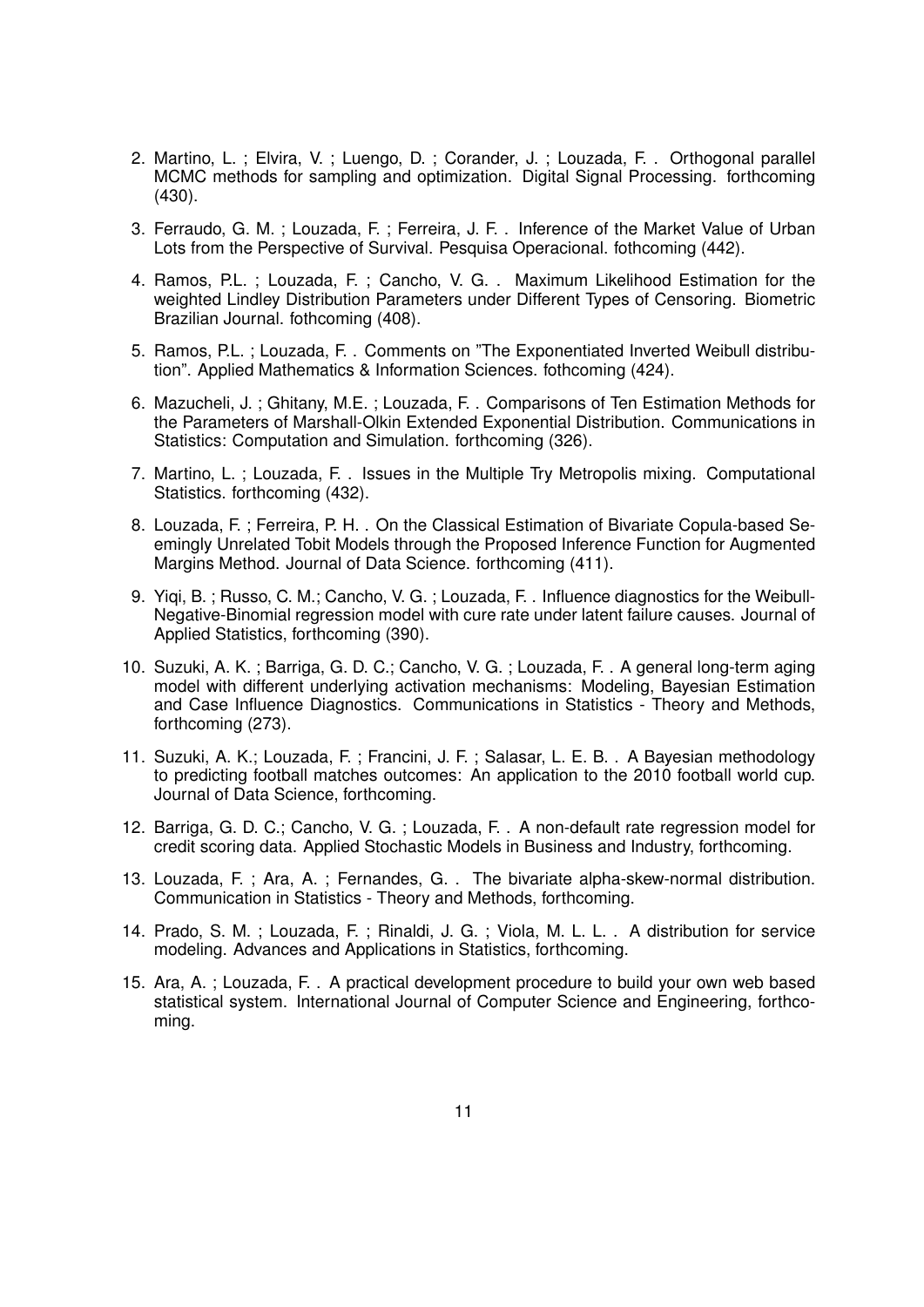- 16. Morita, L. H. M. ; Tomazella, V. L. D. ; Louzada, F. . Accelerated Lifetime Modelling with frailty in a non homogeneous Poisson Process for analysis of recurrent events data. Quality Technology & Quantitative Management (QTQM), 2016, ISSN: (Print) 1684-3703 (Online) Journal homepage: http://www.tandfonline.com/loi/ttqm20 (372).
- 17. Rodrigues, J. ; Prado, S. M. ; Balakrishnan, N. ; Louzada, F. . Flexible M/G/1 queueing system with state dependent service rate. Operations Research Letters. forthcoming. http://dx.doi.org/10.1016/j.orl.2016.03.011 (409).
- 18. Louzada, F. ; Ferreira, P. H. . Modified Inference Function for Margins for the Bivariate Clayton Copula-based SUR Tobit Model. Journal of Applied Statistics, forthcoming. DOI: 10.1080/02664763.2016.1155204 (374).
- 19. Louzada, F. ; Marchi, V. A. A. . A log-location-scale lifetime distribution with censored data: regression modeling, residuals and global influence. Communications in Statistics - Theory and Methods, forthcoming (310). DOI: 10.1080/03610926.2015.1021016.
- 20. Yiqi, B. ; Cancho, V. G. ; Louzada, F. . On the Bayesian estimation and influence diagnostics for the Weibull-Negative-Binomial regression model with cure rate under latent failure causes. Communications in Statistics - Theory and Methods, forthcoming. DOI:10.1080/03610926.2015.1019150.
- 21. Rocha, R. ; Nadarajah, S. ; Tomazella, V. ; Louzada, F. . New defective models based on the Kumaraswamy family of distributions with application to cancer data sets. Statistical Methods in Medical Research, forthcoming. 0962280215587976, first published on June 19, 2015.
- 22. Saraiva, E. F. ; Suzuki, A. K. ; Louzada, F. ; Milan, L. A. . Partitioning Gene Expression Data by data-driven Markov Chain monte Carlo. Journal of Applied Statistics, Published online, DOI 10.1080/02664763.2015.1092113
- 23. Fioruci, J. A. ; Yiqi, B., Louzada, F. ; Cancho, V. G. . The Exponential Poisson Logarithmic Distribution. Communications in Statistics - Theory and Methods, Published online, DOI 110.1080/03610926.2014.887106.
- 24. Louzada, F. ; Granzotto, D. C. T. . The transmuted log-logistic regression model: A new model for time up to first calving of cows. Statistical Papers, Published online 309. DOI 10.1007/s00362-015-0671-5.
- 25. Borges, P. ; Rodrigues, J. ; Louzada, F. ; Balakrishman, N. . A cure rate survival model under a hybrid latent activation scheme (online). Statistical Methods in Medical Research, forthcoming. Published online. 0962280212469682, first published on December 21, 2012.
- 26. Louzada, F.; Ramos, P.L.; Perdoná, G. S. C. . Different estimation procedures for the parameters of the Extended Exponential Geometric distribution for medical data. Computational and Mathematical Methods in Medicine, Volume 2016, Article ID 8727951, 12 pages. http://dx.doi.org/10.1155/2016/8727951 (463).
- 27. Saraiva, E. F. ; Suzuki, A. C. ; Olivieri-Filho, C.A. ; Louzada, F. . Predicting of Football Scores via Poisson Regression Model: Applications to the National Football League. Communications for Statistical Applications and Methods, 23(4), 297-319, 2016. http://dx.doi.org/10.5351/CSAM.2016.23.4.297 (400).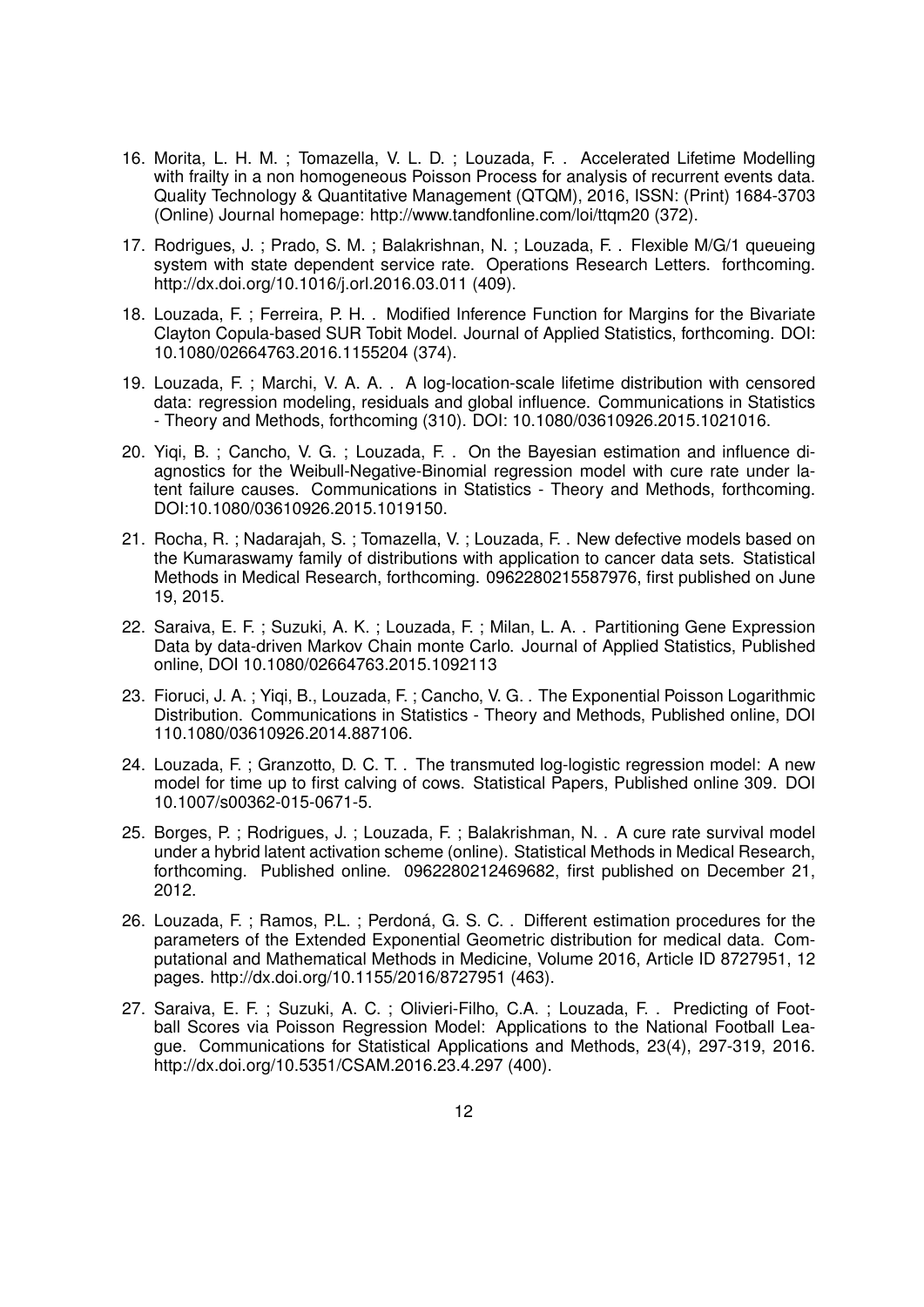- 28. Fioruci, J. A. ; Pellegrini, T. ; Louzada, F. ; Petropoulos, F. ; Koehler, A. B. . Models for optimising the theta method and their relationship to state space models. International Journal of Forecasting, v. 32(4), 1151-1161, 2016. DOI 10.1016/j.ijforecast.2016.02.005.
- 29. Rocha, R. ; Nadarajah, S. ; Tomazella, V. ; Louzada, F. . Two new defective distributions based on the Marshall-Olkin extension. Lifetime Data Analysis, v. 22(2), 216-240, 2016. DOI 10.1007/s10985-015-9328-x.
- 30. Suzuki, A. K. ; Cancho, V. G. ; Louzada, F. . The Poisson-Inverse-Gaussian regression model with cure rate: A Bayesian approach and its Case Influence Diagnostics. Statistical Papers, v. 57(1), 133-159, 2016. DOI 10.1007/s00362-014-0649-8.
- 31. Nofal, Z. M. ; Afify, A. Z. ; Yousof, H. M. ; Granzotto, D. C. T. ; Louzada, F. Kumaraswamy Transmuted Exponentiated Additive Weibull Distribution. International Journal of Statistics and Probability, v. 5(2), 2016.
- 32. Cancho, V. G. ; Louzada, F. ; Dey, D. K. ; Barriga, G. D. C. . A New lifetime model for multivariate survival data with a surviving fraction. Journal of Statistical Computation and Simulation, v. 86 (2), 279-292, 2016.
- 33. Salasar, L. E. B.; Leite, J. G.; Louzada, F. Likelihood-based inference for population size in a capture-recapture experiment with varying probabilities from occasion to occasion. Brazilian of the Probability and Statistics, , v. 30 (1), 47-69, 2016.
- 34. Cancho, V. G. ; Dey, D. K. ; Louzada, F. . Unified multivariate survival model with a surviving fraction: An application to a Brazilian customer churn data. Journal of Applied Statistics, v. 43 (3), 572-584, 2016.
- 35. Louzada, F. ; Maiorano, A. C. ; Ara, A. . iSports: A web-oriented expert system for talent identification in soccer. Expert Systems with Applications, Published online, 44, 400-412, DOI:10.1016/j.eswa.2015.09.007, 2016.

- 36. Prado, S. M. ; Louzada, F. ; Rinaldi, J. G. ; Benze, B. G. . A distribution for the service model. Pesquisa Operacional, v. 35 (3), 555-576. 2015. DOI: 10.1590/0101- 7438.2015.035.03.0555.
- 37. Salasar, L. E. B.; Leite, J. G.; Louzada, F. On the Integrated Maximum Likelihood Estimators for a Closed Population Capture-Recapture Model with Unequal Capture Probabilities. Statistics, v. 49 (4), 1204-1220, 2015.
- 38. Louzada, F.; Cancho. V. G.; Yigi, B. . The log-Weibull-negative-binomial regression  $\hat{A}$  model under latent failure causes and presence of randomized activation schemes. Statistics, v. 49 (4), 930-949, 2015.
- 39. Louzada, F. ; Suzuki, A. K. ; Salasar, L. E. B. ; Ara, A. ; Leite, J. G. . A simulationbased methodology for predicting football match outcomes considering expert opinions: The 2010 and 2014 football world cup cases. Pesquisa Operacional, v. 35 (3), 577-598. 2015. DOI: 0.1590/0101-7438.2015.035.03.0577.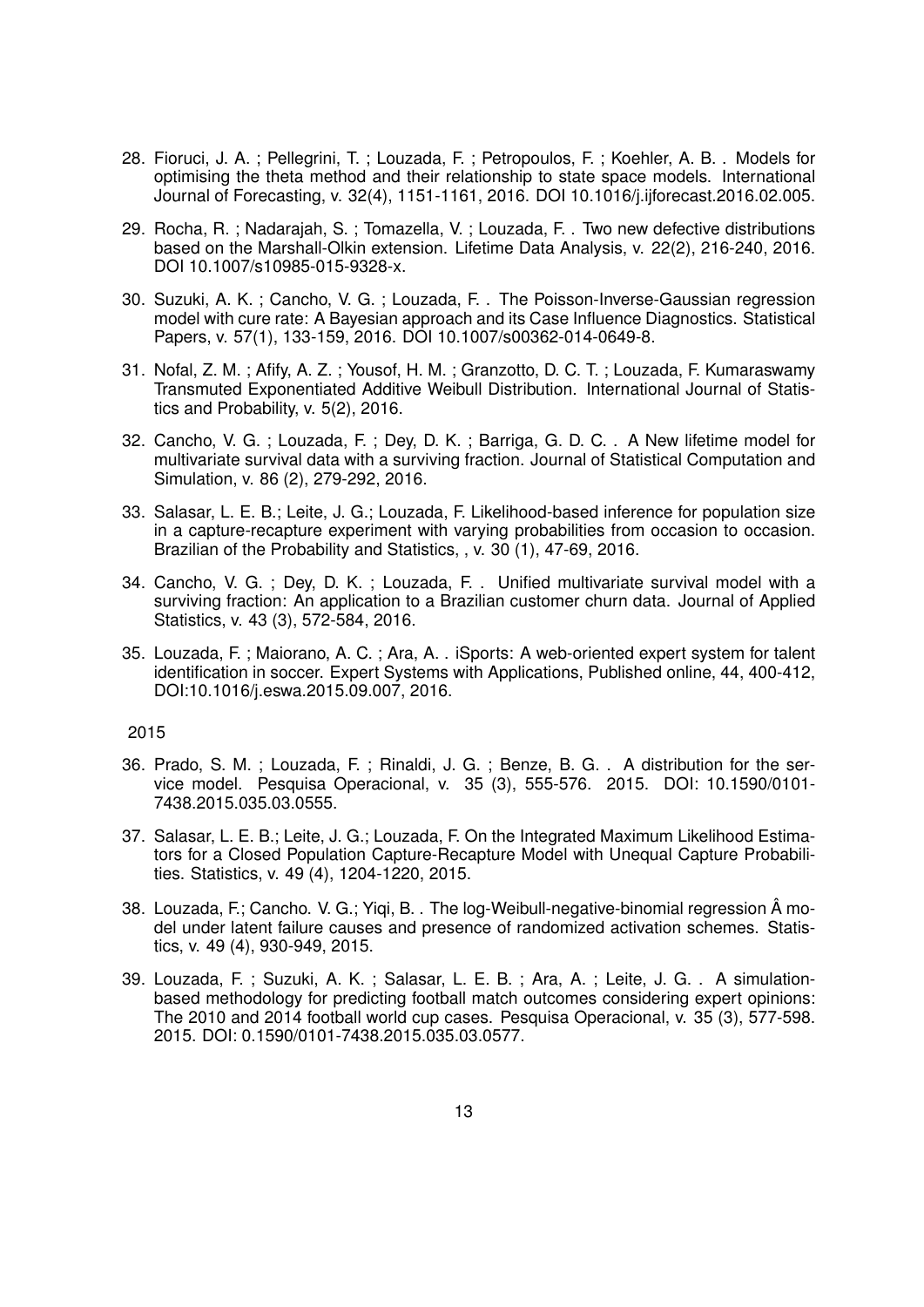- 40. Louzada, F.; Macera, M. A.; Cancho, V. G. . The Poisson-exponential Model for Recurrent Event Data: An Application to Bowel Motility Data. Journal of Applied Statistics, 42, No. 11, 2353-2366, http://dx.doi.org/10.1080/02664763.2015.1030369, 2015.
- 41. Granzotto, D. C. T. ; Louzada, F. . The Transmuted Log-logistic Distribution: Modeling, inference and Application to a Polled Tabapua Race Time up to First Calving Data. Communications in Statistics - Theory and Methods, Communications in Statistics: Theory & Methods , 16, 2015, 3387-3402.
- 42. Araújo, C. T. P. ; Tavares, L. ; Alvares, L. G. ; Louzada, F. ; Suzuki, A. S. . Modelagem Estatística para a Previsão de Jogos de Futebol: Uma Aplicação no Campeonato Brasileiro de Futebol 2014. Revista de Estatística UFOP, 5, 2015. ISSN 2237-8111.
- 43. Almeida, L. M. M. C. ; Paulillo, L. F. O. ; Maiorano, A. C. ; Louzada, F. . A⊤ndice UFSCar de Segurança Alimentar Para Agricultores Familaires. Revista de Política Agrícola, 4, 2015.
- 44. Macera, M. A.; Louzada, F.; Cancho, V. G.; Fontes, C. J. F. . Exponential-Poisson Model for Recurrent Event Data: An Application to a Brazilian Malaria Data. Biometrical Journal, v. 57(2), 201-214, DOI:A 10.1002/bimj.201300116, 2015. ˆ
- 45. Ferreira, P. H. ; Louzada, F. ; Diniz, C. . Credit scoring modeling with state-dependent sample selection: A Comparison study with the usual logistic modeling. Pesquisa Operacional, v. 35 (1), 39-56. 2015. http://dx.doi.org/10.1590/0101-7438.2015.035.01.0039.
- 46. Milani, E. A. ; Tomazella, V. L. D. ; Dias, T. C. M. ; Louzada, F. . The generalized timedependent logistic frailty model; an application to a population-baed prospective study of incident cases of lung cancer diagnosed in Northern Ireland. Brazilian Journal of Probability and Statistics, v. 29 (1), 132-144, 2015.
- 47. Saraiva, E. F. ; Louzada, F. . A Gene-by-gene multiple comparison analysis: A predictive Bayesian approach. Brazilian Journal of Probability and Statistics, v. 29 (1), 145-171, 2015.

- 48. Suzuki, A. S.; Louzada, F.; Francini, J. F.; Salasar, L. E. B. . Modelagem Estatística para Previsão de Resultados de Jogos de Futebol: quem será o Campeão Brasileiro de 2010? Revista Brasileira de Estatística, 75(240), 27-46, 2014.
- 49. Louzada, F. ; Suzuki, A. K. ; Salasar, L. E. B. . Predicting Match Outcomes in the English Premier League: Which Will Be the Final Rank? Journal of Data Science, v. 12, 235-254, 2014.
- 50. Oliveira, M. O.; Louzada, F. . An evidence of link between default and loss of bank loans from the modeling of competing risks. Singapore Journal of Business Economics and Management Studies, v. 3(1), 30-37, 2014.
- 51. Louzada, F. ; Cancho, V. G. ; Oliveira, M. R. ; Yiqi, B. . Modeling Time to Default on a Personal Loan Portfolio in Presence of Disproportionate Hazard Rates. Journal of Statistics Applications & Probability, v. 3 (3), 295-305, 2014.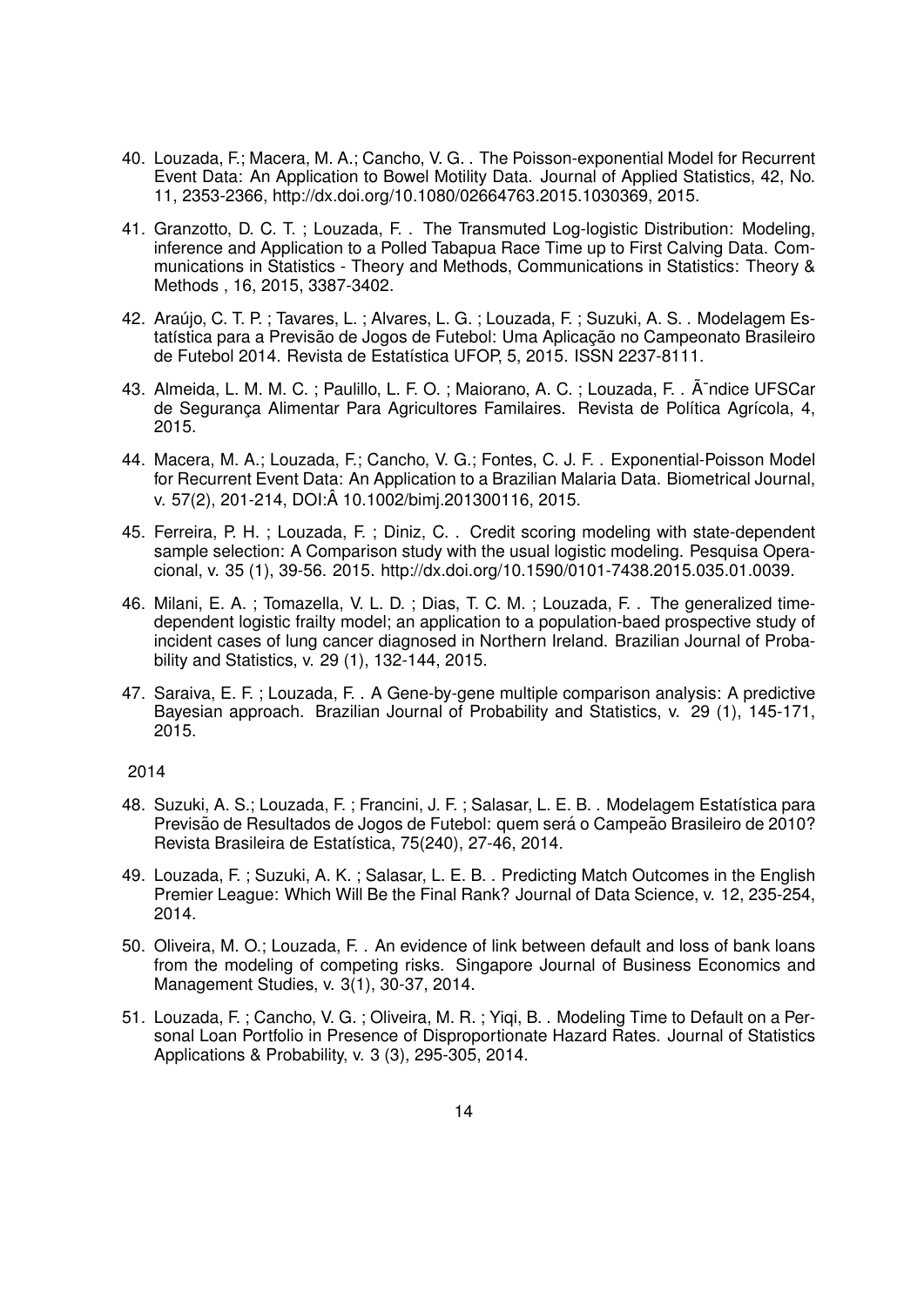- 52. Louzada, F. ; Ferreira, P. H. ; Diniz, C. A. R. . Skew-normal distribution for growth curve models in presence of a heteroscedasticity structure. Journal of Applied Statistics, v. 41, (8), 622-634, 2014.
- 53. Louzada, F. ; de Castro, M. ; Tomazella, V. ; Gonzales, J. F. B. . Modeling categorical covariates for lifetime data in the presence of cure fraction by Bayesian partition structures. Journal of Applied Statistics, v. 41, (3), 1785-1798, 2014.
- 54. Louzada, F. ; Pereira, G. A. ; Ferreira-Silva, M. M. ; Barbosa, V. F. ; Moraes-Souza, H. ; Perodoná, G. S. C. Modeling without a gold standard: Stratification with stratumdependent parameters. RevStat Statistical Journal, v. 12 (1), 85-99, 2014.
- 55. Conceicão, K. S. ; Andrade. M. G. ; Louzada, F. On the zero-modified poisson model: Bayesian analysis and posterior divergence measure. Computational Statistics (Zeitschrift), v. 29 (5), 959-980, 2014.
- 56. Mazucheli, J.; Louzada, F. Discriminação entre as distribuicões odd Weibull e Weibull. Revista Brasileira de Biometria, v. 32 (2), 226-237, 2014.
- 57. Oliveira, M. R. ; Louzada, F. Recovery Risk: Application of the Latent Competing Risks Model to Non-performing Loans. Tecnologia de Crédito / Credit Technology, 88, 44-53, 2014.
- 58. Mazucheli, J. ; Ghitany, M.E. ; Louzada, F. . Estimation Methods for a Two-Parameter Bathtub-Shaped Lifetime Distribution. Australian Journal of Basic and Applied Sciences, v. 8, p. 189-198, 2014.
- 59. Saraiva, E. F.; Louzada, F ; Milan, L. . Mixture models with an unknown number of components via a new posterior split-merge MCMC algorithm. Applied Mathematics and Computation, v. 244, 959-975 ,2014.
- 60. Conceição, K. S.; Pires, R. M.; Andrade, M. G.; Louzada, F.; Diniz, C. A. R.., A generalized species-area relationship: The Poisson distribution case. Brazilian Journal of Probability and Statistics, v. 28, p. 446-460, 2014.
- 61. Louzada, F. ; Cavali, W. . On a Double Reparametrization for Accelerated Lifetime Testing. Chilean Journal of Statistics, v. 5 (1), 37-48, 2014.
- 62. Louzada, F. ; Yamachi, C. Y. ; Marchi, V. A. A. ; Franco, M. A. P. . The Long-Term Exponentiated Complementary Exponential Geometric Distribution under a Latent Complementary Causes Framework. Tendências em Matemática Aplicada e Computacional, v. 15 (1), 19-35, 2014.
- 63. Saraiva, E. F.; Louzada, F ; Milan, L. ; Suzuki, A. K. . A preditive allocation clustering of gene expression data. Advances and Applications in Statistical Sciences, v. 9, 17-42, 2014.
- 64. Rocha, R. ; Tomazella, V. L. D. ; Louzada, F. . Inferência clássica e Bayesiana para o modelo de fração de cura Gompertz defeituoso. Revista Brasileira de Biometria, v. 32, p. 104-114, 2014.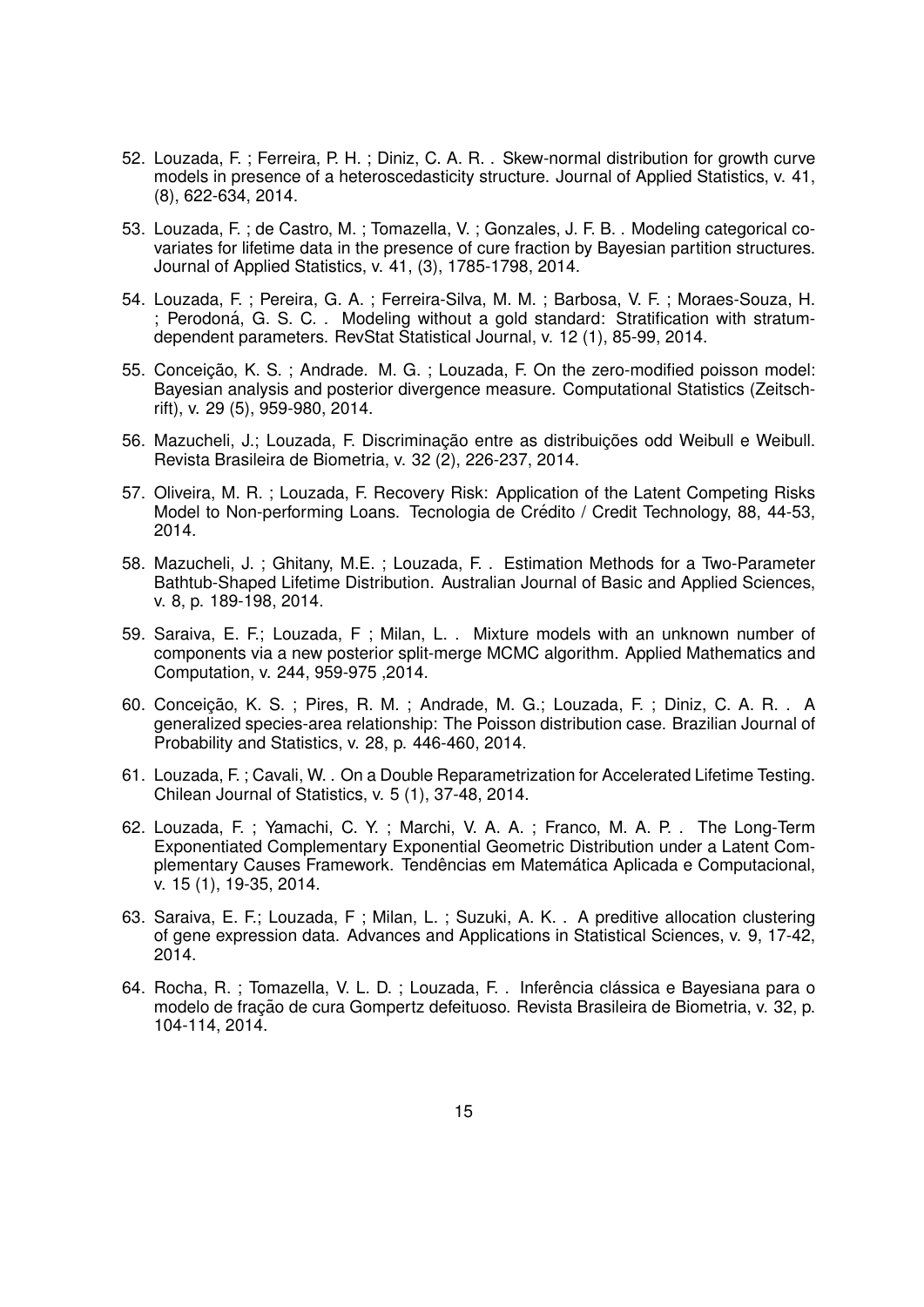- 65. Louzada, F. ; Saraiva, E. F. ; Milan, L. ; Cobre, J. . A predictive Bayes factor approach to identify genes differentially expressed: An application to Escherichia coli bacterium data. Brazilian Journal of Probability and Statistics, v. 28 (2), 167-189, 2014.
- 66. Tojeiro, C. ; Louzada, F. ; Marchi, V. A. A. ; Roman, M. . The complementary Weibull geometric distribution. Journal of Statistical Computation and Simulation, v. 84 (6), p. 1345-1362, 2014.
- 67. Barriga, G. D. C.; Louzada, F. . The zero-inflated Conway-Maxwell-Poisson distribution: Bayesian inference, regression modeling and influence diagnostic. Statistical Methodology, v. 21, p. 23-34, 2014.
- 68. Louzada, F. ; Marchi, V. A. A. ; Roman, M. . The exponentiated exponential-geometric distribution: a distribution with decreasing, increasing and unimodal failure rate. Statistics (Berlin), v. 48, p. 167-181, 2014.

- 69. Roman, M.; Caetano, S. L.; Louzada, F.; Fogo, J. C. . Função de Intensidade Poisson Perturbada pelo Número de Eventos Recorrentes. Tendências em Matemática Aplicada e Computacional, v. 14 (3), 429-440, 2013.
- 70. Suzuki, A. K. ; Louzada, F. ; Cancho, V. G. . On estimation and influence diagnostics for a Bivariate Promotion Lifetime Model Based on the FGM Copula: A Fully Bayesian Computation. Tendências em Matemática Aplicada e Computacional, v. 14 (3), 441-461, 2013.
- 71. Louzada, F.; Faria, R.; Anacleto, O.; Benzé, B. G.; Pacífico, A. M. L., Uma introducão à metodologia não paramétrica para dados de eventos recorrentes. Revista Brasileira de Estatística, v., p75. 7-41, 2013.
- 72. Flores, J. D. ; Borges, P. ; Cancho, V. G. ; Louzada, F. . The complementary exponential power series distribution: model, properties, estimation and a comparison with its counterpart. Brazilian Journal of Probability and Statistics, v. 27, p. 565-584, 2013.
- 73. Cancho, V. G. ; Louzada, F. ; Oetega, E. M. . The Power Series Cure Rate Model: An Application to a Cutaneous Melanoma Data. Communications in Statistics: Simulation and Computation, v. 42, p. 586-602, 2013.
- 74. Louzada, F. ; Marchi, V. A. A. ; Carpenter, J. . The Complementary Exponentiated Exponential Geometric Lifetime Distribution. Journal of Probabili ty and Statistics, v. 2013, p. 10, 2013.
- 75. Louzada, F. ; Suzuki, A. K. ; Cancho, V. G. . The FGM Long-Term Bivariate Survival Copula Model: Modeling, Bayesian Estimation, and Case Influence Diagnostics. Communications in Statistics. Theory and Methods, v. 42, p. 673-691, 2013
- 76. Tomazella, V. L. D. ; Cancho, V. G. ; Louzada, F. . Bayesian Reference Analysis for the Poisson-exponential Lifetime Distribution. Chilean Journal of Statistics, v. 4, p. 99-113, 2013.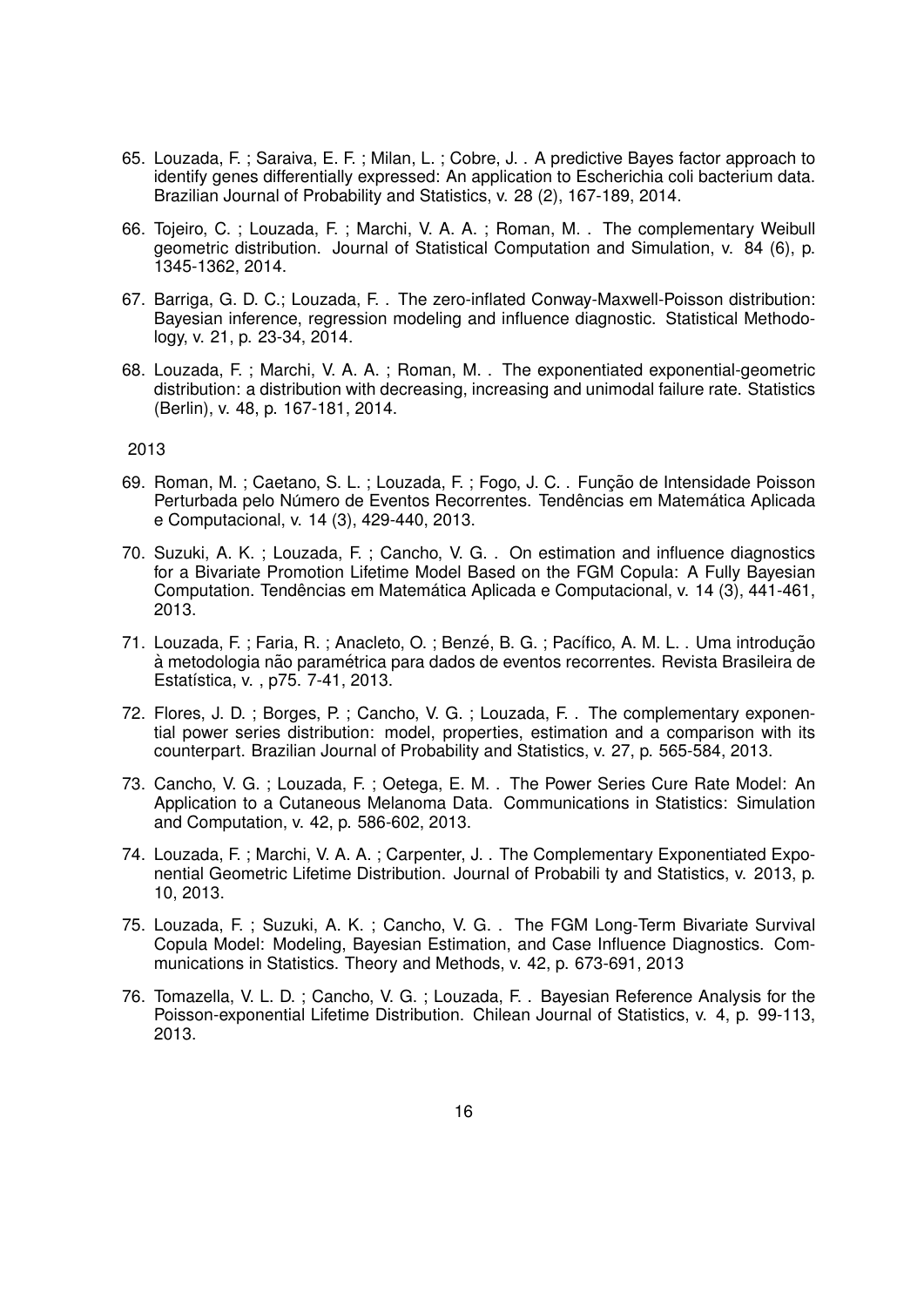- 77. Mazucheli, J. ; Louzada, F. ; Ghitany, M.E. . Comparison of estimation methods for the parameters of the weighted Lindley distribution. Applied Mathematics and Computation, v. 220, p. 463-471, 2013.
- 78. Cobre, J.; Perdoná, G. S. C.; Péria, F. M.; Louzada, F. . A mechanistic breast cancer survival modelling through the axillary lymph node chain. Statistics in Medicine (Print), v. 32, p. 1536-1546, 2013.
- 79. Yamachi, C. Y. ; Roman, M. ; Louzada, F. ; Franco, M. A. P.; Cancho, V. G. . The Exponentiated Complementary Exponential Geometric Distribution. Journal of Modern Mathematics Frontier, v. 2, p. 78-83, 2013.
- 80. Conceicão, K. S.; Andrade, M. G.; Louzada, F. . Zero-modified Poisson model: Bayesian approach, influence diagnostics and an application to a Brazilian leptospirosis notification data. Biometrical Journal, v. 55, p. 661-678, 2013.
- 81. Louzada, F. ; De Castro, M. ; Tomazella, V. L. D. ; Gonzales, J. F. B. . Modeling categorical covariates for lifedtime data in the presence of cure fraction by Bayesian partition structures (online). Journal of Applied Statistics, v. 1, p. 1-13, 2013.
- 82. Cancho, V. G.; Bandiopadhyay, D.; Louzada, F.; Yiqi, B.. The destructive binomial cure rate model with a latent activation acheme. Statistical Methodology, v. 13, p. 48-68, 2013.

- 83. Cancho, V. G. ; Louzada-Neto, F. ; Barriga, G. D. C. . The Geometric Birnbaum Saunders regression model with cure rate. Journal of Statistical Planning and Inference (Print), v. 142, p. 993-1000, 2012.
- 84. Hassan, S. B. ; Al-Zahrani, B. M. ; Marchi, V. A. A. ; Louzada, F. . An extended Lindley distribution. Journal of the Korean Statistical Society, v. 41, p. 75-85, 2012.
- 85. Roman, M. : Louzada, F. ; Cancho, V. G. ; Leite, José Galvão, A New Long-Term Survival Distribution for Cancer Data. Journal of Data Science (Print), v. 10, p. 241-258, 2012.
- 86. Diniz, C. A. R.; Louzada-Neto, F.; Morita, L. H. M. . The multiplicative heteroscedastic Von Bertalanffy model. Revista Brasileira de Probabilidade e Estatística, v. 26, p. 71-81, 2012.
- 87. Anacleto, O. ; Louzada, F. . Bootstrap Confidence Intervals for Industrial Recurrent Event Data. Pesquisa Operacional (Online), v. 32, p. 1-17, 2012.
- 88. Louzada, F. ; Cobre, J. . A multiple time scale survival model with a cure fraction. Test (Madrid), v. 21, p. 355-368, 2012.
- 89. Louzada-Neto, F ; Ara, A. . Credit Modeling via KDB Probabilistic Networks. Tecnologia de Crédito, v. 80, p. 20-28, 2012.
- 90. Louzada, F. ; Borges, P. ; Cancho, V. G. . The Exponential Negative Binomial Distribution: a continuous bridge between under and over dispersion on a lifetime modeling structure. Journal of Statistics: Advances in Theory and Applications, v. 7, p. 67-83, 2012.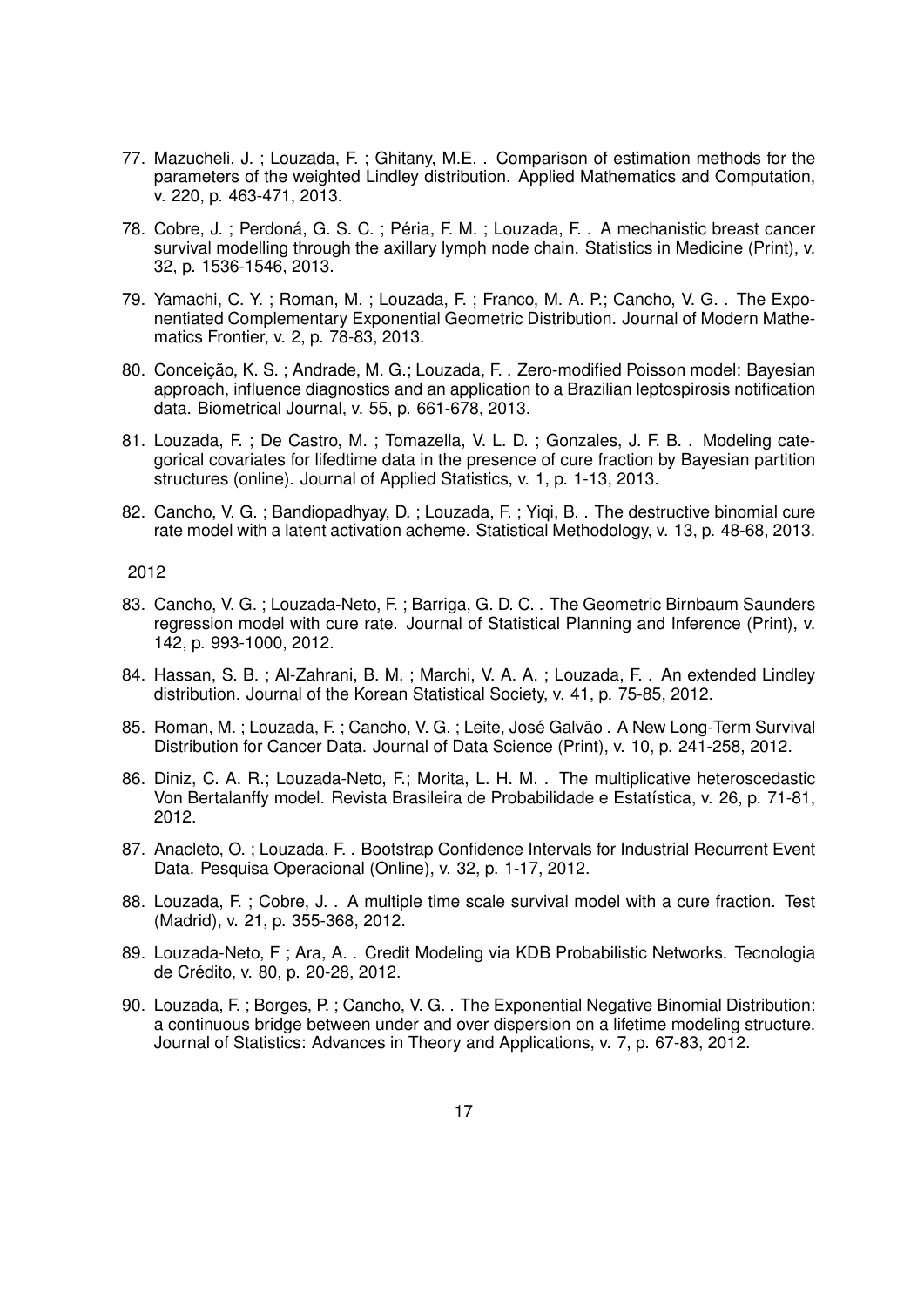- 91. Marchi, V. A. A. ; Rojas e Rojas, F. A. ; Louzada, F. . The Chi-plot and Its Asymptotic Confidence Interval for Analyzing Bivariate Dependence: An Application to the Average Intelligence and Atheism Rates across Nations Data. Journal of Data Science (Print), v. 10, p. 711-722, 2012.
- 92. Louzada, F. ; Suzuki, A. K. ; Cancho, V. G. ; Prince, F. L. ; Pereira, G. A. . The Long-Term Bivariate Survival FGM Copula Model: An Application to a Brazilian HIV Data. Journal of Data Science (Print), v. 10, p. 511-535, 2012.
- 93. Louzada, F. ; Ferreira-Silv, P. H. ; Diniz, C. A. R. . On the impact of disproportional samples in credit scoring models: An application to a Brazilian bank data. Expert Systems with Applications, v. 39, p. 8071-8078, 2012.
- 94. Louzada, F. ; Ara, A. . Bagging k-dependence probabilistic networks: An alternative powerful fraud detection tool. Expert Systems with Applications, v. 39, p. 11583-11592, 2012.
- 95. Ara, A. ; Louzada, F. . Descrição de Algumas das Dimensões que compõem o Perfil do Corpo Docente dos Departamentos de Estatística do Brasil. Bolema. Boletim de Educação Matemática (UNESP. Rio Claro. Impresso), v. 26, p. 23-38, 2012.
- 96. Mazucheli, J.; Louzada, F.; Achcar, J. A. . The polysurvival model with long-term survivors. Revista Brasileira de Probabilidade e Estatística, v. 26, p. 313-324, 2012.
- 97. Louzada, F. ; Bereta, E. M. P. ; Franco, M. A. P. . On the Distribution of the Minimum or Maximum of a Random Number of i.i.d. Lifetime Random Variables. Applied Mathematics, v. 2012, p. 350-353, 2012.
- 98. Louzada, F. ; Cancho, V. G. ; Roman, M. ; Leite, J. G. . A new long-term lifetime distribution induced by a latent complementary risk framework. Journal of Applied Statistics, v. 39, p. 10-24, 2012.
- 99. Saraiva, E. F. ; Louzada, F. ; Milan, L. A. ; Meira, S. ; Cobre, J. . A Bayesian approach for decision making on the identification of genes with different expression levels: am application to Escherichia coli bacterium data. Computational and Mathematical Methods in Medicine (Print), v. 2012, p. 10-23, 2012.
- 100. Pereira, G. A. ; Louzada, F. ; Barbosa, V. F. ; Ferreira-Silva, M. M. ; Moraes-Souza, H. . A general latent class model for performance evaluation of diagnostic tests in the absence of a gold standard: an application to Chagas Disease. Computational and Mathematical Methods in Medicine (Print), v. 2012, p. 10-22, 2012.
- 101. Pereira, G. A.; Louzada-Neto, F., Barbosa, V. F., Ferreira-Silva, M. M.; Moraes-Souza, H. . Performance of six diagnostic tests to screen for Chagas disease in blood banks andprevalence of Trypanosoma cruzi infection among donors with inconclusive serologyscreening based on the analysis of epidemiological variables. Revista Brasileira de Hematologia e Hemoterapia, 34(4), 292-297, 2012.
- 102. Louzada-Neto, F ; Tomazella, V. L. D. . Regression models for poisson data based on accelerated lifetime testing. Journal of Applied Statistical Science, v. 19, p. 55-63, 2012.
- 103. Sganzella, J. P.; Ara, A.; Louzada, F. . Controle Estatístico de Processo via Linguagem Livre. E-tech: Tecnologias para Competitividade Industrial, v. 2012, p. 10, 2012.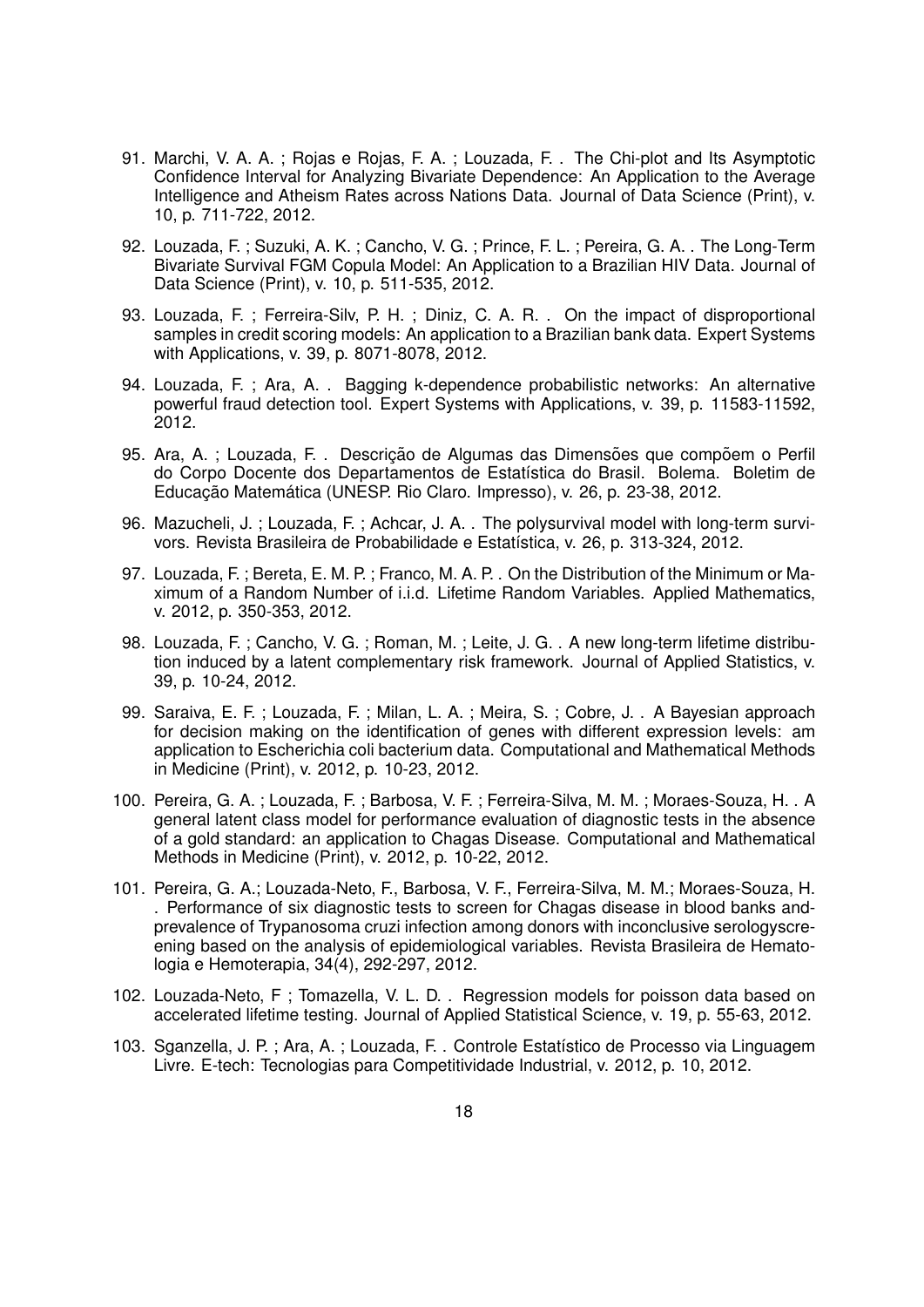- 104. Louzada, F. ; Suzuki, A. K. ; Cancho, V. G. . The FGM Long-Term Bivariate Survival Copula Model: Modeling, Bayesian Estimation and Case Influence Diagnostics. Communications in Statistics. Theory and Methods, v. 2012, p. 10, 2012.
- 105. Louzada, F. ; Barriga, G. D. C. ; Cancho, V. G. . The Poisson-Exponential Regression Model Under Different Latent Activation Schemes. Journal of Computational and Applied Mathematics, v. 13, p. 617-632, 2012.
- 106. Tojeiro, C. A. V. ; Louzada, F. . A general threshold stress hybrid hazard model for lifetime data. Statistical Papers (1988), v. 2012, p. 10-25, 2012.
- 107. Louzada, F.; Ara, A. . Previsão da demanda de Doutores em Estatística dentro dos cursos de graduação em Estatística do Brasil. RBPG. Revista Brasileira de Pós-Graduação. v. 9, p. 521-536, 2012.

- 108. Cancho, V. G. ; Louzada-Neto, F. ; Barriga, G. D. C. The poisson-exponential lifetime distribution. Computational Statistics & Data Analysis (Print) , v. 55, p. 677-686, 2011.
- 109. Perdoná, G. S. C. ; Louzada-Neto, F. A general hazard model for lifetime data in the presence of cure rate. Journal of Applied Statistics , v. 38, p. 1395-1405, 2011.
- 110. Louzada-Neto, F. ; Cancho, V. G. ; Barriga, G. D. C. The complementary exponential power lifetime model. Computational Statistics & Data Analysis (Print) , v. 55, p. 1250- 1259, 2011.
- 111. Louzada, F. ; Roman, M. ; Cancho, V. G. The complementary exponential geometric distribution: Model, properties, and a comparison with its counterparts. Computational Statistics & Data Analysis (Print) , v. 55, p. 2516-2524, 2011.
- 112. Louzada-Neto, F. ; Anacleto, O. ; Candolo, C. ; Mazucheli, J. Poly-Bagging Predictors for Classification Modelling for Credit Scoring. Expert Systems with Applications , v. 38, p. 12717-12720, 2011.
- 113. Louzada, F. ; Diniz, C. A. R. ; Rocha, R. F. ; Anacleto, O. Reject Inference: Using Combined Models to Boost Predictive Power. Tecnologia de Credito, v. 77, p. 6-17, 2011. ´
- 114. Suzuki, A K ; Louzada, F. ; Cancho, V. G. ; Barriga, G. D. C. The FGM Bivariate Lifetme Copula Model: A Bayesian Approach. Advances and Applications in Statistics, v. 21, p. 55-76, 2011.
- 115. Bereta, E. M. ; Louzada, F. ; Franco, M. A. P. The Poisson-Weibull Distribution. Advances and Applications in Statistics, v. 22, p. 107-118, 2011.
- 116. Louzada-Neto, F. ; Mackenzie, G. ; Cremasco, Caroline Pires ; Silva, P. H. F. On the Interval Estimation of the Parameters of a Generalized Time-DependentLogistic Model. Revista Brasileira de Biometria, v. 29, p. 512-519, 2011.
- 117. Louzada-Neto, F ; Cancho, V. G. ; Barriga, G. D. C. The Poisson-exponential distribution: a Bayesian approach. Journal of Applied Statistics , v. 38, p. 1239-1248, 2011.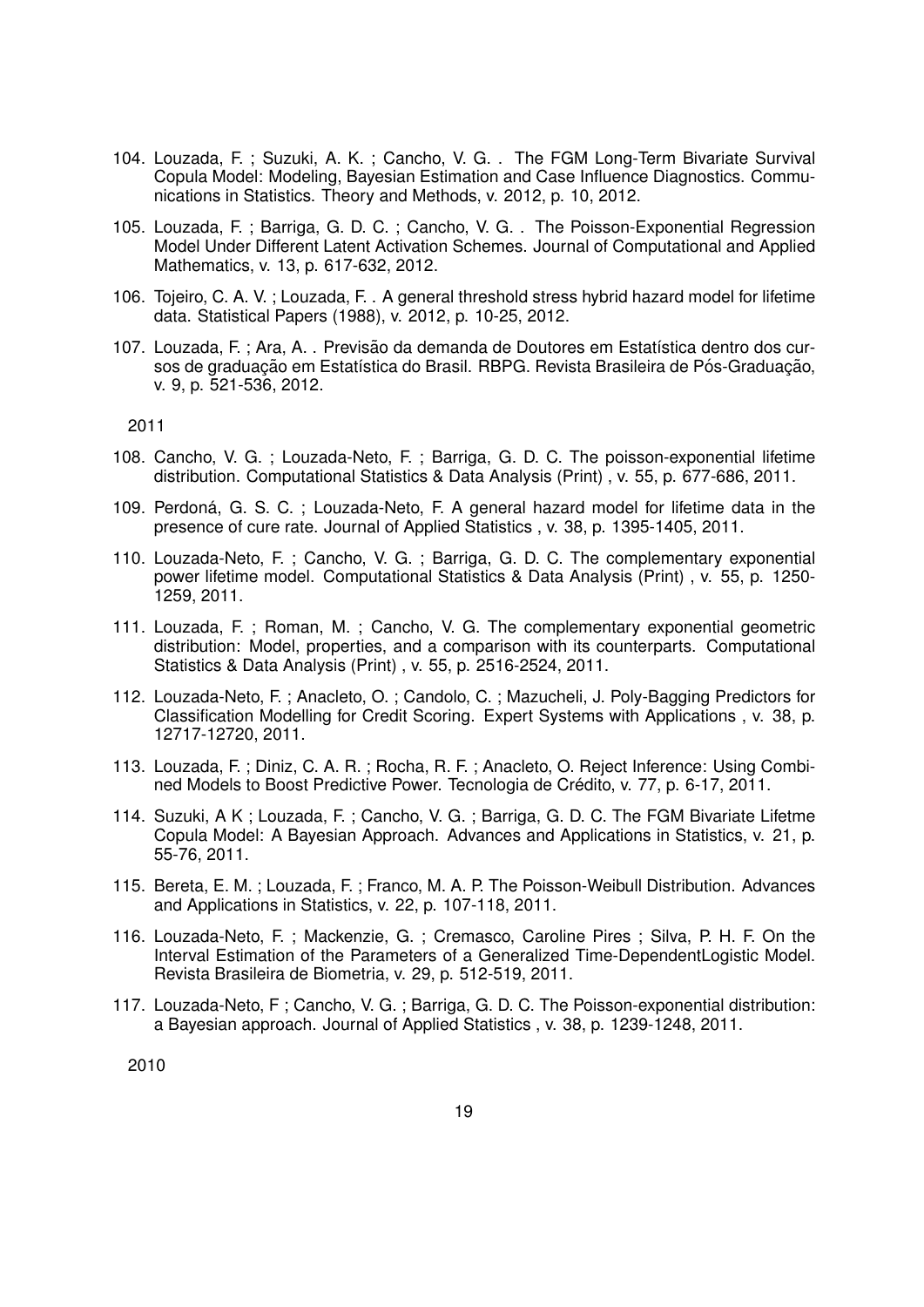- 118. Salasar, L. E. B. ; Leite, José Galvão ; Louzada, F. A generalized negative binomial distribution based on an extended Poisson process. Revista Brasileira de Probabilidade e Estatística , v. 24, p. 91-99, 2010.
- 119. Louzada, F. ; Cobre, J. A multiple time scale survival model. Advances and Applications in Statistics, v. 14, p. 1-16, 2010.
- 120. Louzada-Neto, F.; Tojeiro, Cynthia A V ; Perdoná, G. S. C. A hybrid hazard model with Threshold-Stress: the Weibull case. Advances and Applications in Statistical Science, v. 1, p. 145-155, 2010.
- 121. Diniz, C. A. R. ; Morita, L. H. M. ; Louzada-Neto, F. Heteroscedastic Von Bertalanffy Growth Model and application to a Kubbard female chicken corporeal weight growth data. Advances and Applications in Statistics, v. 15, p. 71-81, 2010.
- 122. Louzada-Neto, F. ; Cremasco, Caroline Pires ; Mackenzie, G. Sampling-Based inference for the generalized time-dependent logistic hazard model. Journal of Statistical Theory and Applications, v. 9, p. 169-184, 2010.
- 123. Louzada-Neto, F.; Granzotto, D. C. T.; Perdoná, G. S. C. . Fidelização e retenção de clientes: uma aplicação de modelos de mistura com longa duração. Tecnologia de Crédito, v. 74, p. 8-19, 2010.
- 124. Louzada-Neto, F.; Diniz, Carlos Alberto Ribeiro; Silva, P. H. F. Procedimentos estatísticos para segmentação de base de dados. Revista Brasileira de Pesquisas de Marketing, Opinião e Mídia, v. 5, p. 32-39, 2010.
- 125. Ferraudo, G. M. ; Louzada-Neto, F. ; Ferreira, J. F. Determinação do valor de mercado de lotes urbanos: estudo de caso - município de São Carlos, São Paulo, Brasil. Revista Brasileira de Biometria, v. 28, p. 52-65, 2010.
- 126. Granzotto, D. C. T. ; Louzada-Neto, F. ; Perdoná, G. S. C. . Modelos de Sobrevivência com longa duração: uma aplicação a grandes bancos de dados financeiros. Revista Brasileira de Biometria, v. 28, p. 102-116, 2010.
- 127. Suzuki, A. S.; Salasar, L. E. B.; Leite, J. G.; Louzada-Neto, F. A Bayesian approach for predicting match outcomes: The 2006 (Association) Football World Cup. Journal of the Operational Research Society, v. 61, p. 1530-1539, 2010.
- 128. Louzada, F.; Ara, A.; Oliveira, C. Z.; Gonçalves, C. V. . Diagnóstico do ensino da estatística nas universidades públicas brasileiras: uma descrição de algumas das dimensões que compõem o perfil do seu corpo docente (Com discussão de Renato Assunção e Airlane Alencar). Revista Brasileira de Estatística, v. 73 (234), 7-42, 2010.

## 2009 and Before

129. Achcar, J. A. ; Derchain, S. F. M. ; Gontijo, R. C. ; Louzada, F. ; Martinez, E. Z. ; Sarian, L. O. Z. ; Syrjanen, K. J. . Bayesian estimation of performance measures of screening tests in the presence of covariates and absence of a gold standard. Revista Brasileira de Probabilidade e Estatística, v. 23, p. 68-81, 2009.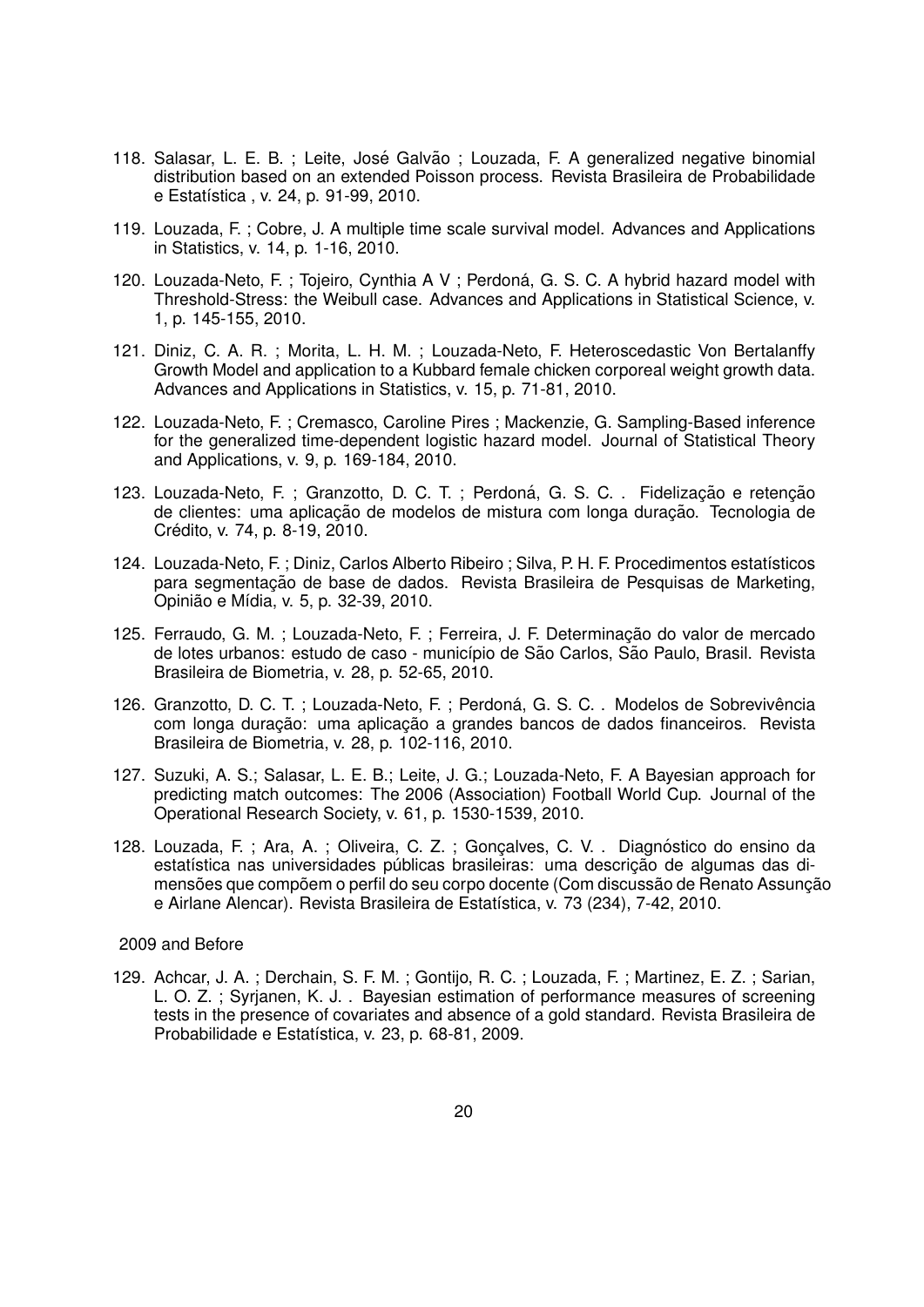- 130. Mazucheli, J. ; Achcar, J. A. ; Barros, E. A. C. ; Louzada, F. . Infant Mortality Model for Lifetime Data. Journal of Applied Statistics, v. 36, p. 1029-1036, 2009.
- 131. Rodrigues, J. ; Cancho, V. G. ; Castro, M. A. ; Louzada, F. . On the Unification of the Long-Term Survival Models. Statistics & Probability Letters, v. 79, p. 753-759, 2009.
- 132. Barriga, G. D. C. ; Louzada, F. ; Cancho, V. G. . A bivariate Weibull regression model for survival data. Revista de Matemática e Estatística (Impresso) (Cessou em 2004. Cont. ISSN 1980-4245 Revista de Matemática e Estatística (Online)), v. 27, p. 51-69, 2009.
- 133. Cobre, J. ; Louzada, F. . A Sampling-Based aproach for a Hybrid scale intensity model. Journal of Statistics: Advances in Theory and Applications, v. 1, p. 159-168, 2009.
- 134. Suzuki, A K ; Salasar, L E B ; Leite, J G ; Louzada, F. . A Bayesian approach for predicting match outcomes: The 2006 (Association) Football World Cup. Journal of the Operational Research Society, p. 1, 2009.
- 135. Louzada-Neto, F.; Perdoná, G. S. C.; Carrasco, C. G.. The bi-log-logistic model -A comparison study of some approximate confidence interval procedures. Journal of Statistical Theory and Applications, v. 8, p. 478-492, 2009.
- 136. Rojas, F. A. R. ; Louzada, F. ; Pereira, B. B. . A Note on Some Pitfalls on the Sawyer Test for Discriminating Between Separate Families of Hypotheses. Revista Brasileira de Probabilidade e Estatística, v. 22, p. 85-88, 2008.
- 137. Louzada, F. . Intensity Models For Parametric Analysis Of Recurrent Events Data. Brazilian Journal of Probability and Statistics, v. 22, p. 23-33, 2008.
- 138. Martinez, E. Z. ; Louzada, F. ; Derchain, S. F. M. ; Achcar, J. A. ; Gontijo, R. C. ; Sarian, L. O. Z. ; Syrjanen, K. J. . Bayesian estimation of performance measures of cervical cancer screening tests in the presence of covariates and absence of a gold standard. Cancer Informatics, v. 4, p. 33-46, 2008.
- 139. Mazucheli, J. ; Achcar, J. A. ; Barros, E. A. C. ; Louzada, F. . A General Survival Regression Model With Nonconstant Shape Parameter. Revista de Matemática e Estatística (Impresso) (Cessou em 2004. Cont. ISSN 1980-4245 Revista de Matemática e Estatística (Online)), v. 26, p. 27-40, 2008.
- 140. Ortega, E. M. M. ; Fachini, J. B. ; Louzada, F. . Influence diagnostics for polyhazard models in the presence of covariates. Statistical Methods & Applications, v. 17, p. 413- 433, 2008.
- 141. Martinez, E. Z. ; Louzada, F. . TG-ROC plots with confidence. Revista Brasileira de Biometria, v. 26, p. 87-97, 2008.
- 142. Mazucheli, Josimara Aparecida ; Louzada, F. ; Guirado, L. ; Martinez, E. Z. . Algumas medidas do valor preditivo de um modelo de classificação. Revista Brasileira de Biometria, v. 26, p. 83-91, 2008.
- 143. Perdoná, G. S. C. ; Louzada, F. . Interval Estimation for the Modified Weibull Model Distribution Parameters for Censored Data: A Simulation Study. TEMA. Tendências em Matemática Aplicada e Computacional, v. 9, p. 437-446, 2008.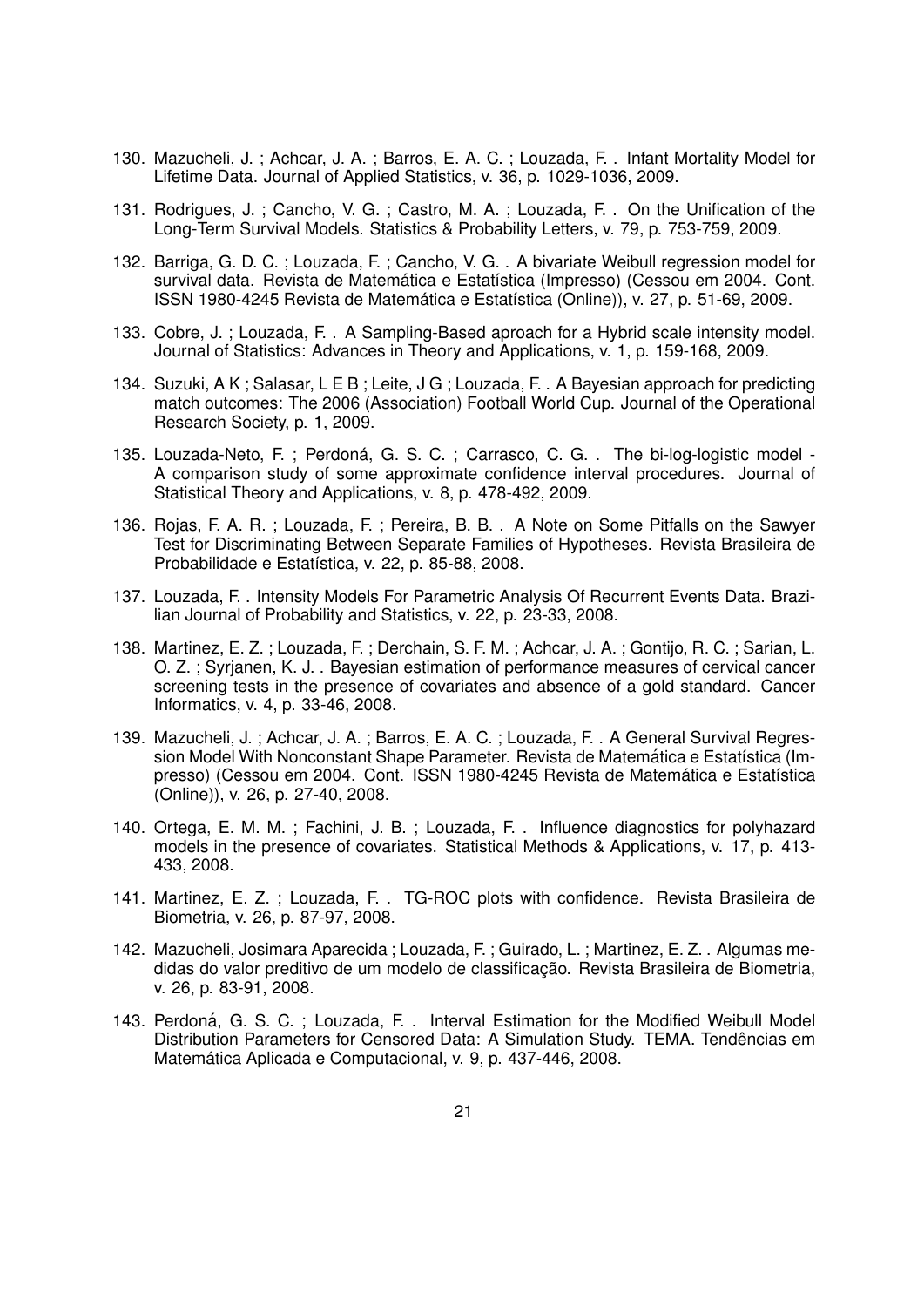- 144. Louzada, F. ; Amaral, G. J. A. ; Guirado, L. ; Silva, P. H. F. ; Abreu, H. J. ; Ferreira, M. R. P. . Medidas estatísticas da capacidade preditiva de modelos de classificação em Credit Scoring. Tecnologia de Crédito, Serasa, v. 68, p. 7-28, 2008.
- 145. Louzada, F. ; Tomazella, V. L. D. ; Andrade-Filho, M. G. . Bayesian modelling for recurrent lifetime data with a non homogeneous poisson process with a frailty term with a gamma or inverse gaussian distribution. Journal of Applied Statistical Science, v. 15, p. 413-424, 2007.
- 146. Fogo, J. C. ; Louzada, F. ; Demétrio, C. G. B. . Propriedades assintóticas dos estimadores de máxima verossimilhanca em um processo de renovação com distribuição Weibull. TEMA. Tendências em Matemática Aplicada e Computacional, v. 8 (3), p. 401-412, 2007.
- 147. Caetano, S. L. ; Louzada, F. . Quality control via accelerated data with exponential distribution and power law stress-response relationship. Revista de Matemática e Estatística, v. 25, p. 85-98, 2007.
- 148. Louzada, F. ; Diniz, C. A. R. . Aumentando a capacidade proditiva da modelagem de credit scoring via combinacão de preditores: uma introducão. Tecnologia de Crédito, Serasa, v. 63, p. 57-64, 2007.
- 149. Achcar, J. A. ; Martinez, E. Z. ; Louzada, F. . Estimators of sensitivity and specificity in the presence of verification bias: a Bayesian approach. Computational Statistics & Data Analysis, v. 51, p. 601-611, 2006.
- 150. Martinez, E. Z. ; Sandanielo, V.L.M. ; Louzada, F. . O metodo de bootstrap para o estudo ´ de dados de fadiga dos materiais.. Revista de Matemática e Estatística (Impresso) (Cessou em 2004. Cont. ISSN 1980-4245 Revista de Matemática e Estatística (Online)), v. 24, p. 37-50, 2006.
- 151. Tomazella, V. L. D. ; Louzada, F. ; Silva, G. L. . Bayesian modelling of recurrent events data with an additive gamma frailty distribution and a homogeneous poisson process (a aparecer). Journal of Statistical Theory and Applications, v. 5, p. 417-429, 2006.
- 152. Louzada, F.; Perdoná, G. S. C.. Modelling latente Lifetime Data. Journal of Applied Statistical Science, v. 13, p. 241-250, 2005.
- 153. Louzada, F.; Perdoná, G. S. C., An approximate Bayesian analysis for accelerated tests with log-non-linear stress-response relationship. Revista de Matemática e Estatística, São Paulo, v. 23, p. 59-65, 2005.
- 154. Louzada, F. ; Achcar, J. A. ; Martinez, E. Z. . Binary data in the presence of covariates and misclassifications: a Bayesian approach. Brazilian Journal of Probability and Statistics, São Paulo, v. 19, p. 65-84, 2005.
- 155. Louzada, F. ; Martinez, E. Z. ; Achcar, J. A. . Bayesian estimation of diagnostic tests accuracy for semi-latent data with covariates. Journal of Biophamaceutical Statistics, v. 15, p. 809-821, 2005.
- 156. Louzada-Neto, F.; Perdoná, G. S. C., Resampling-based hypothesis tests for accelerated data with a log-non-linear stress-response relationship. Estadística (Santiago de Chile), v. 57, p. 53-61, 2005.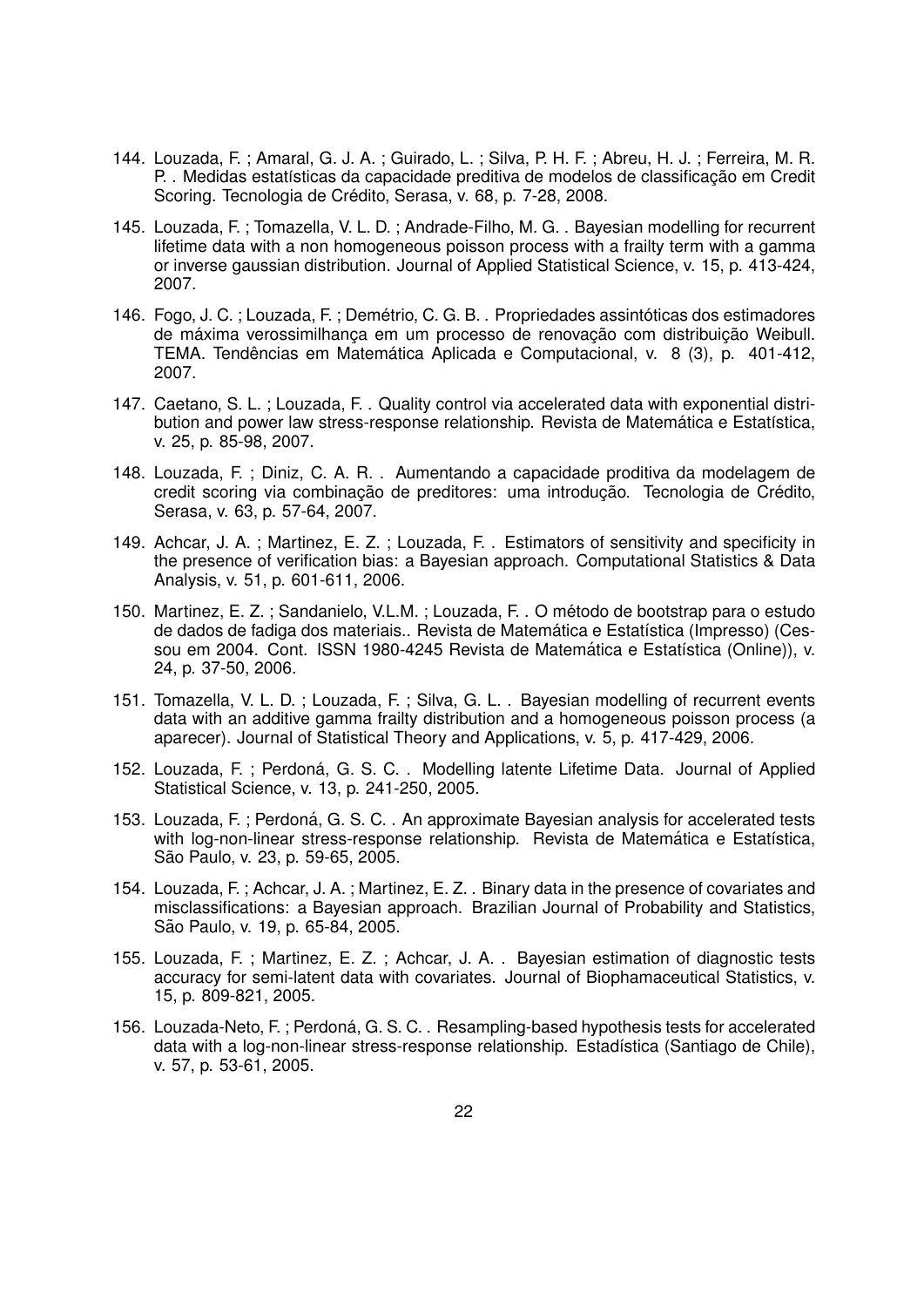- 157. Louzada-Neto, F. . Hybrid Scale Intensity Models For Recurrent Event Data. Communications in Statistics. Theory and Methods, v. 33, n.1, p. 1119-1133, 2004.
- 158. Louzada, F. ; ANDRADE, Christiano Santos ; ALMEIDA, Fernanda Regiane Zanforlin de . On The Non-Identificability Problem Arising On The Poly-Weibull Model. Communications in Statistics. Simulation and Computation, v. 33, n.2, p. 541-552, 2004.
- 159. Perdoná, G. S. C. ; Louzada, F. ; Tojeiro, C. A. V. . Bayesian Modelling of Log-Non-Linear Stress-Response Relationships in Accelerated Lifetime Tests. Journal of Statistical Theory and Applications, J. Stat. Theory & Application, v. 3, n.1, p. 5-12, 2004.
- 160. Tomazella, V. L. D. ; Louzada, F. ; Andrade-Filho, M. G. . Bayesian Modelling for Multivariate Lifetime Data with a Homogeneous Poisson Process with a Frailty Term. Brazilian Journal of Probability and Statistics, v. 2, p. 13-19, 2004.
- 161. Tojeiro, C. A. V. ; Louzada, F. ; Bolfarine, Heleno . A Bayesian Analysis for Accelerated Lifetime Tests Under an Exponential Power Law Model with Threshold Stress. Journal of Applied Statistics, Inglaterrra, v. 31, n.6, p. 685-691, 2004.
- 162. Espinosa, M. M ; Louzada, F. ; Calil Junior, C. . A Multiple Orthogonal Polynomial Birnbaum-Saunders Model For Fatigue Data. Revista Brasileira de Estatística, v. 22, n.2, p. 23-31, 2004.
- 163. Martinez, E. Z.; Louzada, F.; Achcar, J. A. . Análise Bayesiana Do Desempenho De Dois Testes Diagnósticos Quando Indivíduos Com Resultados Negativos Em Ambos Testes Não São Verificados Por Um Padrão Ouro. Revista de Matemática e Estatística (Impresso) (Cessou em 2004. Cont. ISSN 1980-4245 Revista de Matemática e Estatística (Online)), v. 22, p. 21-32, 2004.
- 164. Colugnati, F. ; Louzada, F. ; Taddei, J. A. A. C. . An Application Of Bootstrap Resampling Method To Obtain Confidence Interval For Percentile Fatness Cutoff Points In Childhood And Adolescence Overweight Diagnoses. International Journal of Obesity, v. 8, p. 27-38, 2004.
- 165. Louzada, F.; Carrasco, C. G. . O Efeito da Presença de Censuras Aleatórias nos Intervalos de confiança para os parâmetros do modelo log-logístico duplo. Revista de Matemática e Estatística, v. 1, p. 85-95, 2003.
- 166. Mazucheli, J. ; Louzada, F. ; Achcar, J. A. . Lifetime models with nonconstant shape parameters. Statistical Journal Revistat, 2003.
- 167. Martinez, E. Z. ; Louzada, F. ; Pereira, B. B. . A Curva ROC Para Testes Diagnósticos. Cadernos Saúde Coletiva (UFRJ), NESC-UFRJ, v. 11, n.1, p. 7-31, 2003.
- 168. Louzada, F. . Fitting bathtub and multimodal hazard curves via polyhazard models. Journal of Applied Statistical Science, v. 11, n.1, p. 73-82, 2002.
- 169. Louzada, F. ; Bolfarine, H. ; Rodrigues, J. . Comparing two Weibull models with accelerate data. Statistics, v. 36, n.2, p. 175-184, 2002.
- 170. Louzada, F. ; Mazucheli, J. ; Achcar, J. A. . Mixture hazard models for lifetime data. Biometrical Journal (1977), v. 44, n.8, p. 3-14, 2002.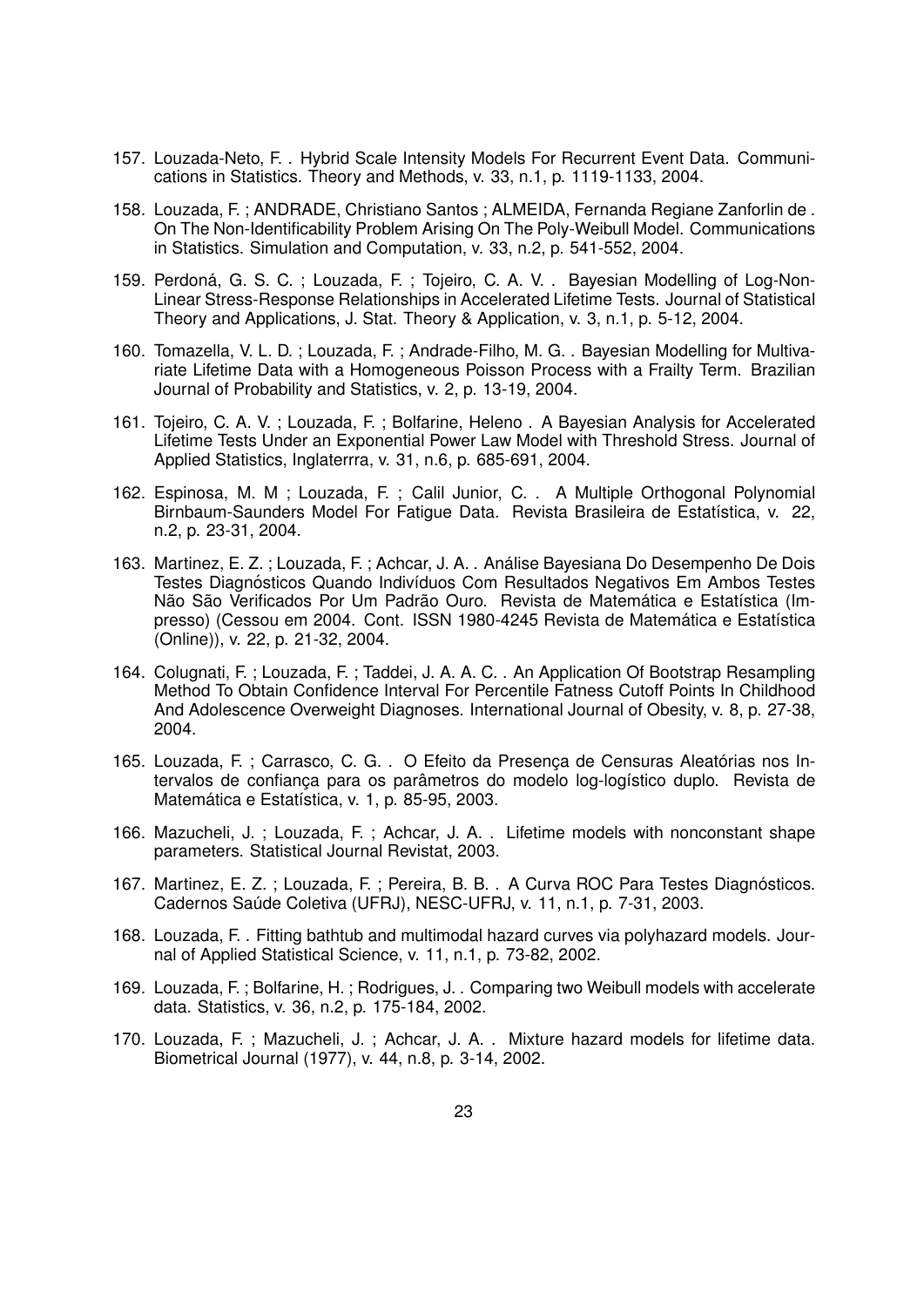- 171. Almeida, F. R. Z.; Louzada, F.; Andrade, C. S.. Modelando dados de sobrevivência e confiabilidade com funções de riscos em forma de U via modelo de Weibull duplo. Revista de Matemática e Estatística, v. 20, 2002.
- 172. Louzada, F.; Perdoná, G. S. C.. Accelerated lifetime tests with log-non-linear stressresponse. . Communications in Statistics. Theory and Methods, v. 31, p. 129-146, 2002.
- 173. Perdoná, G. S. C.; Louzada, F. . Uma introdução aos testes acelerados com relações estresse-resposta não-lineares. . Revista de Matemática e Estatística, v. 20, 2002.
- 174. Louzada, F. . Modelling latente Lifetime Data.. Journal of Applied Statistical Science, 2002.
- 175. Louzada, F. ; Tomazella, V. L. D. ; Andrade-Filho, M. G. . Bayesian approach for lifetime data with a frailty term. Cadernos de Computação, v. 3, p. 53-56, 2002.
- 176. Martinez, E. Z. ; Torres, J. C. C. ; Louzada-Neto, F. . Algumas considerações sobre os valores preditivos e a razão de verossimilhanças de um método disgnóstico. Femina (Rio de Janeiro), v. 30, p. 557-561, 2002.
- 177. Louzada, F. . Bayesian Analysis For Hazard Models With Nonconstant Shape Parameters. Computational Statistics, v. 16, p. 243-254, 2001.
- 178. Louzada, F.; Pardo-Fernández, J. C. P. . The effect of reparametrization on the accuracy of inferences for accelerated lifetime tests. Journal of Applied Statistics, v. 28, p. 703-711, 2001.
- 179. Louzada, F.; Martinez, E. Z.. Estimação intervalar via bootstrap. Revista de Matemática e Estatística, v. 19, p. 217-251, 2001.
- 180. Louzada, F. ; Achcar, J. A. ; Mazucheli, J. . Bayesian inference for polyhazard models in the presence of covariates. Computational Statistics & Data Analysis (Print), v. 38, p. 1-14, 2001.
- 181. Louzada, F.; Melo, A. A. S.. Estimação intervalar para os parâmetros do modelo loglogístico múltiplo.. Revista de Matemática e Estatística, v. 19, p. 309-324, 2001.
- 182. Louzada, F. ; Carrasco, C. G. . Inferência Para os Parâmetros do Modelo Poli-Log-Logístico. Acta Scientiarum (UEM), v. 23, p. 1519-1522, 2001.
- 183. Melo, A. A. S.; Louzada-Neto, F. . Inferência para parâmetros do modelo log-logístico duplo. Revista de Matemática e Estatística (Impresso) (Cessou em 2004. Cont. ISSN 1980-4245 Revista de Matemática e Estatística (Online)), v. 19, p. 309-324, 2001.
- 184. Louzada-Neto, F. ; Andrade, C. S. . Detecting non-identifiability on the poly-weibull model. Revista Brasileira de Probabilidade e Estatística, v. 15, p. 147-154, 2001.
- 185. Louzada, F. ; Davison, A. . Inference for the poly-Weibull model.. Journal of The Royal Statistical Society D The Statistician, Inglaterra, v. 46, p. 189-196, 2000.
- 186. Louzada, F. . Hazard-based models for lifetime data. Revista de Matemática e Estatística, v. 18, p. 195-206, 2000.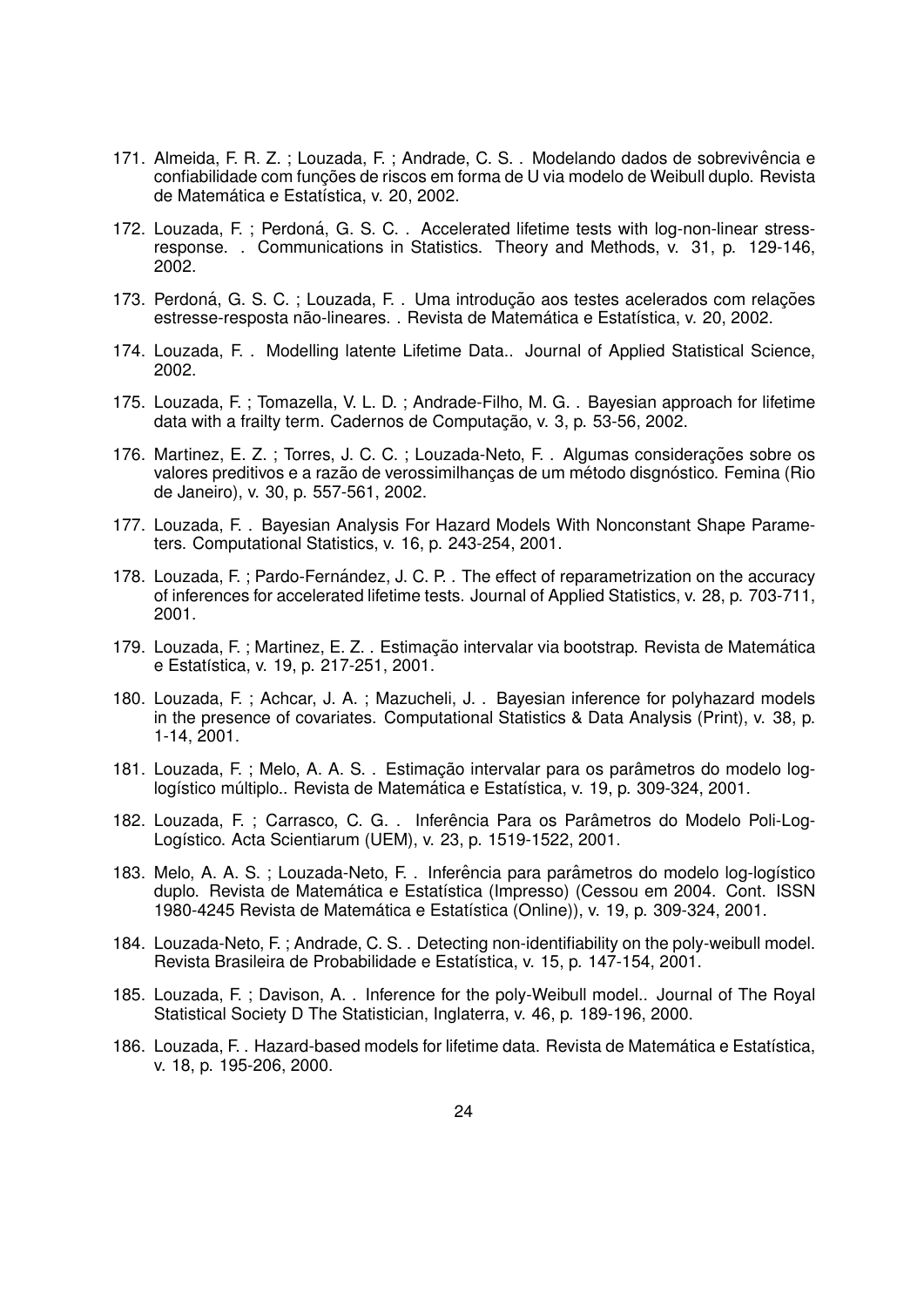- 187. Louzada, F.; Martinez, E. Z.. Metodologia estatística para testes diagnósticos e laboratoriais com respostas dicotomizadas. Revista de Matemática e Estatística, v. 18, p. 83-101, 2000.
- 188. Louzada, F. ; Pereira, B. B. . Modelos em Análise de Sobrevivência. Ciência & Saúde Coletiva, v. 8, p. 8-26, 2000.
- 189. Louzada, F. . Poly-hazard regression models for lifetime data. Biometrics, Inglaterra, v. 55, p. 1121-1125, 1999.
- 190. Louzada, F. . Modelling lifetime data by hazard models: a graphical approach. Applied Stochastic Models in Business and Industry, v. 15, p. 123-129, 1999.
- 191. Louzada, F. ; Brassolati, D. . Análise Bayesiana da função de confiabilidade de produtos submetidos a testes acelerados: o caso exponencial. Revista de Matematica e ´ Estatística, v. 15, p. 17-27, 1997.
- 192. Louzada, F. . Extended hazard regression model for reliability and survival analysis. Lifetime Data Analysis, v. 3, p. 367-381, 1997.
- 193. Louzada, F. ; Barbosa, E. P. ; Colosimo, E. A. . Accelerated life tests analysed by a piecewise exponential distribution via generalized linear models. IEEE Transactions on Reliability, v. 45, p. 367-381, 1996.
- 194. Louzada, F. ; Rodrigues, J. . Uma introdução à inspeção da qualidade de produtos industriais usando dados acelerados e opinião de especialista.. Revista de Matemática e Estatística, v. 13, p. 9-28, 1995.
- 195. Louzada, F. ; Barbosa, E. P. . Analysis of accelerated life tests with Weibull failure distribution via generalized linear models. Communications in Statistics. Simulation and Computation, v. 23, p. 455-465, 1994.
- 196. Louzada, F.; Rodrigues, J. . Reparametrização ortogonal para testes acelerados: Uma abordagem Bayesiana. Revista de Matemática e Estatística, v. 12, p. 9-28, 1994.
- 197. Louzada, F. ; Achcar, J. A. . Uso de dados acelerados no controle da qualidade de produtos industriais assumindo uma distribuição exponencial e um modelo estresse-resposta geral. Estadistica, v. 45, p. 81-106, 1993.
- 198. Louzada, F. ; Rodrigues, J. ; Bolfarine, H. . Comparing several accelerated life models. Communications in Statistics. Theory and Methods, v. 22, p. 2297-2308, 1993.
- 199. Louzada, F. ; Rodrigues, J. ; Achcar, J. A. . A bayesian analysis of the accelerated life test via the orthogonal parameters. Statistics, v. 24, p. 353-357, 1993.
- 200. Louzada, F. : Rodrigues, J. . Reparametrização ortogonal em testes de sobrevivência acelerados com o modelo de potência. Revista de Matemática e Estatística, v. 10, p. 97-108, 1992.
- 201. Louzada, F. ; Barbosa, E. P. . Uma introducao a analise de experimentos acelerados de confiabilidade via modelos lineares generalizados. Revista de Matemática e Estatística, v. 10, p. 9-17, 1992.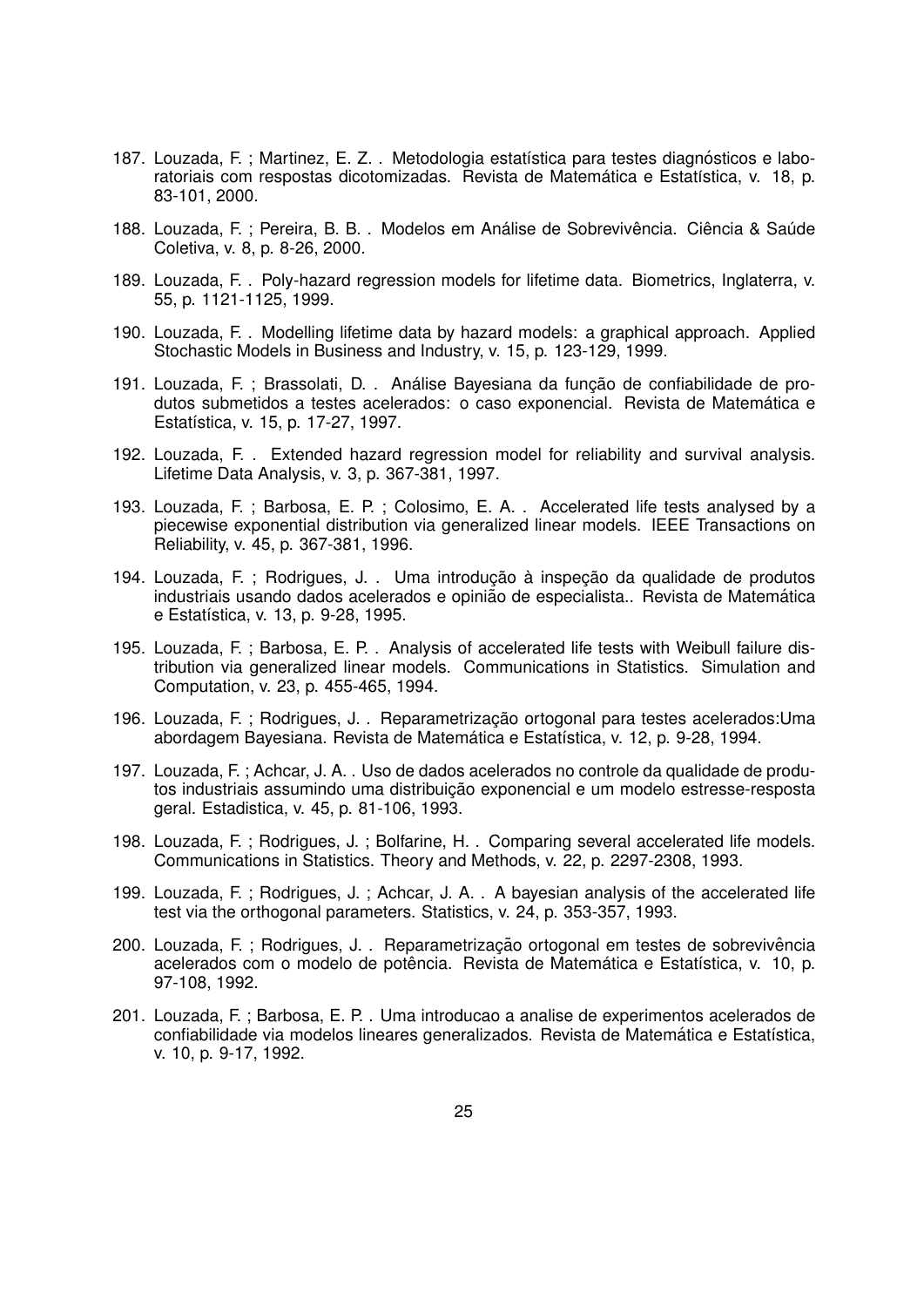- 202. Louzada, F. ; Achcar, J. A. . Accelerated life tests with an exponential distribution: a Bayesian approach with the generalized Eyring model and type II censored data. Revista de Matemática e Estatística, v. 10, p. 31-46, 1992.
- 203. Louzada, F. ; Achcar, J. A. . A Bayesian Approach for accelerated life tests considering the Weibull distribution. Computational Statistics, v. 7, p. 355-368, 1992.
- 204. Louzada, F. ; Achcar, J. A. . Accelerated life tests with one stress variable: A Bayesian Analysis of the Eyring Model. Brazilian Journal of Probability and Statistics, v. 5, n.2, p. 169-179, 1991.
- 205. Louzada, F.; Bolfarine, H.; Rodrigues, Josemar . Comparação de dois modelos exponenciais com dados acelerados: Uma abordagem Bayesiana. Revista Brasileira de Estatística, v. 52, n.197/198, p. 93-103, 1991.
- 206. Louzada, F. ; Rodrigues, Josemar . A note on the orthogonal reparametrization in Bayesian Inference for the Extreme Value Distribution. Revista de Matemática e Estatística, v. 8, p. 95-100, 1990.
- 207. Louzada, F.; Bernasconi, G. C. R. . Análise da Desigualdade de Renda no Brasil. Ciência e Cultura (SBPC), v. 41, n.4, p. 364-368, 1989.

# **4 Current Students**

# **4.1 Pos Doctorates**

- 1. Ricardo Rocha, since: 05/2016, Founding agency: FAPESP
- 2. Anderson Ara, since: 04/2016
- 3. Márcia Maceira, since: 02/2016, Founding agency: CAPES

# **4.2 PhDs**

- 1. Hayala Cristina Cavenague de Souza, since: 05/2016, Founding agency: WHO
- 2. Wesley Bertoli, since: 03/2016, Founding agency: UEM
- 3. Camila Amaral Bolzan Ribeiro, since: 03/2016, Founding agency: CAPES
- 4. Taciana Kisaki Oliveira, since: 03/2014, Founding agency: FAPESP
- 5. Pedro Luis Ramos, since: 03/2014, Founding agency: CAPES
- 6. Edgar dos Santos Gomes, since: 03/2014, Founding agency: Banco do Brasil
- 7. Alexandre Cristovão Maiorano, since: 03/2014, Founding agency: CAPES
- 8. Daniele C. T. Granzotto, since: 08/2013, Founding agency: UEM
- 9. Mauro Ribeiro de Oliveira Jr, since: 03/2012, Founding agency: CEF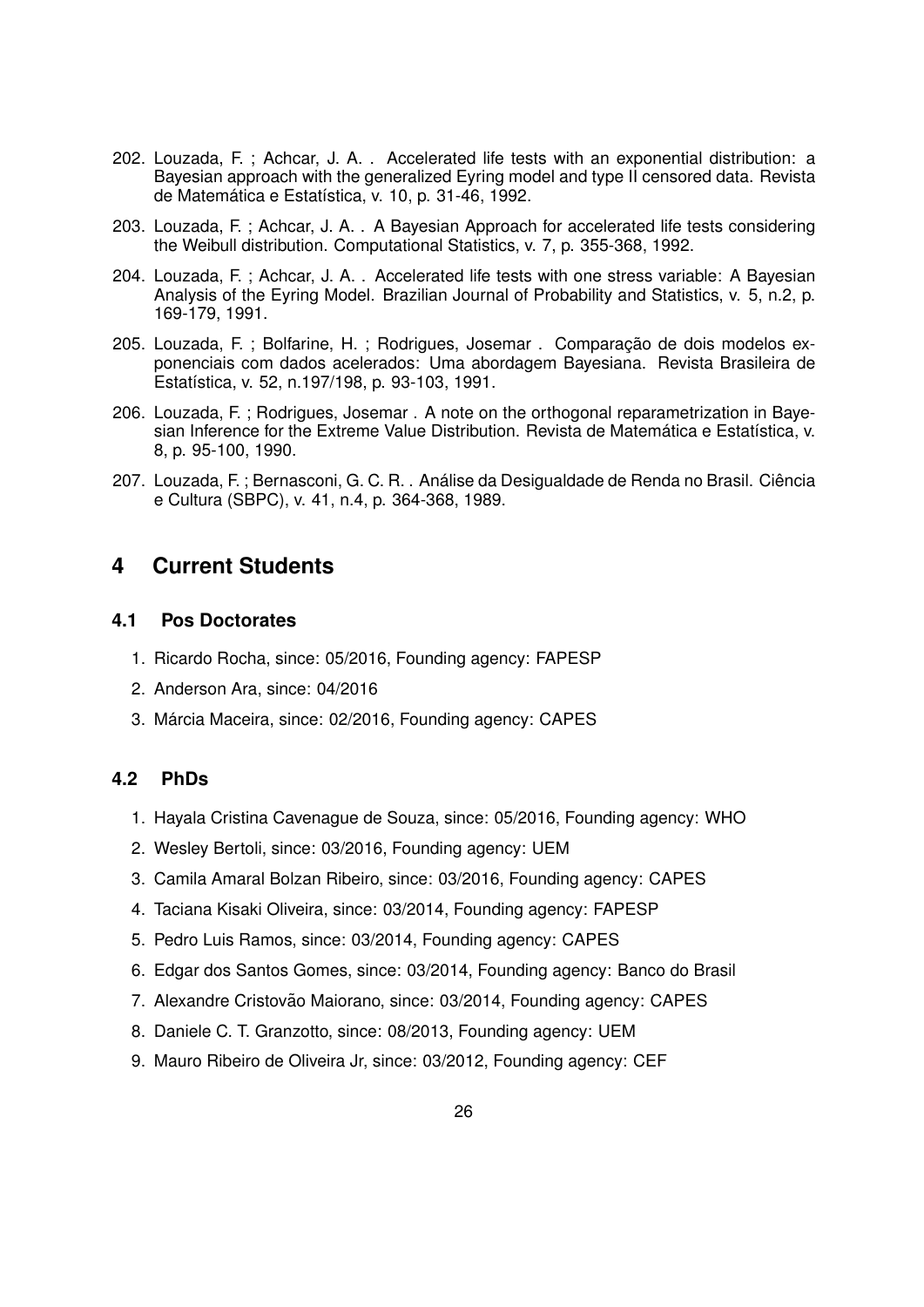# **4.3 Masters**

- 1. Claudio Vinicius Goncl§alves, since: 07/2016, Company: Ogilvy Brasil
- 2. Elizabeth Paniagua Merino, since: 07/2016
- 3. Rodolfo Augusto da Silva, since: 07/2016, Company: StepWise
- 4. Aline Oliveira Luz, since: 08/2015, Company: LATAM
- 5. Marcelo Garcia, since: 08/2015, Company: Faculdade de Negócios Metropolitana
- 6. Daniel Brignani Rodrigues, since: 08/2014, Company: Itaú-Unibanco
- 7. Lucas Vioto dos Santos Ribeiro, since: 08/2014, Company: Itaú-Unibanco
- 8. Bárbara Beltrame Bettim, since: 08/2014, Company: Aegea Saneamento e Participações

# **4.4 Undergraduate**

- 1. Izabela Giovani Carrara Rodrigues, since: 05/2015, ICMC-USP
- 2. Luis Gustavo de Sousa Bravo, since: 03/2015
- 3. Diego Melo, since: 08/2014

# **4.5 Students at Center for Risk Assessment (CRA)**

- 1. Anderson Ara, since: 03/2008
- 2. Alexandre Cristovão Maiorano, since 07/2011, Founding agency: CAPES
- 3. Luiz Fernando Martins Vieira, since 04/2013, Founding agency: CPA-UFSCar
- 4. João Marcos Alves Matos, since 10/2014, Founding agency: CPA-UFSCar
- 5. Guilherme Poppi, since 10/2014, Founding agency: CPA-UFSCar
- 6. João Dantas, since 09/2015, Founding agency: CPA-UFSCar
- 7. Gabriel da Silva, since 04/2016, Founding agency: CNPq
- 8. Guilherme Lorensen, since 04/2016
- 9. Laís Vicino, since 05/2016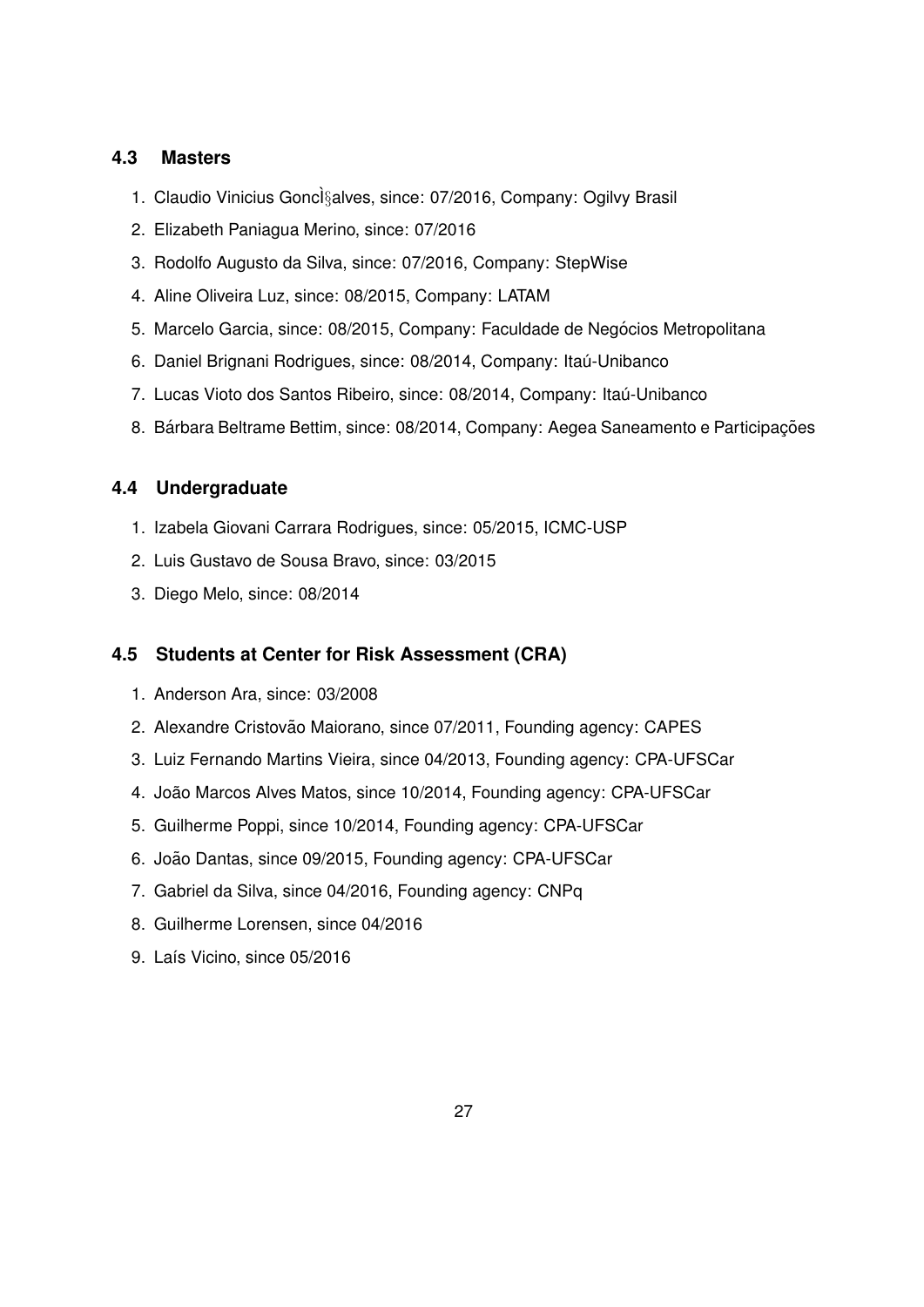# **5 Past Students and Their Current Position**

## **5.1 Pos Doctorate**

- 1. 2016. Luca Martino, FAPESP, Universitat de València, Spain
- 2. 2015. Tiago de Miranda Fragoso, CAPES, Fundação CESGRANRIO, Rio de Janeiro
- 3. 2015. Mari Roman, Consultant, São Carlos
- 4. 2015. Erlandson Ferreira Saraiva, CAPES, Lecturer DEs-UFMS, Cuiabá
- 5. 2014. Josmar Mazucheli,CNPq, Lecturer DEs-UEM, Maringa´
- 6. 2009. Gladys D. C. Barriga, Lecturer FEB-UNESP, Bauru
- 7. 2010. Cynthia Arantes Vieira Tojeiro, Lecturer UFG, Goiânia
- 8. 2008. Gladys D. C. Barriga, Lecturer FEB-UNESP, Bauru
- 9. 2008. Cynthia Arantes Vieira Tojeiro, Lecturer UFG, Goiânia

# **5.2 PhDs**

- 1. 2016. José Augusto Fioruci, CAPES, Pos Doctorate IBILCE, São José do Rio Preto
- 2. 2016. Ricardo Rocha, CAPES, Pos Doctorate ICMC, USP, São Carlos
- 3. 2016. Anderson Ara, CAPES, Pos Doctorate ICMC, USP, São Carlos
- 4. 2015. Silvia Maria Prado, Lecturer UFMT, Cuiabá
- 5. 2015. Márcia Maceira, Pos Doctorate ICMC, USP, São Carlos
- 6. 2015. Paulo Henrique Ferreira da Silva, Lecturer UFBA, Salvador
- 7. 2015. Vitor Alex Alves de Marchi, Lecturer UFSCar, Araras
- 8. 2014. Sandra Rêgo de Jesus, Assistant Professor at UFBA, Salvador
- 9. 2013. Mari Roman, Pós-Doc ICMC, USP, São Carlos
- 10. 2013. Katiane Silva Conceição, Assistant Professor at ICMC, USP, São Carlos
- 11. 2013. Estela Maris Pereira Bereta, Assistant Professor DEs, UFSCar, Sao Carlos ˜
- 12. 2012. Gilberto de Araújo Pereira. Associate Professor FM, UFTM, Uberaba
- 13. 2011. Adriano Kamimura Suzuki. Assistant Professor ICMC, USP. Sao Carlos ˜
- 14. 2010. Juliana Cobre. Assistant Professor ICMC, USP, São Carlos
- 15. 2006. Cynthia A. V. Tojeiro, Private Consulting, Uberaba.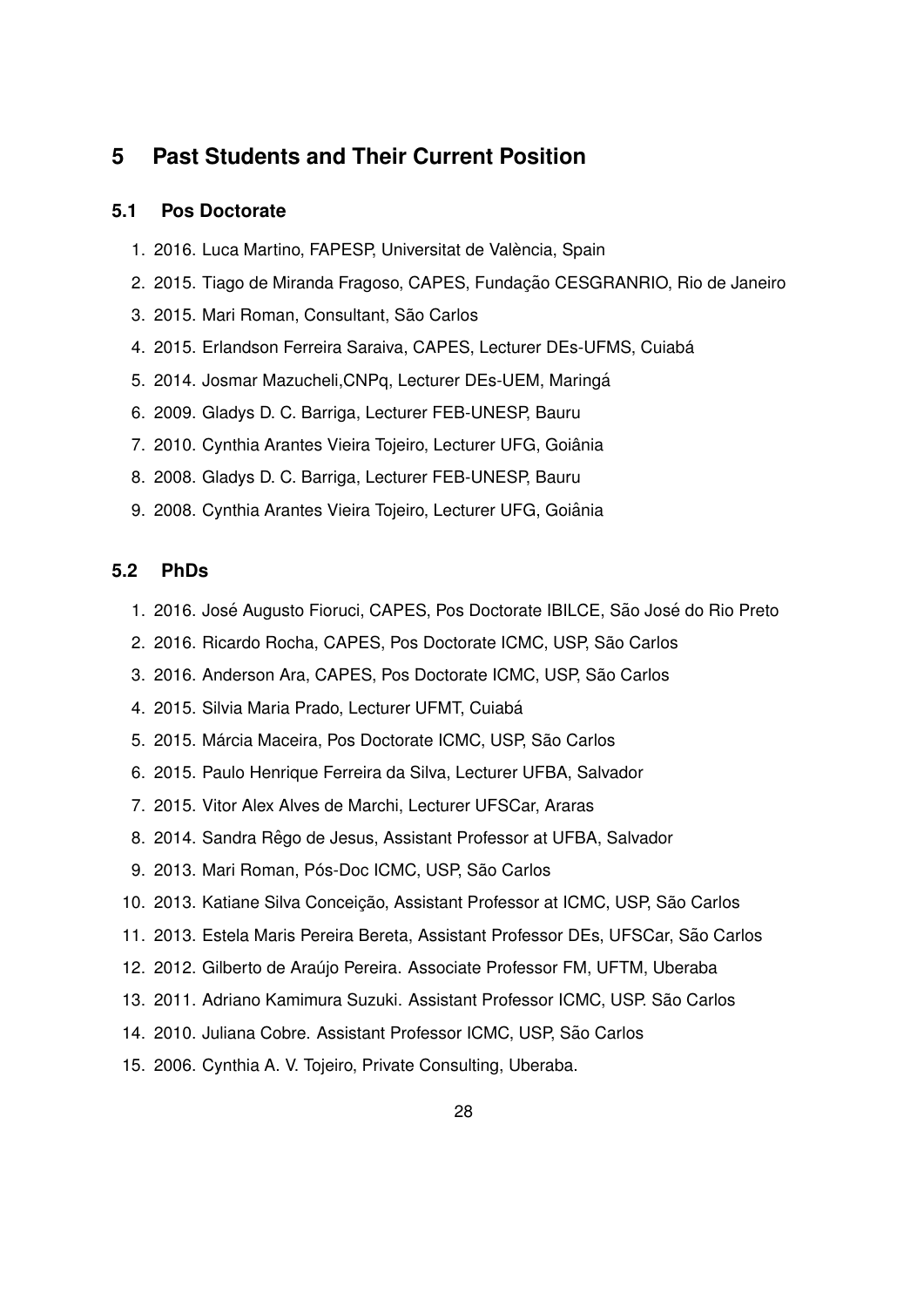- 16. 2006. Gleici da Silva Castro Perdoná. Assistant Professor FMRP, USP, Ribeirão Preto
- 17. 2005. Fernando Antonio Basile Colugnati. Assistant Professor UNESP, Juiz de Fora
- 18. 2003. Vera Lúcia Damasceno Tomazella. Associate Professor DEs, UFSCar, São Carlos
- 19. 2003. Edson Zangiacomi Martinez. Associate Professor/Director of Graduate Studies FMRP, USP, Ribeirão Preto

### **5.3 Masters**

- 1. 2015. Renato Frazatto Viana, CAPES, Banco Itaú
- 2. 2014. Alexandre Cristovão Maiorano, PhD. USP/UFSCar
- 3. 2014. Jurandir Prazeres Filho, Banco Santander
- 4. 2014. Valdemiro Piedade Vigas, Assistant Professor UFMS, Campo Grande
- 5. 2014. Amanda Cristina Estevam, Cetelem, São Paulo
- 6. 2013. Cíntia Yurie Yamachi, PhD. IME/USP
- 7. 2012. Tiago Ribeiro Pellegrini, PhD. Dalhousie University, Halifax, Canada´
- 8. 2012. Ricardo Ferreira da Rocha. PhD. USP/UFSCar
- 9. 2011. Anderson Luiz de Souza. PhD. USP/UFSCar e Assistant Professor Faculdade SENAI São Carlos
- 10. 2011. Paulo Henrique Ferreira da Silva. PhD. USP/UFSCar
- 11. 2011. Cleyton Zanardo de Oliveira. Hospital do Câncer de Barretos
- 12. 2010. Lorene Guirado. Banco Itaú S.A.
- 13. 2008. Vitor Alex Alves de Marchi. PhD. USP/UFSCar
- 14. 2008. Priscila da Silva Gomes. Banco Itaú, São Paulo
- 15. 2008. André Yoshizumi Gomes. Banco Itaú, São Paulo
- 16. 2008. Daniele Cristina Tita Granzotto. Assistant Professor DEs, UEM, Maringá and PhD. USP/UFSCar
- 17. 2008. Victor Hugo Delvalle Souza. Banco Itaú, São Paulo
- 18. 2008. Guilherme Moraes Ferraudo. Canavialis, Campinas
- 19. 2008. Tiago Silva Mendonça. Banco Itaú, São Paulo
- 20. 2007. Adriano Kamimura Suzuki. Assistant Professor ICMC, USP. Sao Carlos ˜
- 21. 2007. Marcelo Rodrigo Portela Ferreira, Universidade Federal da Paraíba, João Pessoa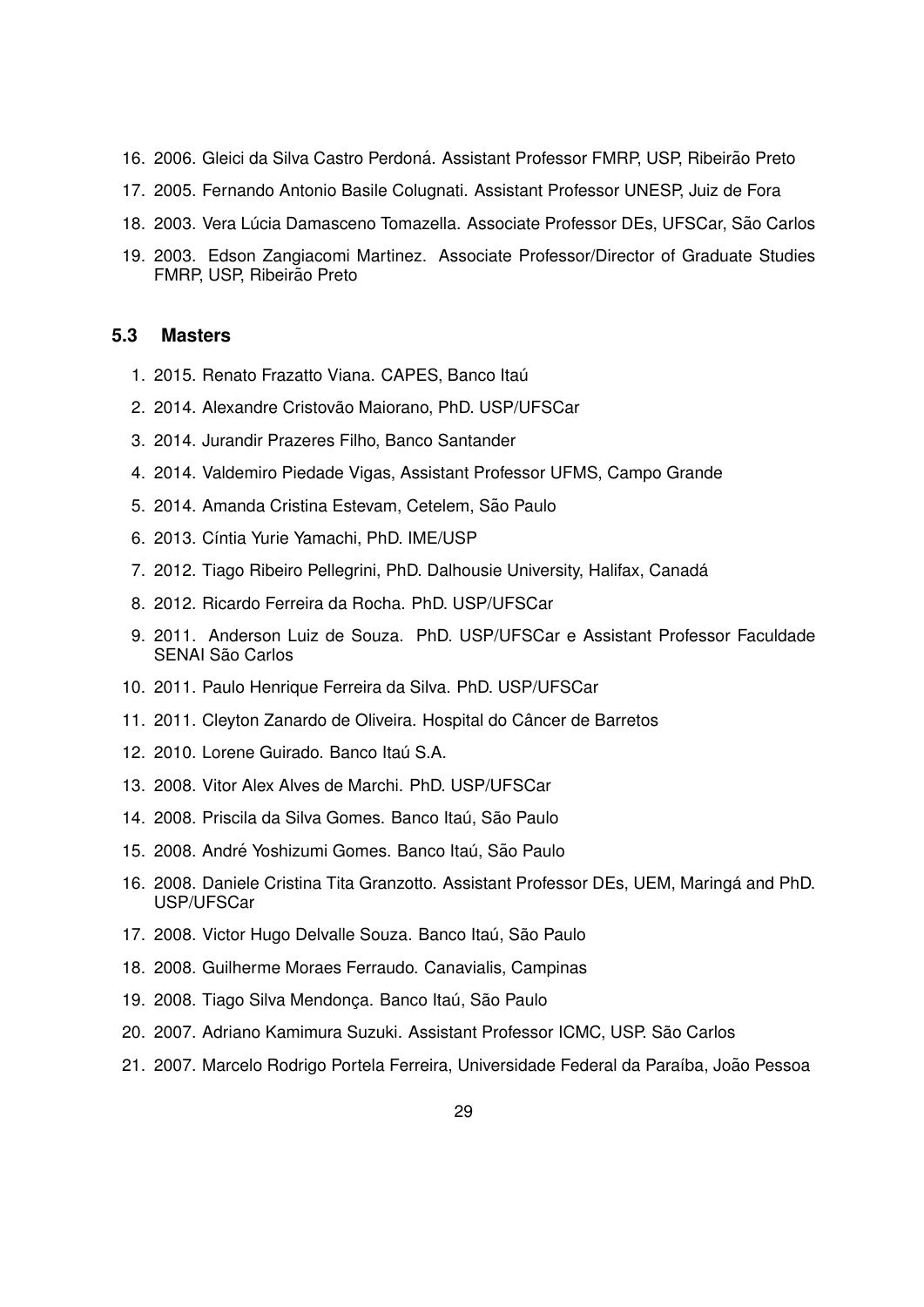- 22. 2007. Daniela Ribeiro Martins Parreira. Bradesco, Osasco
- 23. 2007. Felipe Tumenas Marques. Banco Itaú, São Paulo
- 24. 2007. Sabrina Luzia Caetano. Sanduiche PhD. University of Wisconsin-Madison e Assistant Professor Faculdade Particular, Barretos
- 25. 2006. Fabíola Eugênio Arrabaça Moraes. Assistant Professor Faculdade Particular, Uberaba
- 26. 2006. Josimara Aparecida Mazucheli. Banco Itaú, São Paulo
- 27. 2006. Elizabeth Agnes Urban Cristofaro. CPQD, Campinas
- 28. 2005. Osvaldo Anacleto Júnior. PhD. Open University, UK and Research Fellow Roslin Institute, University of Edinburgh, UK
- 29. 2005. Caroline Pires Cremasco. Banco Itaú, São Paulo
- 30. 2004. Silvia Reyes Lancheros. PhD. UFMG, Belo Horizonte
- 31. 2004. Gislene Araújo Pereira. PhD. UNESP, Lavras
- 32. 2004. Hélio José de Abreu. Assistant Professor Mackenzie e ESAMC, Campinas
- 33. 2003. Rodrigo Faria. Businessman DataStatus, São Carlos
- 34. 2003. Wagner Aparecido Cavali. Assitant Professor Universidade SEB-COC, Ribeirão Preto
- 35. 2002. Cleber Giugioli Carrasco. Assistant Professor DM, UEG, Anapolis ´
- 36. 2001. Gleice S Castro Perdoná. Assistant Professor FMRP, USP, Ribeirão Preto
- 37. 2001. Edson Zangiacomi Martinez. Associate Professor FMRP, USP, Ribeirao Preto ˜
- 38. 2001. Christiano Santos Andrade. Assistant Professor Universidade SEB-COC, Ribeirão Preto

# **5.4 Scientific Initiation**

- 1. 2010. Lilian da Costa Fontes. Banco Itaú, São Paulo
- 2. 2010. Gabriel Ramos Guerreiro. Businessman, Jaboticabal
- 3. 2009. Marina Pasquali Marconato Mancini. Banco Panamericano S.A.
- 4. 2009. Caroline Godoy. Mestrado FEB, UNESP, Bauru e Faber-Castel, São Carlos
- 5. 2008. Anderson Luiz de Souza. PhD. USP/UFSCar e Assistant Professor SESC São **Carlos**
- 6. 2008. Paulo Henrique Ferreira da Silva. PhD. USP/UFSCar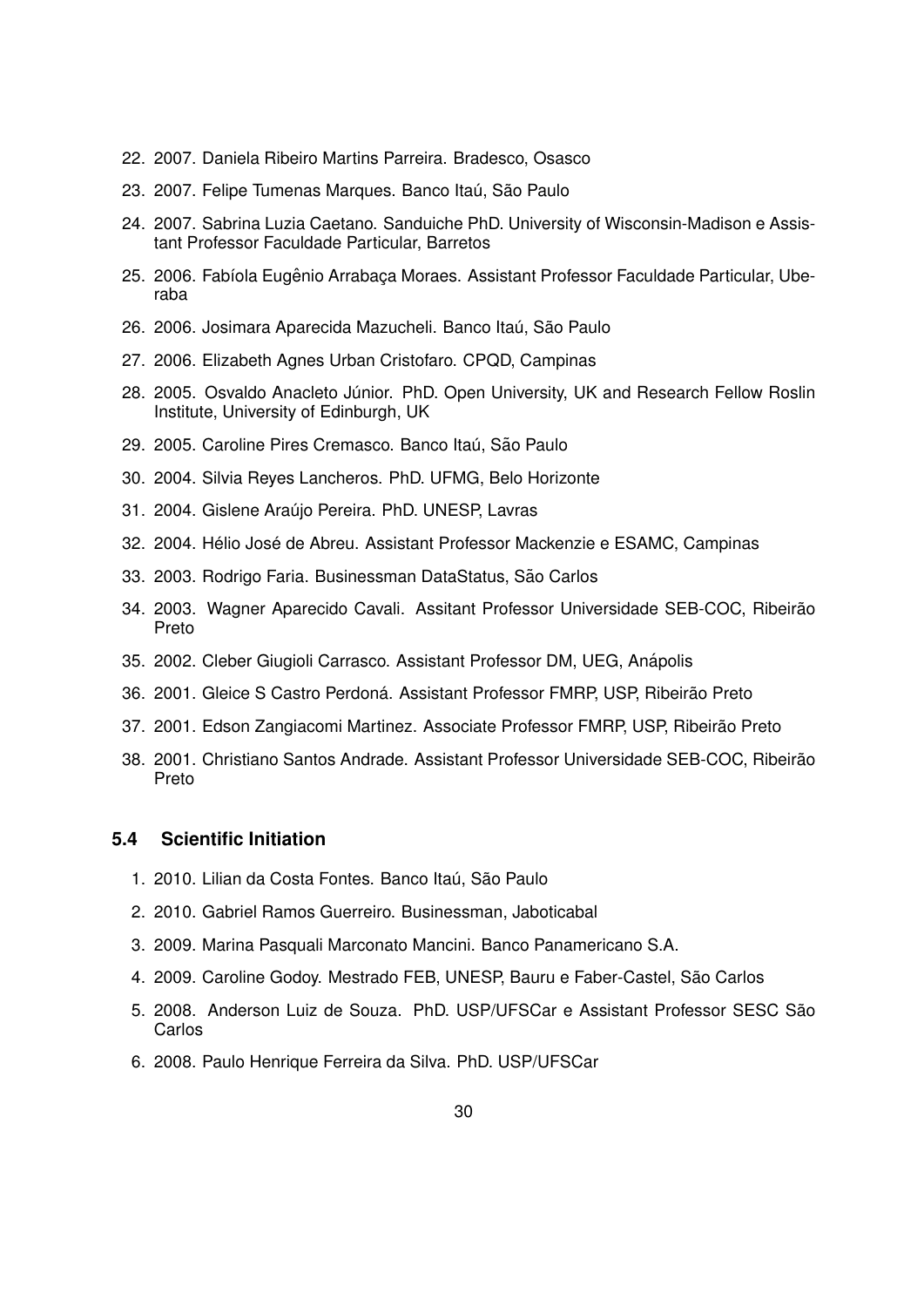- 7. 2008. Ana Paula de Oliveira Temponi. Experian-Serasa, São Paulo
- 8. 2006. Camila Bertini Martins. PhD. IME/USP
- 9. 2006. Guilherme Moraes Ferraudo. Canavialis, Campinas
- 10. 2005. Sabrina Luzia Caetano. Assistant Professor Faculdade Particular, Barretos
- 11. 2005. Natalia Sestito Rodrigues. CEF, Catanduva ´
- 12. 2004. Paulo Henrique Tomazella. Experian-Serasa, São Paulo
- 13. 2001. André Thales de Carvalho Simões. Banco Itaú, São Paulo
- 14. 2001. Viumar Soares dos Santos. Santander, São Paulo
- 15. 2001. Osvaldo Anacleto Júnior. Research Fellow Roslin Institute, University of Edinburgh, UK.
- 16. 2000. Fernanda Regiane Zanforlin de Almeida. Banco Itaú S.A.
- 17. 2000. Andréia Augusto de Souza Melo. Santander, São Paulo
- 18. 1999. Juan Carlos Pardo Fernández. Associate Professor Universidade de Visgo, Espanha
- 19. 1993. Daniela Brassolati. Assistant Professor Substituta DEsFaculdade Particular
- 20. 1992. Eric Fernando Rodrigues. Banco Santander, São Paulo

## **5.5 Undergraduate**

- 1. 2016. Izabela Pereira de Souza, 08/2015 08/2016
- 2. 2015. Arthur Lomonaco Vitorelli, 08/2015 12/2015, Undergraduate Course of Statistics, ICMC, USP
- 3. 2015. FA¡bio Francisco Pinto Jr, 08/2014- 03/2015, Master in Physics, São Carlos
- 4. 2013. Beatriz Ferreira Buzá, Cutrale, Limeira
- 5. 2012. Cláudio Vinicius Gonçalves, UOL
- 6. 2012. Anderson Maciel de Souza, SD&W State of the Analysis & Modeling Technologies, São Paulo
- 7. 2011. Hayala Cristina Cavenague de Souza, Mater FM, USP, Ribeirao Preto and Hospital ˜ Dante Pazzanese, São Paulo
- 8. 2011. Marina Pasquali Marconato Mancini, Banco Panamericano S.A.
- 9. 2011. José Fernando Francini Junior, Toalhas São Carlos S.A.
- 10. 2010. Luiz Fabiano de Souza Melo, Banco Itaú, São Paulo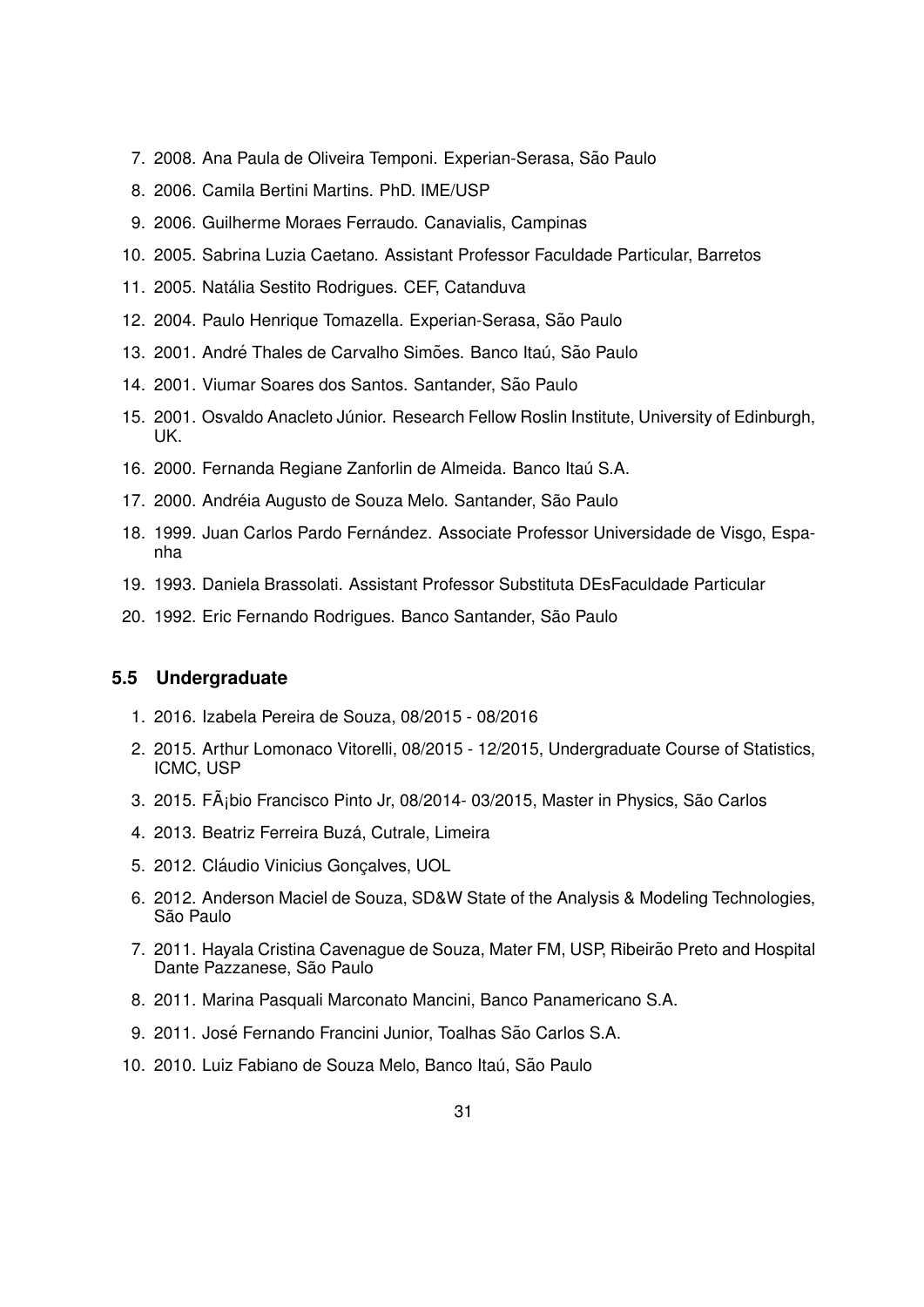- 11. 2009. Ana Paula de Oliveira Temponi. Experian-Serasa, São Paulo
- 12. 2009. Caroline Godoy. Mestrado FEB, UNESP, Bauru ad Faber-Castel, São Carlos
- 13. 2009. Fernando Ribeiro Buscheroni. Bovespa, São Paulo
- 14. 2008. Anderson Luiz de Souza. PhD. USP/UFSCar and Assistant Professor SESC Sao˜ Carlos
- 15. 2007. Edil Lemes Ferreira. Nextel, São Paulo
- 16. 2006. Guilherme Moraes Ferraudo. Canavialis, Campinas
- 17. 2006. Liliane Aparecida Sanches. Banco Itaú, São Pauo
- 18. 2005. Natália Sestito Rodrigues. CEF, Catanduva

## **5.6 Students at Center for Risk Assessment (CRA), mostly undergraduates**

- 1. 2016. Alisson Ribeiro Baldoino, from 10/2014 to 05/2016, CPA-UFSCar
- 2. 2016. Victor Zoré, from 05/15 to 03/2016
- 3. 2016. Enoc Pierre, from 09/15 to 02/2016
- 4. 2016. Lucas Paz, from 10/14 to 02/2016
- 5. 2015. Paulo Henrique Ferreira da Silva, from: 03/2008 to 10/2015. Lecturer UFBA
- 6. 2015. Cheyenne Leonardi, from 04/2013 to 08/2015
- 7. 2015. Matheus Rocatelli, from 04/2013 to 02/2015
- 8. 2015. Guilherme Maia, from 04/2013 to 02/2015
- 9. 2015. Douglas Freitas, from 07/2012 to 02/2015
- 10. 2015. Andressa Dantas , from 10/2014 to 02/2015
- 11. 2014. Alexandre Donatelli, from 04/2013 to 03/2014
- 12. 2014. Debora Ohara, from 04/2010 to 01/2014
- 13. 2014. Vlademir Eleuterio, from 07/2011 to 03/2014
- 14. 2014. Barbara Beltrame Bettim, from 07/2011 to 06/2014 ´
- 15. 2014. Viviane Cristine Molinari, from 04/2013 to 06/2014
- 16. 2014. Mayara Marinho, from 04/2013 to 09/2014
- 17. 2014. Marcela Basso, from 04/2013 to 03/2014
- 18. 2014. Lucas Moraes, from 04/2013 to 03/2014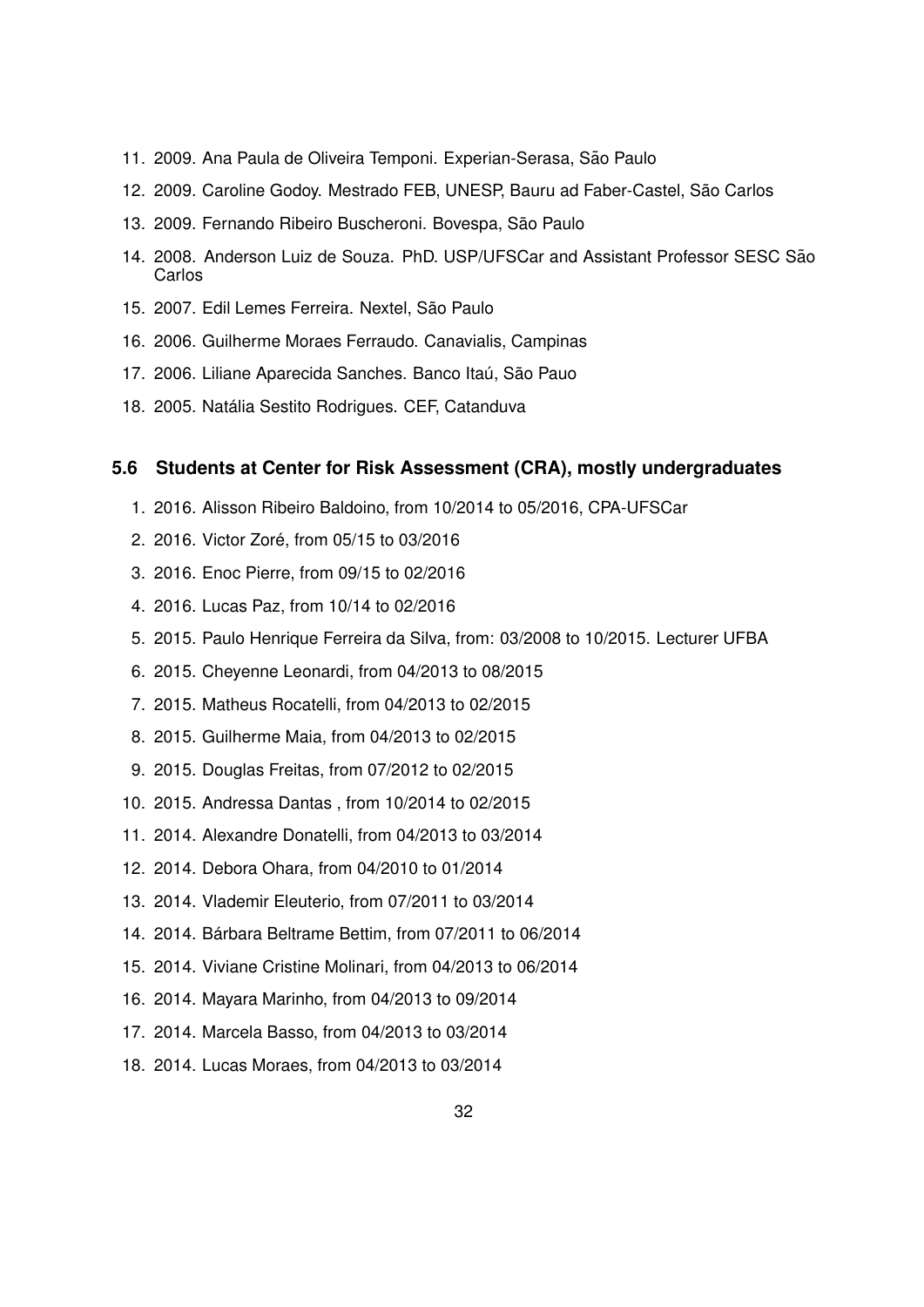- 19. 2014. Karen Baffa, from 04/2013 to 09/2014
- 20. 2014. Juliano Fava, from 07/2012 to 07/2014
- 21. 2014. Fernanda Sposito, from 04/2013 to 03/2014
- 22. 2014. Carla Fonseca, from 04/2013 to 03/2014
- 23. 2014. Acácio Mattos, from 04/2013 to 03/2014
- 24. 2013. William Maehara, from 04/2010 to 04/2013
- 25. 2013. Vitor Mendes Cardoso, from 07/2012 to 02/2013
- 26. 2013. Vinícius Tosta, from 01/2012 to 12/2013
- 27. 2013. Marcelo Casagrande, from 01/2012 to 07/2013
- 28. 2013. João Victor Leme, from 07/2012 to 02/2013
- 29. 2013. Felipe Mosquetta, from 01/2012 to 03/2013
- 30. 2012. Cíntia Yamachi, from 04/2010 to 12/2012
- 31. 2012. Danielle Tajima, from 04/2010 to 07/2012
- 32. 2012. Willian Pegorin, from 01/2012 to 08/2012
- 33. 2012. Thiago Vedovatto, from 07/2012 to 12/2012. Lecturer IFECT, Goias´
- 34. 2012. Lilian Fontes (from 04/2010 to 03/2012
- 35. 2012. Julia Pettan, from 04/2010 to 01/2014
- 36. 2012. Armando Caetano, from 07/2011 to 08/2012
- 37. 2011. Marcela Andreto, from 04/2010 to 07/2011
- 38. 2011. Gabriel Ramos Guerreiro, from 04/2010 to 12/2011
- 39. 2011. Marina Mancini, from 04/2009 to 12/2011
- 40. 2010. Caroline Godoy, from 10/2007 to 12/2010
- 41. 2010. Claudio Vinicíus Goncalvez, from 04/2009 to 12/2010
- 42. 2010. Anderson Maciel de Souza, from 09/2009 to 12/2010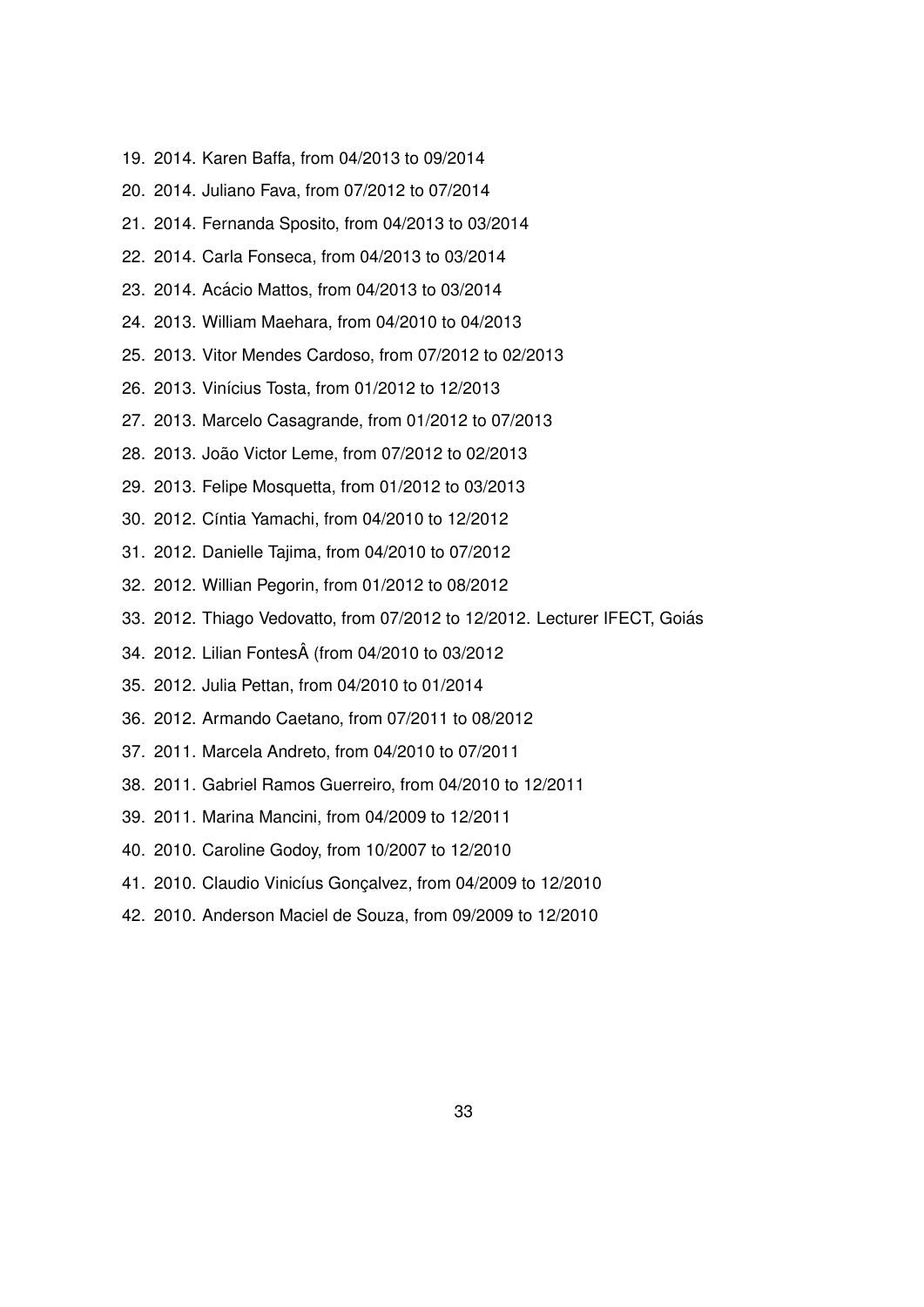# **6 Organization of Congresses**

- 1. XV Escola de Modelos de Regressão (EMR), Goiânia, Member of the Scientific Committee. 03/2017.
- 2. 10th International Chinese Statistical Association International Conference, Shanghai, China, Thematic Session Organizer: Innovation in Survival Analysis. 19-22/12/2016.
- 3. 3th WAR (Workshop on Assessment of Risk), IME, USP, São Paulo, Member of the Organizing Committee. 30/11, 01-02/12/2016.
- 4. 22nd SINAPE, Porto Alegre, Chairman of the Scientific Committee. 24-29/07/2016.
- 5. 1st Latin American Conference on Statistical Computing (LACSC), Gramado (RS), Member of the Scientific Committee. 22-24/07/2016.
- 6. 61a RBRAS, Salvador, Thematic Session Organizer: ABE Section. 23-25/05/2016.
- 7. 1st International Workshop on Industrial Mathematics, Member of the Organizing Committee. Campinas, 5-6/05/2016.
- 8. 1o Ciclo de Mini Cursos de Estatística Aplicada ao Mercado Financeiro, São Carlos, 03-04-10-11/03/2016, 17-18/03/2016, 31/03 and 01-07-14-15-28/04/2016, 12-13-19/05 and 02-03/06/2016, 16-17/06/2016.
- 9. 13o Encontro Brasileiro de Estatística Bayesiana, Belo Horizonte, Member of the Scientific Committee. 22-26/02/2016.
- 10. Workshop em Reconhecimento de Padrões, Inteligência Computacional e Automa cão de Investimentos Financeiros, São Carlos, Member of the Organizing Committee. 16/02/2016.
- 11. 4th Workshop on Probabilistic and Statistical Methods, São Carlos, Member of the Scientific Committee. 01-03/02/2016.
- 12. Statistical Computing for Data Science: Satelite Joint Meeting of the IASC-ABE at the 60th ISI World Statistics Congress, Buzios, Member of the Scientific Committee. 01- ´ 02/08/2015.
- 13. 60th ISI World Statistics Congress, Rio de Janeiro, Member of the Local Programme Committee. 26-31/07/2015.
- 14. 60th ISI World Statistics Congress, Rio de Janeiro, Member of the National Honorary Committee. 26-31/07/2015.
- 15. Business and Industrial Statistics Meeting, Unicamp, Campinas, Member of the Organizing Committee. 22-24/07/2015.
- 16. Business and Industrial Statistics Meeting, Unicamp, Campinas, Member of the Scientific Committee. 22-24/07/2015.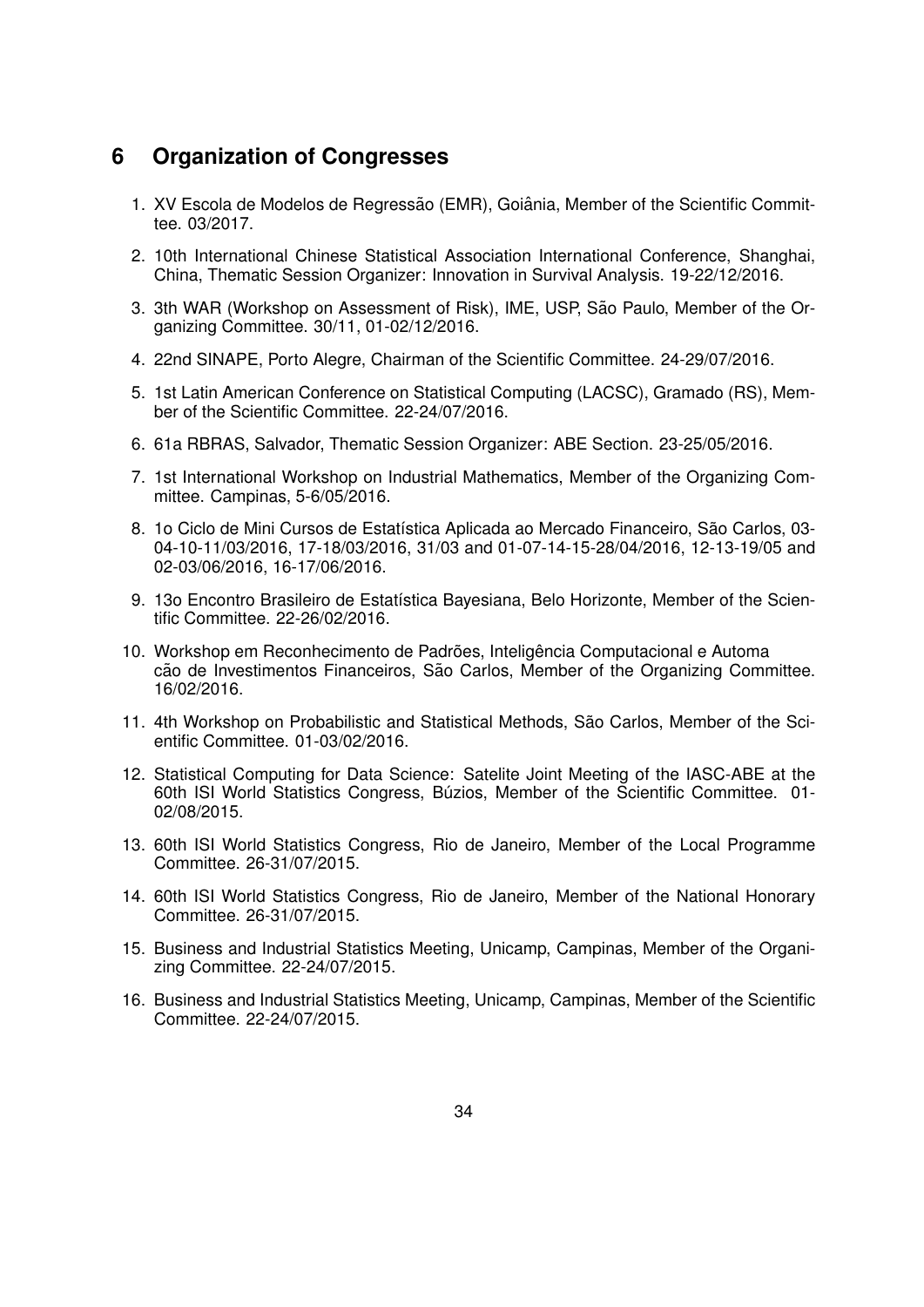- 17. 60a. Reunião Anual da Região Brasileira da Sociedade Internacional de Biometria (RBras) e o 16o. Simpósio de Estatística Aplicada a Agronomia (SEAGRO). Member of the Scientific Committee. 20-24/07/2015.
- 18. 2nd Workshop on Assessment of Risk (WAR), São Carlos, Chairman of the Organizing Committee. 12-13/03/2015.
- 19. 3th Workshop on Probabilistic and Statistical Methods, São Carlos, Member of the Scientific Committee. 09-11/02/2014.
- 20. 4th Workshop in Stochastic Modeling, São Carlos, Member of the Organizing and Scientific Committee. 11/2014.
- 21. 21o SINAPE, Natal, Chairman of the Organizing Committee. 07/2014.
- 22. 59a RBRAS, Ouro Preto, Thematic Session Organizer: ABE Section. 05/2014.
- 23. 12o Encontro Brasileiro de Estatística Bayesiana, Atibaia, Member of the Organizing and Scientific Committee. 03/2014.
- 24. 2o Workshop on Probabilistic and Statistical Methods, São Carlos, Member of the Organizing and Scientific Committee. 02/2014.
- 25. III WASA, Workshop de Análise de Sobrevivência e Aplicações, Campinas, Member of the Scientific Committee. 11/2013.
- 26. 58a RBRAS e 15o SEAGRO, Campina Grande, Thematic Session Organizer: A ABE e a Dissemi- nacão da Estatística no Brasil. 07/2013.
- 27. Sixth Brazilian Conference on Statistical Modelling in Insurance and Finance, Maresias, Scientific Committee Chairman. 03/2013.
- 28. 1o Workshop on Probabilistic and Statistical Methods, São Carlos, Member of the Organizing and Scientific Committee. 01/2013.
- 29. Il Colóquio de Matemática da Região Sudeste, São Carlos, Thematic Session Organizer: Statistics. 01/2013.
- 30. 1o WE, Workshop de Estatística do ICMC, São Carlos, Teacher in Charge General organization. 11/2012.
- 31. 20o SINAPE, Joao Pessoa, Member of the Scientific Committee. 07/2012. ˜
- 32. 56a RBRAS e 14o SEAGRO, Maringá, Thematic Session Organizer: Análise de Sobrevivência. 06/2011.
- 33. Fifth Brazilian Conference on Statistical Modelling in Insurance and Finance, Maresias, Member of the Organizing Committee. 04/2011.
- 34. XII Escola de Modelos de Regressão, Fortaleza, Member of the Scientific Committee. 03/2011.
- 35. Fifth Brazilian Conference on Statistical Modelling in Insurance and Finance, Maresias, Member of the Scientific Committee. 03/2011.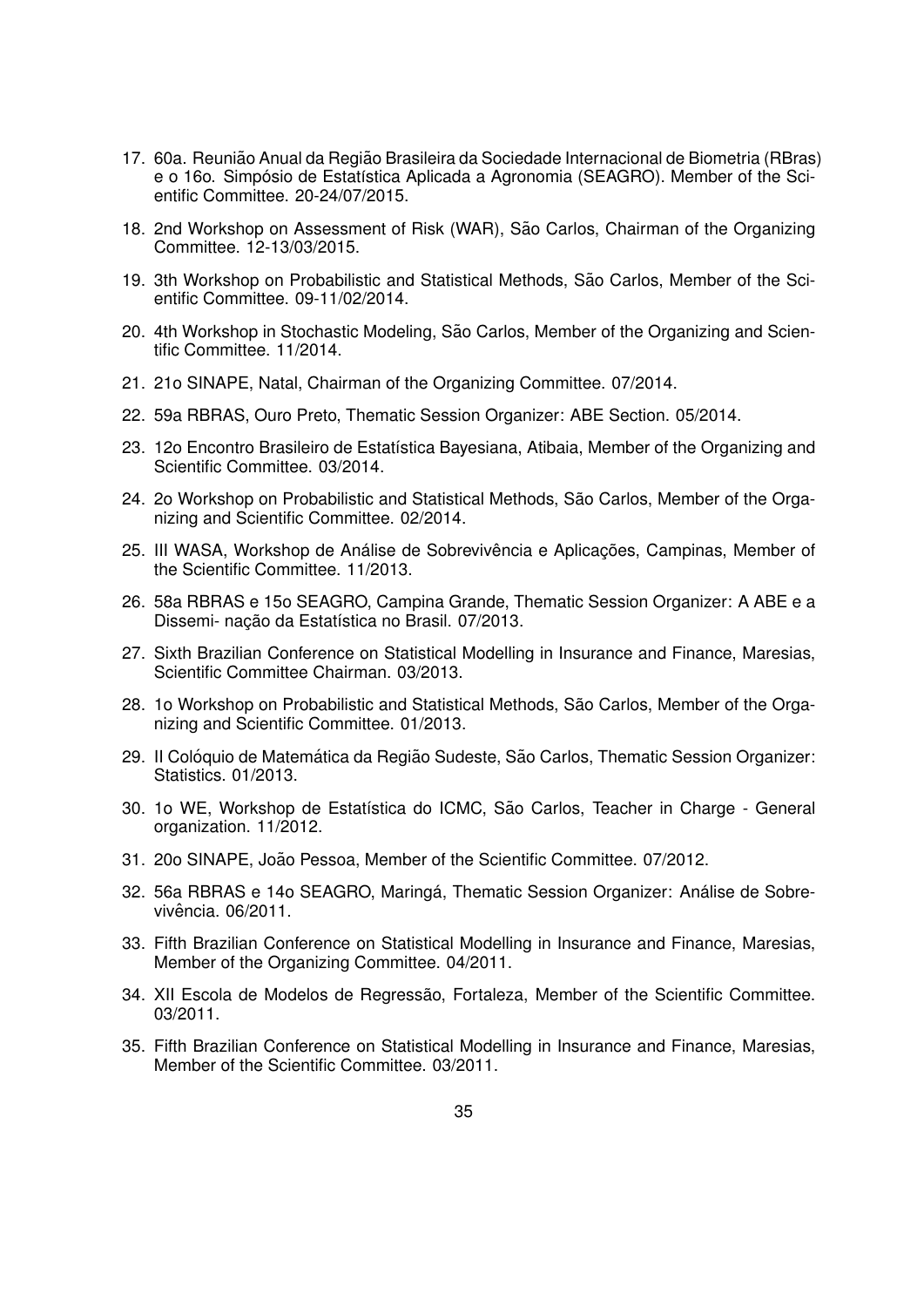- 36. The 7th Conference on Multivariate Distributions with Applications, Maresias, SP. Organização da Sessão Temática: Multivariate Survival Models. 2010.
- 37. 19o SINAPE, São Pedro, SP. Coordinator of Thematic Section Data Mining e Análise Inferencial para Grandes Bancos de Dados. 2010.
- 38. 19o SINAPE, São Pedro, SP. Member of the Scientific Committee and Advisory Committee. 2010.
- 39. 27º Colóquio Brasileiro de Matemática, IMPA, Rio de Janeiro, RJ. Chairman of the Special Section on Statistics. 2009.
- 40. 54a RBRAS / 13o SEAGRO, São Carlos, SP. Member of the Organizing Committee. 2009.
- 41. XI Escola de Modelos de Regressão, Recife, PE, Member of the Scientific Committee. 2009.
- 42. 18o SINAPE, Estância de São Pedro, SP. Member of the Advisory Committee. 2008.
- 43. 52a RBras / 12a SEAGRO, Santa Maria, RS. Chairman of the Section for Presentation of Papers. 2007.
- 44. 10a Escola de Modelos de Regressão, Salvador, BA. Member of the Scientific Committee. 2007.
- 45. Third Brazilian Conference on Statistical Modelling in Insurance and Finance, Maresias, SP. Member of the Organizing Committee. 2007.
- 46. I Workshop em Modelagem de Risco, UFSCar, Sao Carlos, SP. Chairman of the Organi- ˜ zing Committee. 2005.
- 47. 24o Colóquio Brasileiro de Matemática, IMPA, Rio de Janeiro, RJ. Chairman of the Special Section on Statistics. 2003.
- 48. 47a RBRAS, UNESP, Rio Claro, SP. Member of the Scientific Committee. 2002.
- 49. 7a Escola de Modelos de Regressão, UFSCar, São Carlos, SP. Member of the Organizing Committee. 2001.

# **7 Talks and Short-Courses (Last 5 years)**

# **7.1 Talks**

## 2016

1. 10th International Chinese Statistical Association International Conference. The zeroinflated promotion cure rate regression modeling: An application to fraud propensity in bank loan applications in Brazil. Shanghai, China, 19-22/12/2016.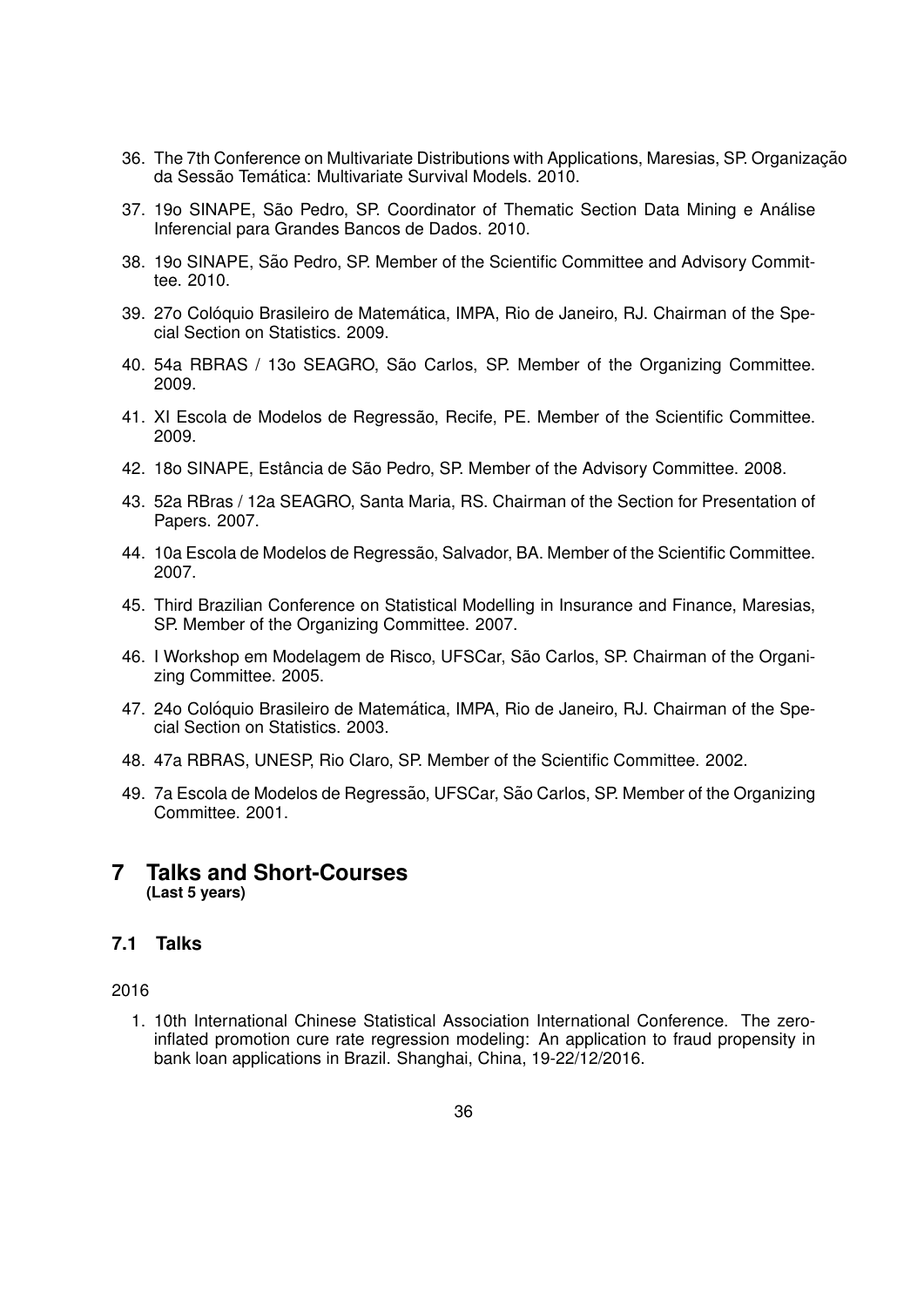- 2. CLAIO 2016. Zero-inflated Cure Rate Weibull Regression Model: An Application to Financial Data on Time-to-default. Santiago, Chile, 02-06/10/2016.
- 3. XIV Encontro Mineiro de Estatística. The alpha skew Gaussian na $\tilde{A}$  ve Bayes classifier. Alfenas, 29-30/09/2016.
- 4. XXXVI CNMAC, Ciências Matemáticas, Desenvolvimento de Produtos e Inovação: Recentes Avancos e Perspectivas Futuras, Gramado, 05-09/09/2016.
- 5. Meeting. Meeting with Undergraduate Boarding, SAD Sistema de Avaliação de Disciplinas, ICMC, São Carlos, 11/08/2016.
- 6. Meeting. Meeting with Directors of Transfer of Technology of the CEPIDs, Butantan, São Paulo, 08/08/2016.
- 7. 22o SINAPE. Statistical Innovation and Technology Transfer in Brazil. Porto Alegre, 24- 29/07/2016.
- 8. 22o SINAPE. Are we prepared to be data scientists? Round Table: Â Challenges on postgraduate programs in statistics: how to adapt to the needs of both academic and non-academic job markets. Porto Alegre, 24-29/07/2016.
- 9. 22o SINAPE. Clínica Estatística Problem: Projeção de Inadimplência da SICREDI (Group Organizer), Porto Alegre, 24-29/07/2016.
- 10. 1st Latin American Conference On Statistical Computing (LACSC), Zero-inflated Cure Rate Regression Models for Time-to-Default Data, Gramado, 22-24/07/2016.
- 11. 1st Latin American Conference On Statistical Computing (LACSC), On the Development of Statistical Products for Data Analysis, Gramado, 22-24/07/2016.
- 12. 2nd Brazilian Study Group with Industry, CEPID-CeMEAI. Problem: Modelling Credit Grade Migration in Large Portfolios with Macro Variables (Group Organizer), São Carlos, 11-15/07/2016.
- 13. 2nd Brazilian Study Group with Industry, CEPID-CeMEAI. Problem: Analysis of Soundscape Ecology Data (Group Organizer), São Carlos, 11-15/07/2016.
- 14. Conference. Inovacão em Estatística. Conference at Discipline SME, Lecturer in charge: Marinho Gomes de Andrade, ICMC, USP, São Carlos, 13/06/2016.
- 15. SEst 2016, Estatística e Esporte: Uma parceria que dÂ<sub>i</sub> jogo!, São Carlos, 01-03/06/2016.
- 16. 61a RBRAS, Thematic Session: Innovation in Biostatistics. SISGERES: AÂ statistical system for urban solid waste management. Salvador, 23-25/05/2016.
- 17. 61a RBRAS, Thematic Session: ABE. O Projeto Bussab de Educação e Divulgação da Estatística. Salvador, 23-25/05/2016.
- 18. Meeting. Meeting with PIPIGEs USP/UFSCar Boarding of Coordinators, Avaliação CA-PES: Algumas Reflexões, ICMC, São Carlos, 19/05/2016.
- 19. Meeting. Meeting with Reenvolta Coop, ICMC, São Carlos, 19/05/2016.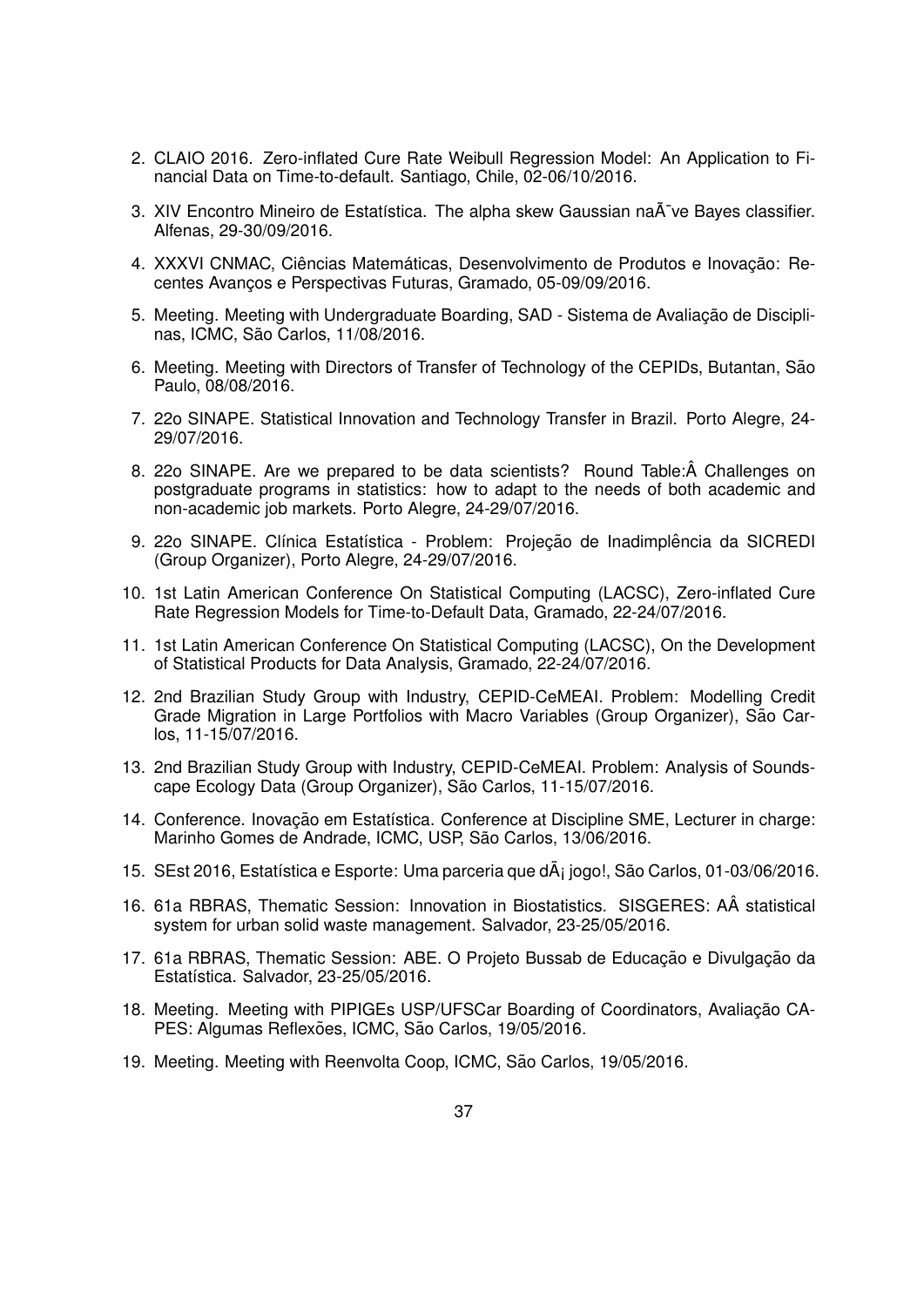- 20. Conference. Estatística e Esporte: Uma Jogada Celestial! Conference at Clube de Descobertas Matemáticas, Instituto de Estudos Avancados (IEA) Polo São Carlos da USP, São Carlos, 12/05/2016.
- 21. International Workshop on Industrial Mathematics. Innovation and Transfer of Technology at the Center for Mathematical Sciences Applied to Industry. Campinas, 5-7/05/2016.
- 22. Conference. O Que Temos Feito em Inovação Estatística? Conference at ICMC, USP, São Carlos, 27/04/2016.
- 23. ERMAC 2016, Encontro Regional de Matematica Aplicada e Computacional. Big Data e ´ Inteligência de Negócio na Nova Ordem Mundial de Consumo: As Oportunidades Deste Admirável Mundo Novo Para Cientistas de Dados. Bauru, 18-20/04/2016.
- 24. Meeting. Prefeitura de Matão, Sala de Reuniões do Gabinete. Entrega oficial do SISGE-RES 1.0. Sistema de Gestão de Resíduos Sólidos Municipais, ciências matemáticas em inovação. Matão, 28/03/2016.
- 25. FAPESP and NWO Holland Worshop on Sports and Healthy Living. Virtual Assessment in Sports: The soccer case in Brazil. FAPESP, São Paulo, 22-23/03/2016.

- 26. A Unified Multivariate Survival Model in Presence of a Cure Fraction. Special Invited Session EO098: Statistical Modelling, 7th International Conference of the ERCIM WG on Computational and Methodological Statistics (ERCIM2015). London, UK, 12-14/12/2015.
- 27. Avaliação de Cursos da UFSCar 2015. Reunião CPA-UFSCar, São Carlos, 04/12/2014.
- 28. Uni and Multivariate Mechanistic Survival Models. IV WASA, Workshop de Análise de Sobrevivência e Aplicacões, Belo Horizonte, 30/11-02/12/2015.
- 29. An overview of the Innovation and Transfer of Technology Activities of Cepid-CeMEAI. Meeting of the International Committee of CEPID-CeMEAI, São Carlos, 23-24/11/2015.
- 30. Multivariate Mechanistic survival regression models in Presence of a Cure Fraction. 4th International Conference and Exhibition on Biometrics & Biostatistics. San Antonio, USA, 16-18/11/2015.
- 31. Um Admiravel Mundo Novo Para Cientistas de Dados: Oportunidades e Necessidade ´ de Novos Profissionais. XXVI SEMAT, Semana da Matemática, São José do Rio Preto, 03-06/11/2015.
- 32. Entre a Geração Informação e a Necessidade de Um Novo Profissional: Um Admirável Mundo Novo a Nossa Espera. 2o. Congresso Nacional de Matemática Aplicada à Industria (CNMAI), 1o. Encontro Regional de Matematica Aplicada e Computacional (ERMAC) ´ da Regional 2 (Ceará/Piauí/Maranhão), e 4a. Semana de Matemática Industrial (SeMI) da UFC, Fortaleza, 05-09/10/2015.
- 33. SAO Sistema de Avaliação Online, Reunião da Comissão de Graduação do ICMC, São Carlos, 21/09/2015.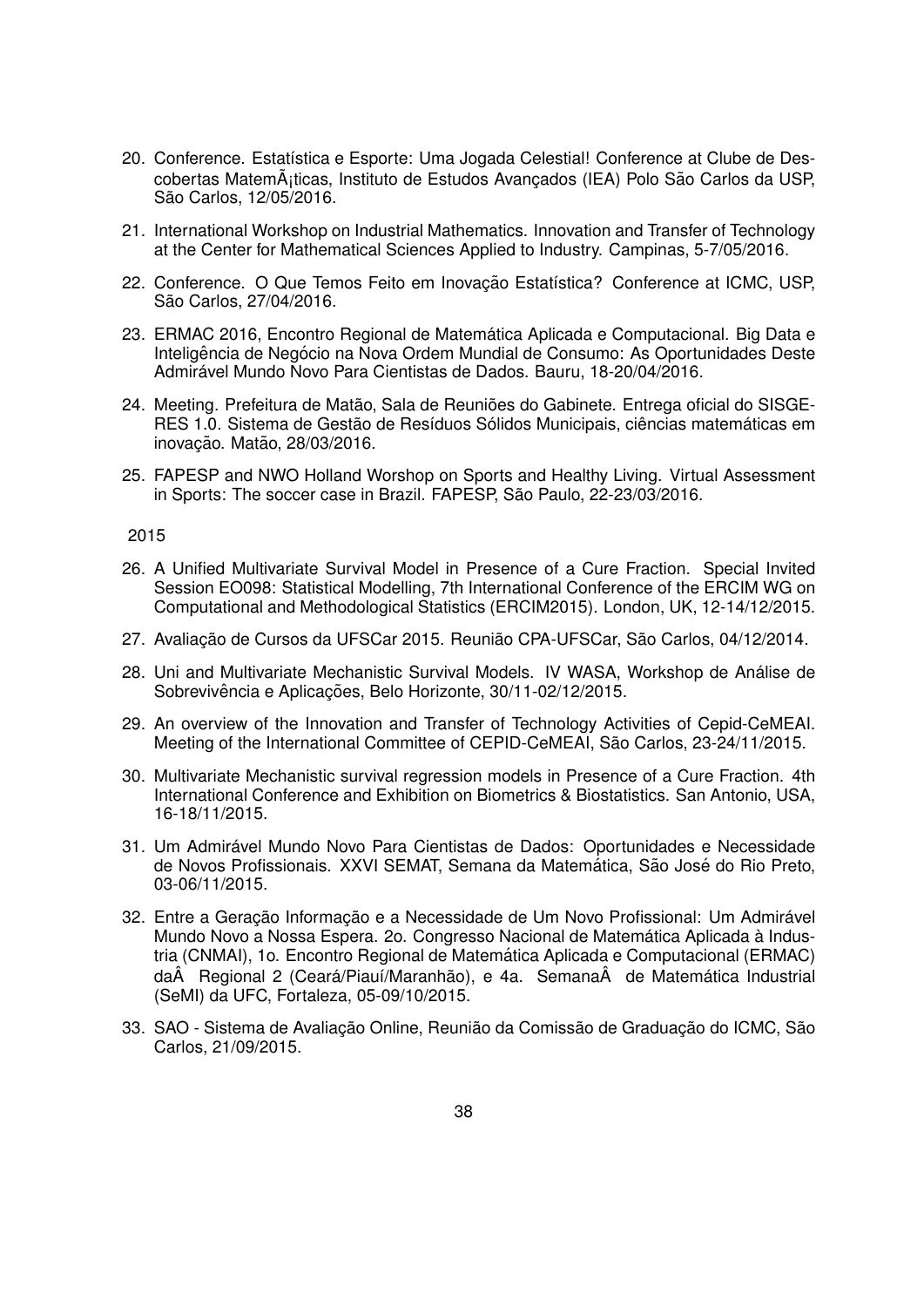- 34. An overview of the last two years of Cepid-CeMEAI. Meeting of the IAC (international Advisory Committee) of CEPID-CeMEAI, São Carlos, 14-15/09/2015.
- 35. Problem: Fraud Detection from Complex Networks (Group Organizer). 1st Brazilian Study Group with Industry, CEPID-CeMEAI, São Carlos, 08-11/09/2015.
- 36. Bayesian Approaches to Predicting Football Match Outcomes: Who will be the Champion? 60th ISI World Statistics Congress (WSC), Rio de Janeiro, 26-31/07/2015.
- 37. Projects of the Brazilian Statistical Association for an Upcoming Promising Future of the Statistical Science in Brazil, 60th ISI World Statistics Congress (WSC), Rio de Janeiro, 26-31/07/2015.
- 38. Brave New World of Data. Satellite Meeting of the IASI at the 60th ISI World Statistics Congress, Rio de Janeiro. 22-04/07/2015.
- 39. A New lifetime model for multivariate survival data with a cure fraction. Thematic Session on Survival Analysis: Modeling and Applications. 58a Reunião Anual da RBras e o 15o SEAGRO. Presidente Prudente, 20-24/07/2015.
- 40. Statistical Innovation in Brazil: Bayesian Analysis and Technology Transfer. IV Congresso Bayesiano de América Latina (COBAL), Medellín, Colombia, 01-04/07/2015.
- 41. The CeMEAI. Meeting with Prof. Richard McClatchey from University of West England (Bristol-UWE) and CERN, São Carlos, 24/06/2015.
- 42. Meeting of the Indicators Study Group on Higher Education (GEIES), INEP, Brasília, 15/06/2015.
- 43. iSports: Descobrindo talentos no futebol. Bridge Startups, São Carlos, 10/06/2015.
- 44. O Que Temos Feito em Inovação em Ciências Matemáticas. Discussion Table: A inovação em ciências matemáticas e as ciências matemáticas em inovação. Pint of Science Festival Brazil, São Carlos, 18-20/05/2015.
- 45. iSports: A web-oriented statistical expert system for talent detection in soccer. 1a Simposio ´ Regional de Matemática Industrial, São José do Rio Preto, 22-23/04/2015.
- 46. Inovação, Transferência Tecnologica e Difusão. 1a Simpósio Regional de Matemática Industrial, São José do Rio Preto, 22-23/04/2015.
- 47. Suporte a Programação do SINAPE 2016. Reunião Comissão Local do SINAPE 2016, Departamento de Matemática, URGS, Porto Alegre, 07/04/2015.
- 48. Transferência Tecnológica e Inovação em Estatística. 1o Simpósio de Inovação do centrode Desenvolvimento de Materiais (CEPID-CDMF), São Carlos, 31/03-01/04/2015.
- 49. Estudo analítico-comparativo entre a metodologia utilizada pelo INEP para o cálculo do CPC e proposição de nova metodologia de cálculo. Instituto Nacional de Estudos e Pesquisas Anísio Teixeira (INEP), Brasília, 27/03/2015.
- 50. Statistical Innovation in Brazil: Technology Transfer and Products. 2nd Workshop on Assessment of Risk (WAR), São Carlos, 12-14/03/2015.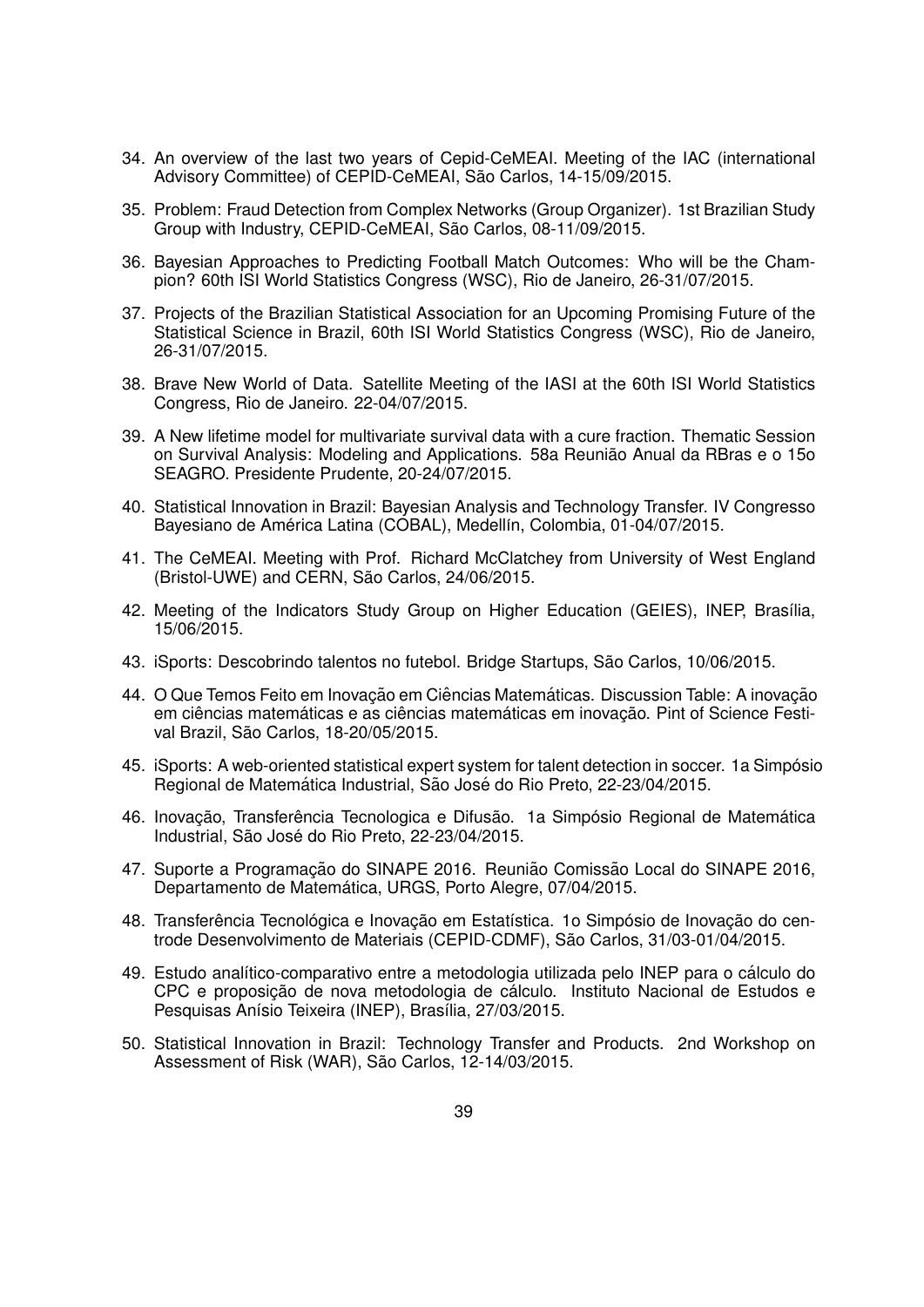- 51. Statistical Innovation in Brazil. 14a Escola de Modelos de Regressão, Campinas, 02-05/03/2015.
- 52. Statistical Products and Innovation. 3th Workshop on Probabilistic and Statistical Methods, São Carlos, 09-11/02/2014.

- 53. Estudo analítico da metodologia utilizada para o cálculo do indicador Conceito Preliminar de Curso (CPC) e proposicão de nova metodologia de cálculo. Instituto Nacional de Estudos e Pesquisas Anísio Teixeira (INEP), Brasília, 17/12/2014.
- 54. Avaliação de Cursos da UFSCar 2014. Reunião CPA-UFSCar, São Carlos, 16/12/2014.
- 55. Mechanistic survival regression models in presence of long-term survival. Special Invited Session ESI04: Statistical Analysis of Event Times. 6th International Conference of the ERCIM WG on Computational and Methodological Statistics (ERCIM2014). Pisa, Italy, 06-08/12/2014.
- 56. Projetos CEPID-CeMEAI em Andamento. Reuniao do CEPID-CeMEAI, IMECC-UNICAMP. ˜ Campinas, 28/11/2014.
- 57. Brave new World of Data. 3o Seminario de Metodologia do IBGE (SMI2014). Rio de ´ Janeiro, 05-07/10/2014.
- 58. Transferência Tecnológica e Inovação em Estatística. IV Encontro Baiano de Estatística. Salvador, 23-25/10/2014.
- 59. Revisão Sistemática de literatura e propostas de procedimentos teórico-metodológicos para o estudo sobre o indicador Conceito Preliminar de Curso - CPC. Instituto Nacional de Estudos e Pesquisas Anísio Teixeira (INEP), Brasília, 15/10/2014.
- 60. Estatística e Inovação no CEPID-CeMEAI. Reunião Plenãria e Palestra Setembro/2014 da CIESP Sorocaba: Inovação e Matemática. Organização: Diretoria Regional da CIESP e Câmara de Comércio e Indústria Brasil-Alemanha, Sorocaba, 16/09/2014.
- 61. Um velho admirável mundo de dados para um novo profissional. Mesa redonda em Matemática Industrial: O que é isso? 35o CNMAC. Natal, 08-12/09/2014.
- 62. Mechanistic non-default rate regression modeling for financial data. III Forum Mineiro de ´ Estatística e Probabilidade, Belo Horizonte, 20-23/08/2014.
- 63. Predicting Football Match Outcomes: The 2014 FIFA Word Cup Tournament Case. III International Conference on Probability and Statistics (JIPE), Lima, 13-15/08/2014.
- 64. Estatística e Inovação. Mesa redonda em Estatística e Inovação. 21o SINAPE. Natal, 20-25/07/2014.
- 65. i-Sports Detectando Talentos em Futebol. Mesa redonda em Métodos Estatísticos Aplicados a Previsão de Futebol. 21º SINAPE. Natal, 20-25/07/2014.
- 66. Non-proportional non-default rate competing causes survival modeling for financial data. Departamento de Estatística, Faculdade de Ciências e Tecnologia, UNESP - Campus de Presidente Prudente-SP, 16/06/2014.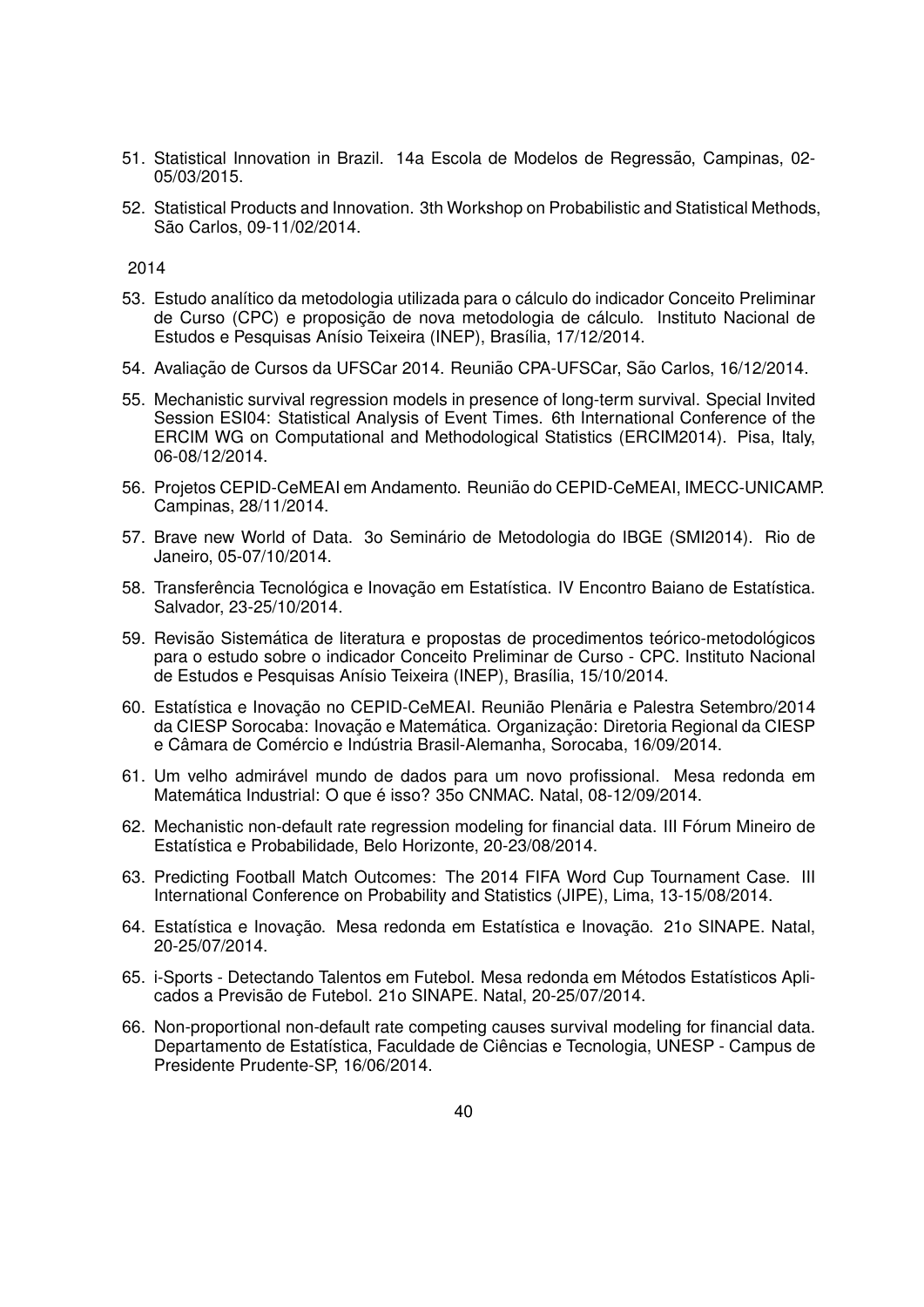- 67. CER Group at ICMC-USP. 1st Workshop of the CER Saúde, São Carlos, 29/05/2014.
- 68. Um Velho Admirável Mundo Novo de Dados. Reunião do SME-ICMC, São Carlos, 27/05/2014.
- 69. A Bayesian Approach to Predicting Football Match Outcomes Considering Time Effect Weights. 59th RBRAS - Reunião Anual da Região Brasileira da Sociedade Internacional de Biometria, Atibaia, 19-21/05/2014.
- 70. Avaliação de Cursos da UFSCar. Reunião CPA-UFSCar, São Carlos, 13/05/2014.
- 71. Statistics at ICMC: Our contributions to the CeMEAI. Barh Delegation Visit to USP, São Carlos, 29-30/04/2014.
- 72. A Bayesian Approach to Predicting Football Match Outcomes Considering Time Effect Weights. 12th Brazilian Meeting on Bayesian Statistics, Atibaia, 10-14/03/2014.
- 73. Francisco Louzada. A Estatística Dentro da Nova Ordem Industrial. Recepção Alunos Estatística UFRN, Natal, 14/02/2014.

- 74. Francisco Louzada. A new non-default rate regression model for credit scoring data: An application to a Brazilian bank personal loan portfolio data. 30 Workshop em Análise de Sobrevivência e Aplicacões. Campinas, 27-29/11/2013.
- 75. Francisco Louzada. Modelagem Estatística Para Detecão de Talentos e Previsão de Jogos Esportivos. XII Encontro Mineiro de Estatística, Uberlândia, MG, 04 a 06/09/13.
- 76. Francisco Louzada. Modelagem Estatística para Previsão de Resultados de Jogos de Futebol: O Caso da Copa do Mundo de 2010. XXIV Encontro Nacional de Estudantes de Estatística (ENESTE), Presidente Prudente, 28/08 a 01/09 de 2013.
- 77. Francisco Louzada. Modelos Mecanísticos de Sobrevivência Uni e Multivariados. 58a Reunião Anual da RBras e o 15o SEAGRO. Campina Grande, 22-26/07/2013.
- 78. Francisco Louzada. The Birnbaum-Saunders survival model with cure fraction under different of activation mechanisms. 28th International Workshop on Statistical Modelling, Palermo, Italy, 08-12 July 2013.
- 79. Francisco Louzada. A New Non-Default Rate Regression Model For Credit Scoring Data: An Application to a Brazilian Bank personal Loan Portfolio Data. 13a Escola de Modelos de Regressão, Maresias, Fevereiro de 2013.
- 80. Francisco Louzada. Modelos Mecanísticos de Sobrevivência. I Encontro Português de Biometria & I Encontro Luso-Galaico de Biometria, Braga, Portugal, 14-16/07/2013.
- 81. Francisco Louzada. Modelagem Estatística para Dados Esportivos. Semana de Ciências Naturais e Estatística-IME-UFRJ, Rio de Janeiro, RJ, 17/01/13.

## 2012

82. Algumas Percepções da ABE. Forum de Pesquisa e Pós-Gaduação em Matemática e Estatística. Campinas, 04/12/2014.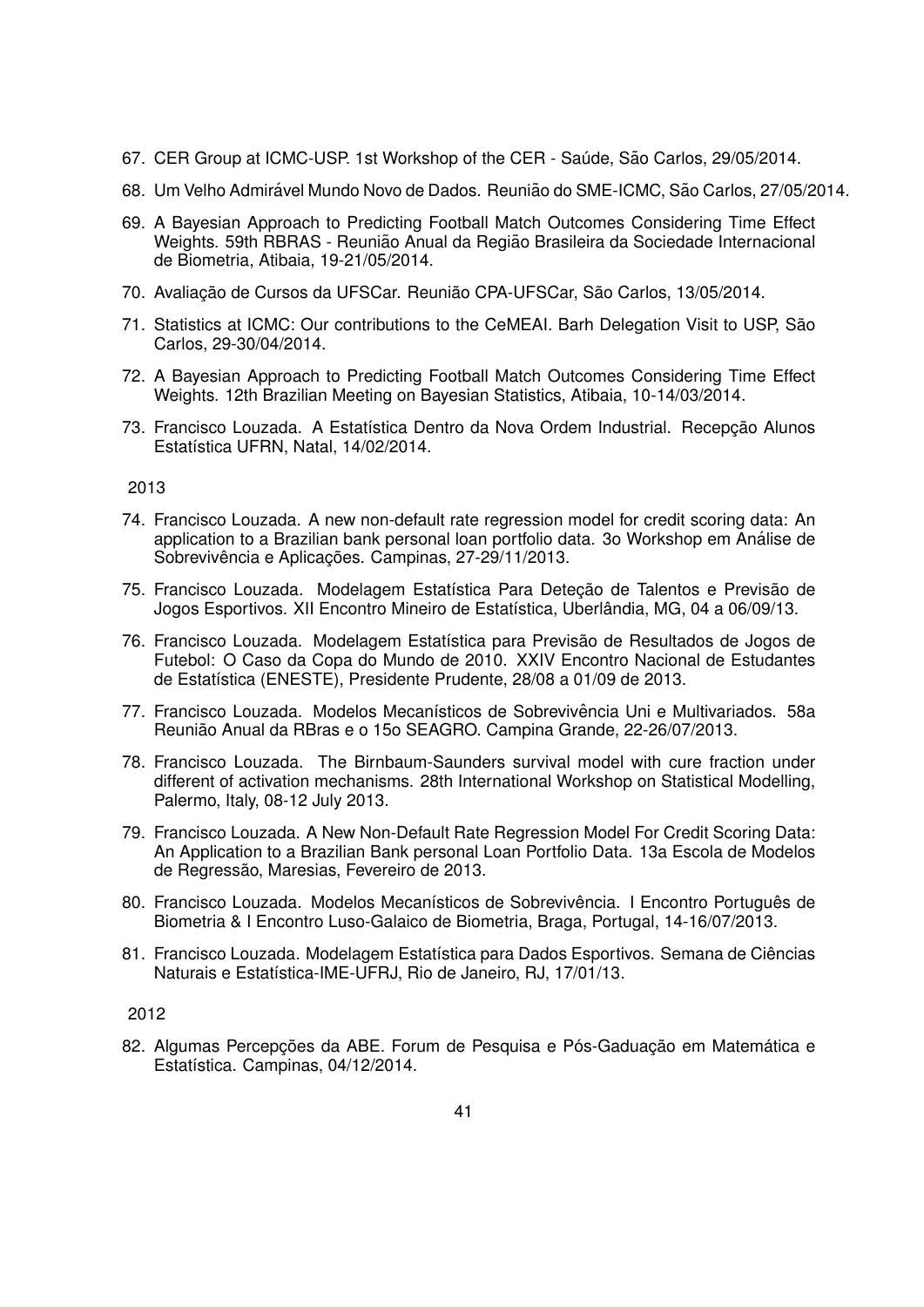- 83. CeMEAI (apresentação do Centro de Matemática e Estatística Aplicadas à Indústria, Workshop dos NAPs São Carlos, São Carlos, 29/11/2012.
- 84. Uma Abordagem Bayesiana para Previsão de Jogos de Futebol. IX Semana de Estatística VII Jornada de Estatística. Maringá, 29-30/10/2012.
- 85. Aplicação da Estatística para Resolução de Problemas Encontrados na Indústria Nacional. IV Jornada de Tecnologia em Fabricação Mecânica do SENAI. São Carlos, 22-26/10/2012.
- 86. Modelos Mecanísticos de Sobrevivência Como Esquemas de Ativação Latentes. Semana da Estatística. Natal, 22-26/10/2012.
- 87. Modelos de Sobrevivência Aplicados a Dados Financeiros: Se e quando a inadimplência ocorre. 17o Conselho de Modelagem SERASA-Experian. Sao Paulo, 25/09/2012. ˜
- 88. Modelos Mecanísticos de Sobrevivência Como Esquemas de Ativação Latentes. 57a RBRAS. Piracicaba, 05-09/05/2012.
- 89. A Bayesian Approach to Predicting Football Match Outcomes Considering Time Effect Weights. 12th Brazilian Meeting on Bayesian Statistics, Atibaia, 10-14/03/2014.
- 90. A Multiple Time Scale Survival Model With a Cure Fraction. 11th EBEB, Amparo, 18- 22/03/2012.

- 91. Modeling long-term bivariate survival data based on copulas: an application on diabetic retinopathy data. 43a Reunião Regional da Associação Brasileira de Estatística. Recife, 01-02/12/2011.
- 92. Previsão de Demanda por Doutores em Probabilidade e Estatística para os Próximos anos: A Pós-Graduação em Estatística está preparada para atender demanda atual de Doutores das universidades brasileiras? CAPES, Brasília, 7/11/2011.
- 93. Quem somos? Onde Estamos? Para onde vamos? Caracterização dos Docentes e Necessidade de Doutores Dentro das Graduações de Estatística do País. Semana de Estatística e Ciências Atuariais, UFRN, Natal, 17-21/10/2011.
- 94. Modelagem Estatística Para Previsão de Resultados de Jogos Esportivos. Semana de Estatística e Ciências Atuariais, UFRN, Natal, 17-21/10/2011.
- 95. Previsão de Demanda de Docentes Doutores Em Estatística. VII Encontro Nacional de Estatísticos (ENE), CONFE, Rio de Janeiro, 18-19/10/2011.
- 96. A Estatística Nossa de Cada Dia! Seminário ICMC-USP, São Carlos, 24/05/2011.
- 97. A Long-Term Bivariate Survival FGM Copula Model. 6th Brazilian Conference on Statistical Modelling in Insurance and Finance. Maresias, April 10-15, 2011, Brazil
- 98. Necessidade de Doutores Dentro das Graduações de Estatística do País. Semana de Estatística e Ciências Atuariais, XII Escola de Modelos de Regressão. Fortaleza, 13-16/03/2011.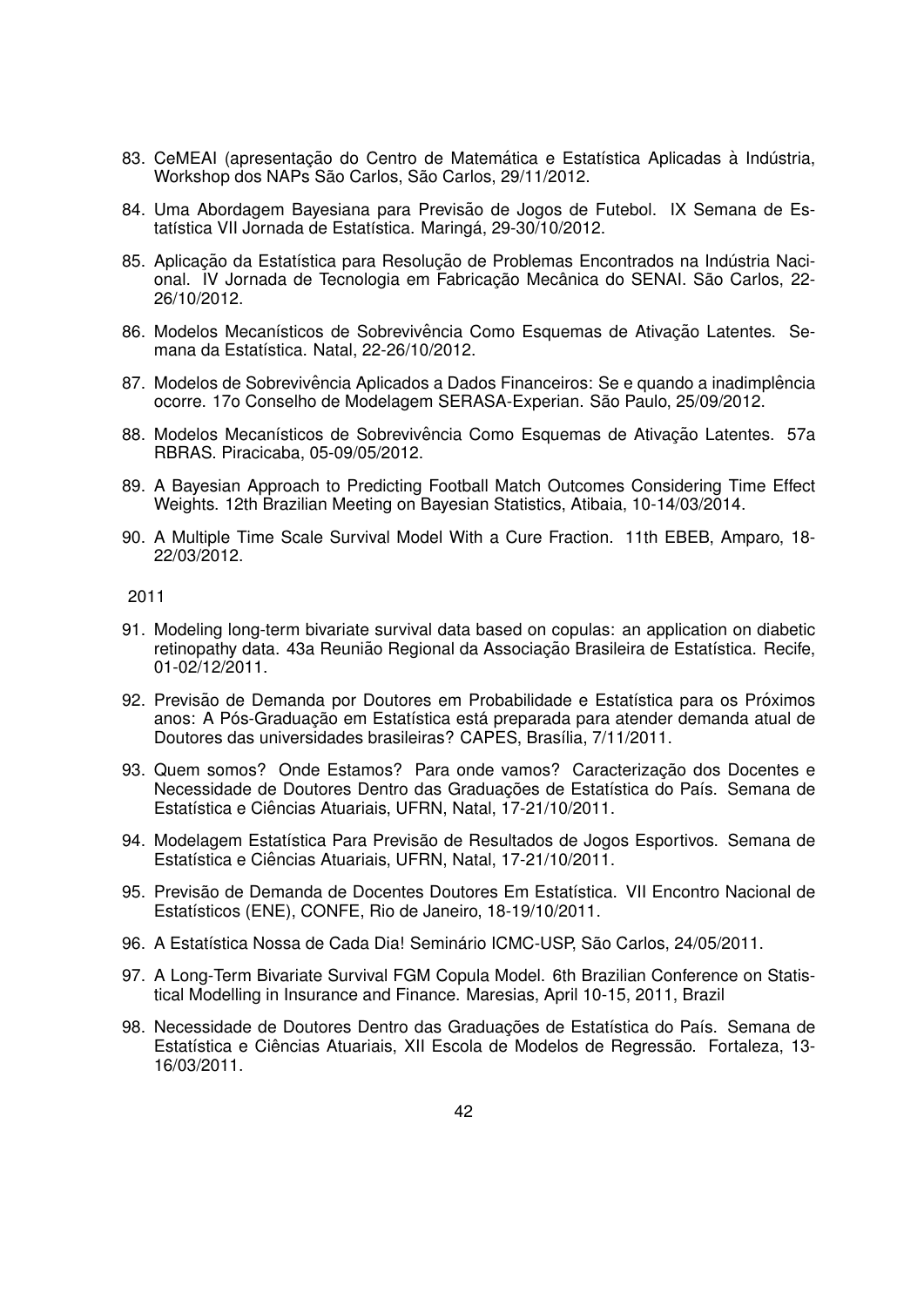99. Modelos Mecanísticos de Sobrevivência Com Diferentes Esquemas de Ativação. Seminário UFRJ, Rio de Janeiro, 07/02/2011.

- 100. Modeling bivariate survival data based on copulas: An application on diabetic retinopathy data. XXV International Biometric Conference. Florianópolis, 5-10/12/2010.
- 101. Blendagem de Modelos. Conselho de Modelagem Serasa-Experian. São Paulo, 28/10/2010.
- 102. Modelagem Estatística para Previsão de Resultados de Jogos Esportivos. Semana da Estatística UNESP. Presidente Prudente, 20-23/10/2010.
- 103. Modelagem Estatística para Previsão de Resultados de Jogos Esportivos. Dia Internacional da Estatística da ENCE. Rio de Janeiro, 20/10/2010.
- 104. Introdução a Modelagem de Risco Para Dados de Crédito: Gestão Estatística do Relacionamento com o Cliente. VII Semana de Matemática Aplicada a Negócios. Ribeirão Preto, 20-21/09/2010.
- 105. A Mechanistic cure rate model: The generalized negative binomial cure rate model for survival data in presence of latent competing causes. II Workshop on Bayesianity:
- 106. Foundations and Applications. São Paulo, 1-4/09/2010.
- 107. Bivariate survival distribution induced by a Sibuya dependence function. 1st Conference on Applied Probability and Statistical Methods and 7th Conference on Multivariate Distributions with Applications. Maresias, 8-13/08/2010.
- 108. Bagging K-Dependence Bayesian Classifiers for Classification Modeling on Large Datasets. 19o SINAPE. São Pedro, 26-30/07/2010.
- 109. Uma Abordagem Bayesiana para Previsao de Jogos de Futebol: A Copa do Mundo de ˜ 2010. 19o SINAPE. Sao Pedro, 26-30/07/2010. ˜
- 110. Quem somos? Onde Estamos? Para onde vamos? Caracterização dos Docentes e Necessidade de Doutores Dentro das Graduações de Estatística do País. Seminário do Departamento de Estatística da UFMG. Belo Horizonte, 18/06/2010.
- 111. Medidas da capacidade preditiva de modelos de credit scoring. Conselho de Modelagem Serasa-Experian. São Paulo, 30/06/2010.
- 112. A pós-graduação em Estatística está preparada para atender demanda atual de Doutores das universidades brasileiras. Dia do Estatístico da UFSCar. São Carlos, 28/05/2010.
- 113. A Multiple Time Scale Survival Model with a Cure Fraction. 10th Brazilian Meeting on Bayesian Statistics, Angra dos Reis, 21-14/03/2010.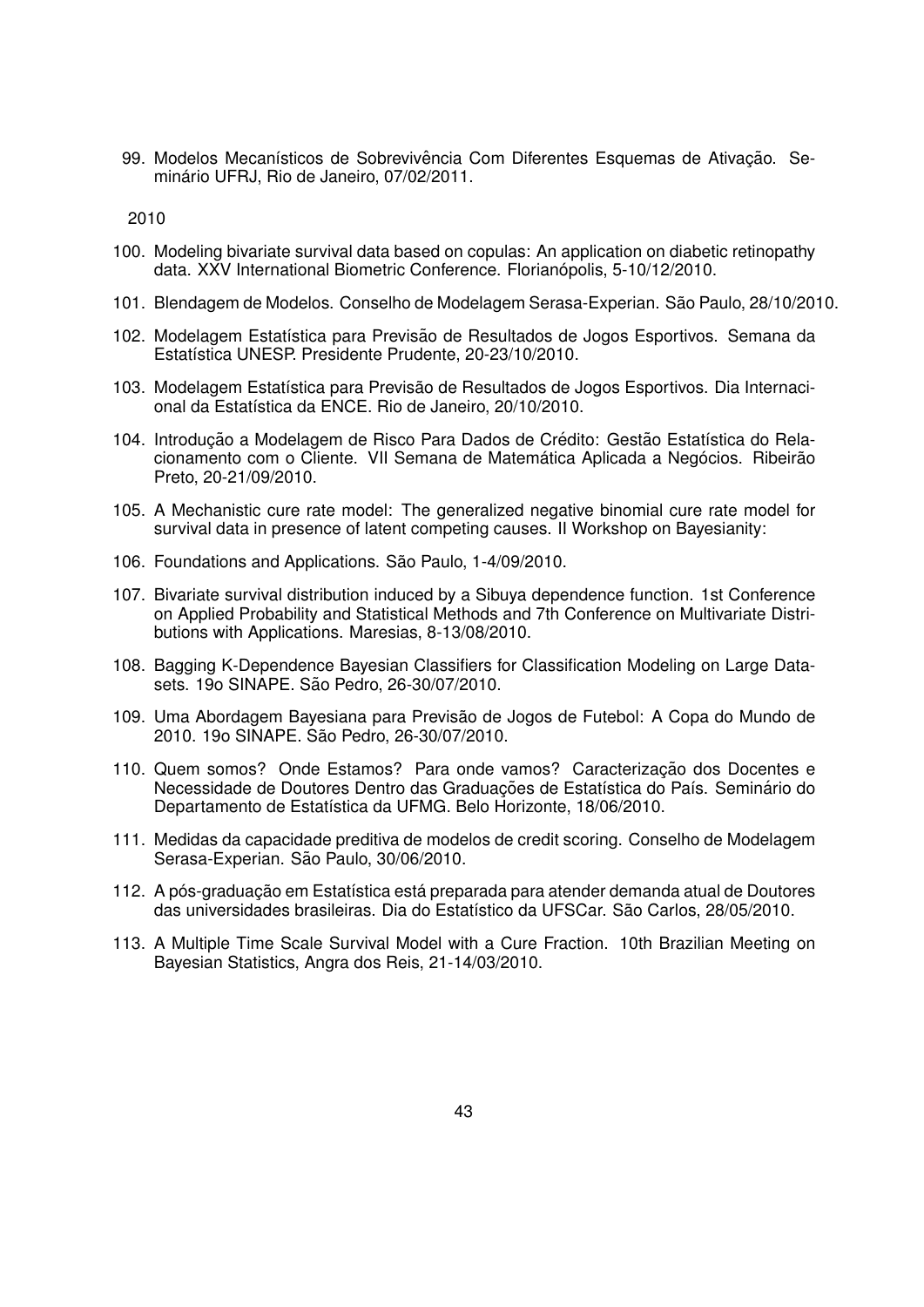# **7.2 Short-Courses and Tutorials**

- 1. Short-Course. Diferentes Procedimentos de Estimação. CER-ICMC-USP, São Carlos, 16-17/06/2016. 4hs.
- 2. Short-Course. Introdução ao SAS, CER-ICMC-USP, São Carlos, 12-13-19/05 and 02-09-10/06/2016. 12hs.
- 3. Mineração Estatística de Dados. CER-ICMC-USP, São Carlos, 31/04, 01-07-14-15-28/04/2016. 12hs.
- 4. Short-Course. Introdução à Modelagem Estatística Para Dados de Crédito, CER-ICMC-USP, São Carlos, 03-04-10-11/03/2016. 8hs.
- 5. Tutorial. CEP Online. 21o SINAPE. Natal, 20-25/07/2014. 1h.
- 6. Introducão à Modelagem Estatística Para Dados de Crédito. III International Conference on Probability and Statistics (JIPE), Lima, 13-15/08/2014. 3hs.
- 7. Modelagem Estatística para Risco de Crédito. 6th Brazilian Conference on Statistical Modelling in Insurance and Finance. Maresias, March 24-28, 2013, Brazil. 2hs.
- 8. Modelagem Estatística para Risco de Crédito. 20o SINAPE, João Pessoa, 30/7 a 01/08/2012. 2hs.
- 9. Introducão à Modelagem de Risco Para Dados de Crédito: Gestão Estatística do Relacionamento com o Cliente. Semana da Estatística UFSCar, São Carlos, 17-21/10-2011. 4hs.
- 10. Introdução à Modelagem de Risco Para Dados de Crédito: Gestão Estatística do Relacionamento com o Cliente. VII Semana de Matemática Aplicada a Negócios, Ribeirão Preto, 20-21/09/2010. 4hs.

# **7.3 Oral and Poster Presentations**

1. 22o SINAPE. Natal, 25-29/07/2016.

Taciana Kisaki Oliveira Shimizu; Francisco Louzada; Adriano Kamimura Suzuki; Josmar Mazucheli. A compositional regression model with tilted normal errors. Oral.

Paulo Henrique Ferreira da Silva; Francisco Louzada. Classical Estimation of Trivariate Copula-based SUR Tobit Right-Censored Models through the Modified Inference Function for Margins Method. Oral.

Ricardo Rocha; Saralees Nadarajah; Vera Tomazella; Francisco Louzada. A new class of defective models based on the Marshall Olkin family of distributions for cure rate modeling. Oral.

George Lucas Moraes Pezzott; Luis Ernesto Bueno Salasar; José Galvão Leite; Francisco Louzada-Neto. On Identifiability and Estimation for an Individual Heterogeneity Capture-recapture Model. Oral.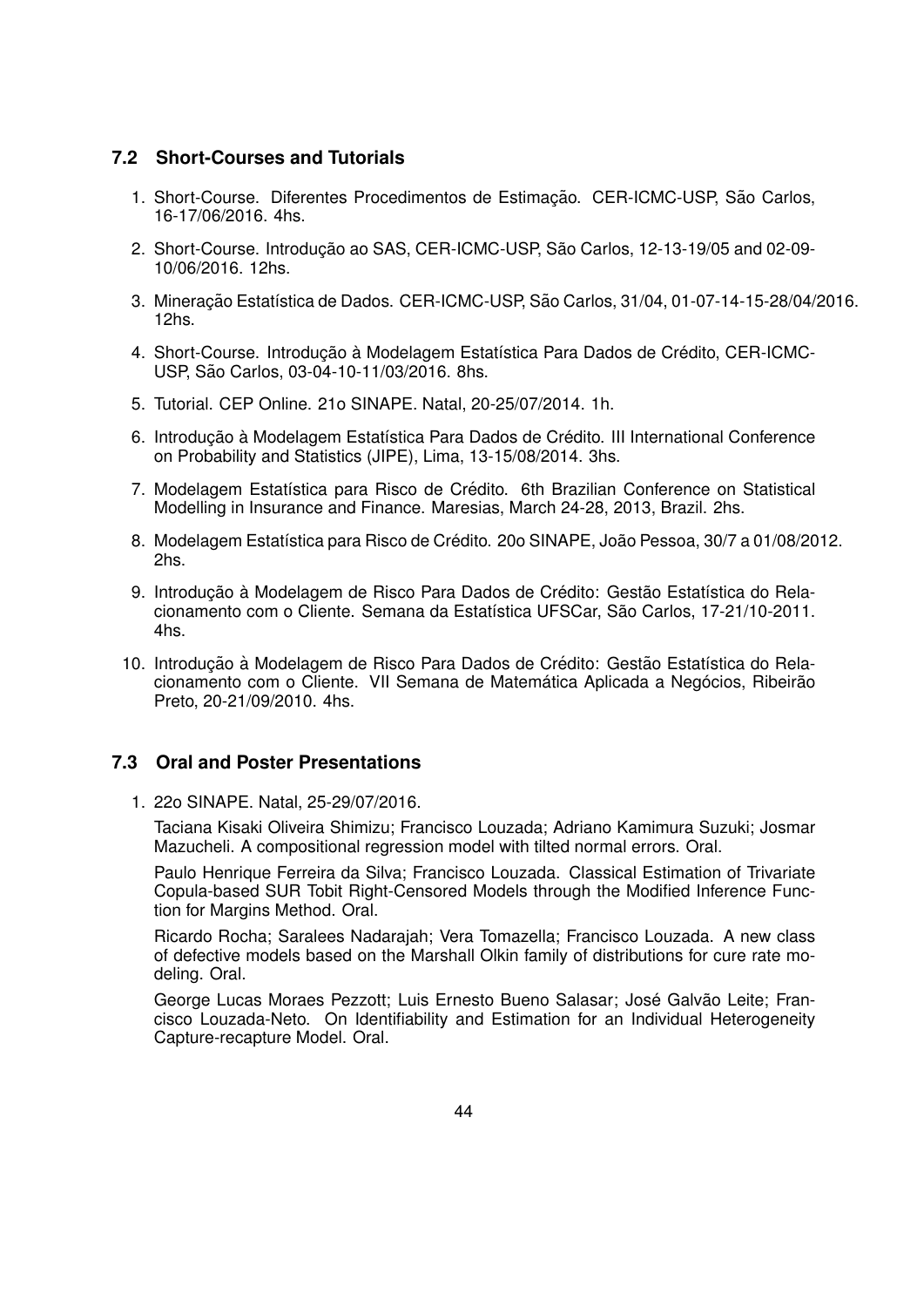Rumenick Pereira da Silva; Dione Maria Valença; Francisco Louzada Neto. Modelo de regressão F generalizado de longa duraçção: uma aplicaçção à fidelizaçção e retençção de clientes. Oral.

Anderson Ara; Francisco Louzada. The alpha skew Gaussian naive bayes: a probabilistic generalization of Gaussian naive bayes. Oral.

2. 1st Latin American Conference on Statistical Computing (LACSC), Gramado (RS). 22- 24/07/2016

Anderson Ara; Francisco Louzada. Alpha skew Gaussian Bayes classifiers. Oral.

Taciana Kisaki Oliveira Shimizu; Francisco Louzada; Adriano Kamimura Suzuki; Josmar Mazucheli. A compositional regression model with tilted normal errors. Poster.

3. 13o Encontro Brasileiro de Estatística Bayesiana (EBEB), Belo Horizonte, 22-26/02/2016 Tiago de Miranda Fragoso; Francisco Louzada. Bayesian model averaging: A systematic review and conceptual classification. Poster.

Luca Martino, Victor Elvira, Francisco Louzada. Effective Sample Size for Importance Sampling based on the discrepancy measures. Poster.

José A. Fiorucci, Ricardo S. Ehlers, Francisco Louzada. BayesDccGarch - An Implementation of Multivariate GARCH DCC Models. Poster.

Katiane S. Conceiçção; Vera Tomazella; Marinho G. Andrade; Francisco Louzada. Bayesian Analysis under a Reference Prior Approach of Biparametric Zero-Modified Distributions. Poster.

Silvia Maria Prado; Francisco Louzada; Josemar Rodrigues; Mário Luis Lanfredi Viola. Bayesian M/ MINCOMPE/1 model. Poster.

Pedro Luiz Ramos; Francisco Louzada. Bayesian reference analysis for the Generalized Gamma distribution. Poster.

Bao Yiqi; Vicente Garibay Cancho; Francisco Louzada; Adriano K. Suzuki. Cure Rate Proportional Odds Models with Spatial Fragilities for Interval-Censored Data. Poster.

4. 4th Workshop on Probabilistic and Statistical Methods, São Carlos, Member of the Scientific Committee. 01-03/02/2016.

Luca Martino, Victor Elvira, Francisco Louzada. Effective Sample Size for Importance Sampling based on the discrepancy measures. Oral.

Mauro R. de Oliveira Jr., Francisco Louzada, Fernando F. Moreira. The zero-inflated promotion cure rate regression model applied to fraud propensity in bank loan applications. Oral.

Alexandre Maiorano, Francisco Louzada, Jorge Bazan. Echo of Numbers: Introductory Module in Statistics. Poster.

Taciana K. O. Shimizu, Francisco Louzada and Adriano K. Suzuki. Compositional Regression Model with Volleyball Data: A Bayesian Approach. Poster.

5. 8th International Conference of the ERCIM WG on Computational and Methodological Statistics (ERCIM2015). London, UK, 12-14/12/2014.

Gleici Castro Perdona; Francisco Louzada; Hayala C. S. Cavenague; Fernanda Maris Peria. Exponentiated general hazard to compare risk of death for different states of breast cancer. Poster.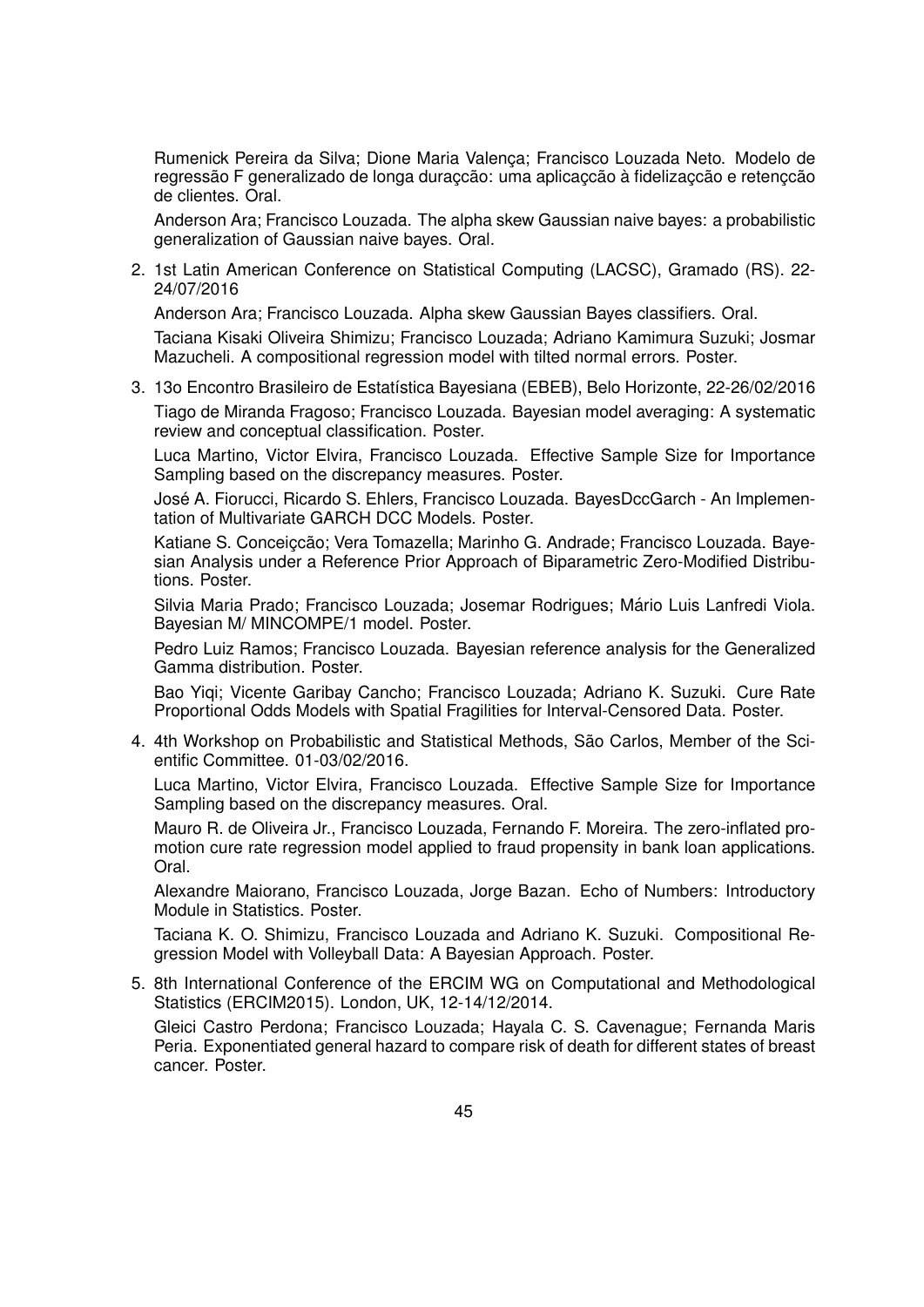6. IV WASA, Workshop de Análise de Sobrevivência e Aplicações, Belo Horizonte, 30/11-02/12/2015.

Francisco Louzada, Mauro R. de Oliveira Jr. and Fernando F. Moreira. The zero-inflated cure rate regression model: Applications to fraud detection in bank loan portfolios. Oral.

Ricardo Rocha, Saralees Nadarajah, Vera Tomazella, Francisco Louzada and Amanda Eudes. New defective models based on the Kumaraswamy family of distributions with application to cancer data sets. Oral.

7. Credit Scoring and Credit Control XIV Conference, University of Edinburgh Business School. Edinburgh, UK, 26-28/08/2015.

Mauro Ribeiro de Oliveira Junior, Francisco Louzada, Gustavo Henrique de Araujo Pereira, Fernando Moreira, Raffaella Calabrese. An Inflated Mixture of Beta Regression Models for LGD. Oral.

Mauro Ribeiro de Oliveira Junior, Francisco Louzada, Fernando Moreira. Risk weighted function considering alternative measures of correlation and models for loss given default. Oral.

8. Simpósio de Matemática para a Graduação, São Carlos, 26-28/08/2015.

Giovani C. Rodrigues; Francisco Louzada; Pedro L. Ramos. Poisson-exponential distribution: Different methods of estimation. Poster.

9. Seminário de intercâmbio de pesquisas em políticas sociais, combate à fome e à miséria no Brasil, Brasília. 13-14/08/2015.

Luiz Manoel de Moraes Camargo Almeida; Luiz Fernando Oriani e Paulillo; Francisco Louzada; Alexandre Maiorano. Efetividades e coesão social de políticas públicas e redes locais/território de segurança alimentar. Invited Oral.

10. Statistical Computing for Data Science: Satelite Joint Meeting of the IASC-ABE at the 60th ISI World Statistics Congress, Búzios. 01-02/08/2015.

Anderson Ara; Francisco Louzada. The alpha skew naive bayes: a probabilistic generalization of Gaussian naive Bayes. Invited Oral.

Taciana T. K. Shimizu; Francisco Louzada; Adriano K. Suzuki. Bayesian analysis for the Compositional Regression Model.

11. Business and Industrial Statistics Meeting, Unicamp, Campinas, 22-24/07/2015.

Paulo H. Ferreira; Francisco Louzada. Bivariate rotated clayton copula sur tobit model: a modified inference function for margins, interval estimation and a financial application. Invited Oral.

12. 60th ISI World Statistics Congress, Rio de Janeiro. 26-31/07/2015.

Katiane S. Conceição. Zero-modified models for count data. ISI Tinbergen Award Winners. Oral.

Ricardo Rocha; Francisco Louzada; Saraless Nadarajah; Vera Tomazella. Two new defective distributions based on the Marshall-Olkin extension. Oral.

Vicente G. Cancho; Francisco Louzada; Dipak K. Dey; Gladys D. C. Barriga. A New lifetime model for multivariate survival data with a surviving fraction. Poster.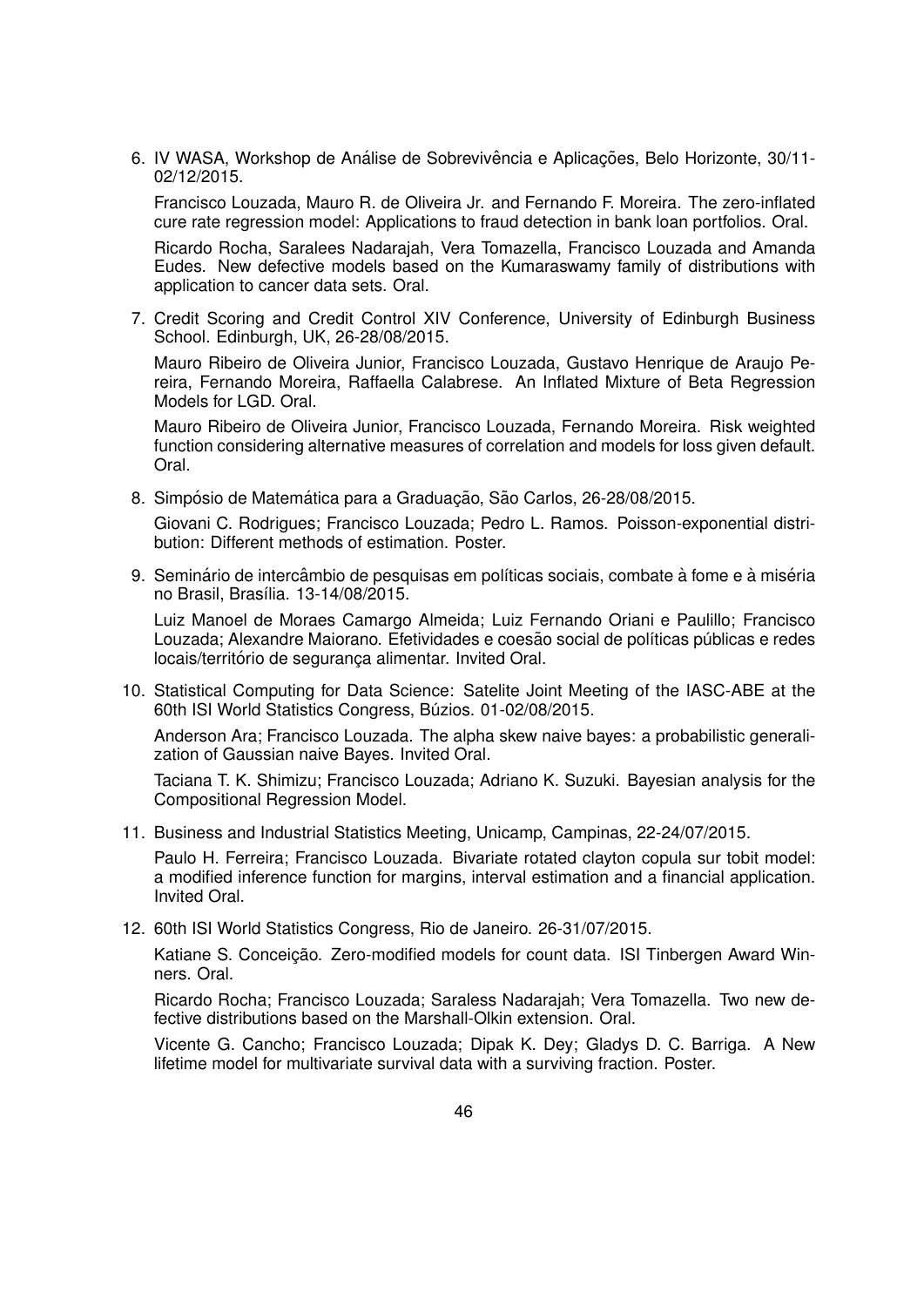Gladys D. C. Barriga; Francisco Louzada; Vicente G. Cancho. A new non-default rate regression model for credit scoring data: An application to a Brazilian bank personal loan portifolio data. Poster.

13. 60a. Reunião Anual da Região Brasileira da Sociedade Internacional de Biometria (RBras) e o 16o. Simpósio de Estatística Aplicada a Agronomia (SEAGRO), Presidente Prudente, 20-24/07/2015.

Taciana T. K. Shimizu; Francisco Louzada; Adriano K. Suzuki; Ricardo S. Ehlers. Modeling Compositional Regression With Uncorrelated And Correlated Errors: A Bayesian Approach. Poster.

Mari Roman; Francisco Louzada; Vicente Garibay Cancho. GGG: A Flexible Long-term Survival Model. Poster.

14. 29th New England Statistical Symposium, University of Connecticut. Storrs, Connecticut,24- 25/04/2015.

Jose Augusto Fioruci and Francisco Louzada, Tiago Ribeiro and Fotios Petropoulos. The ´ Optimized Theta Method. Poster.

15. 14a ERM, Campinas, SP, 02-05/03/2015.

Gladys D.C. Barriga; Vicente G. Cancho; Francisco Louzada. The Zero-inflated Conway-Maxwell Poisson Model to Analyze Discrete Data. Oral Communication.

Alexandre C. Maiorano: Anderson Ara: Francisco Louzada. Indicadores para Avaliacão Esportiva via Cópulas. Poster.

Daniele Cristina Tita Granzotto; Francisco Louzada. Profile Methods for the Transmuted Log-Logistic Model in the Presence of Right Censored Lifetime. Poster.

Valdemiro Piedade Vigas; Francisco Louzada; Giovana Oliveira Silva. Extensão do modelo de regressão Weibull na presenca de longa duração. Poster.

Francisco Louzada; Paulo H. Ferreira. Bivariate rotated clayton copula sur tobit model: a modified inference function for margins and interval estimation. Poster.

Taciana Kisaki Oliveira Shimizu; Francisco Louzada. Modeling volleyball data via a compositional regression structure. Poster.

Adriano K. Suzuki; Vicente G. Cancho; Francisco Louzada; Gladys D. C. Barriga. A Bayesian Approach for a New Long-term Survival Models with Latent Activation. Poster.

Katiane S. Conceição; Adriano K. Suzuki; Marinho G. Andrade; Francisco Louzada. A Bayesian Approach to Zero-Modified Poisson Model for the Prediction of Match Outcomes: An Application to the 2012-2013 La Liga Season. Poster.

16. 3th Workshop on Probabilistic and Statistical Methods, São Carlos, 09-11/02/2015.

Mauro R de Oliveira, Francisco Louzada. Statistical tools underlying unexpected risks in Basel II. Poster.

17. 6th International Conference of the ERCIM WG on Computational and Methodological Statistics (ERCIM2014). Pisa, Italy, 06-08/12/2014.

Gleici Castro Perdona; Hayala C. S. Cavenague; Francisco Louzada; Fernanda Maris Peria. The exponentiated modified Weibull long term hazard model in the context of breast cancer. Poster.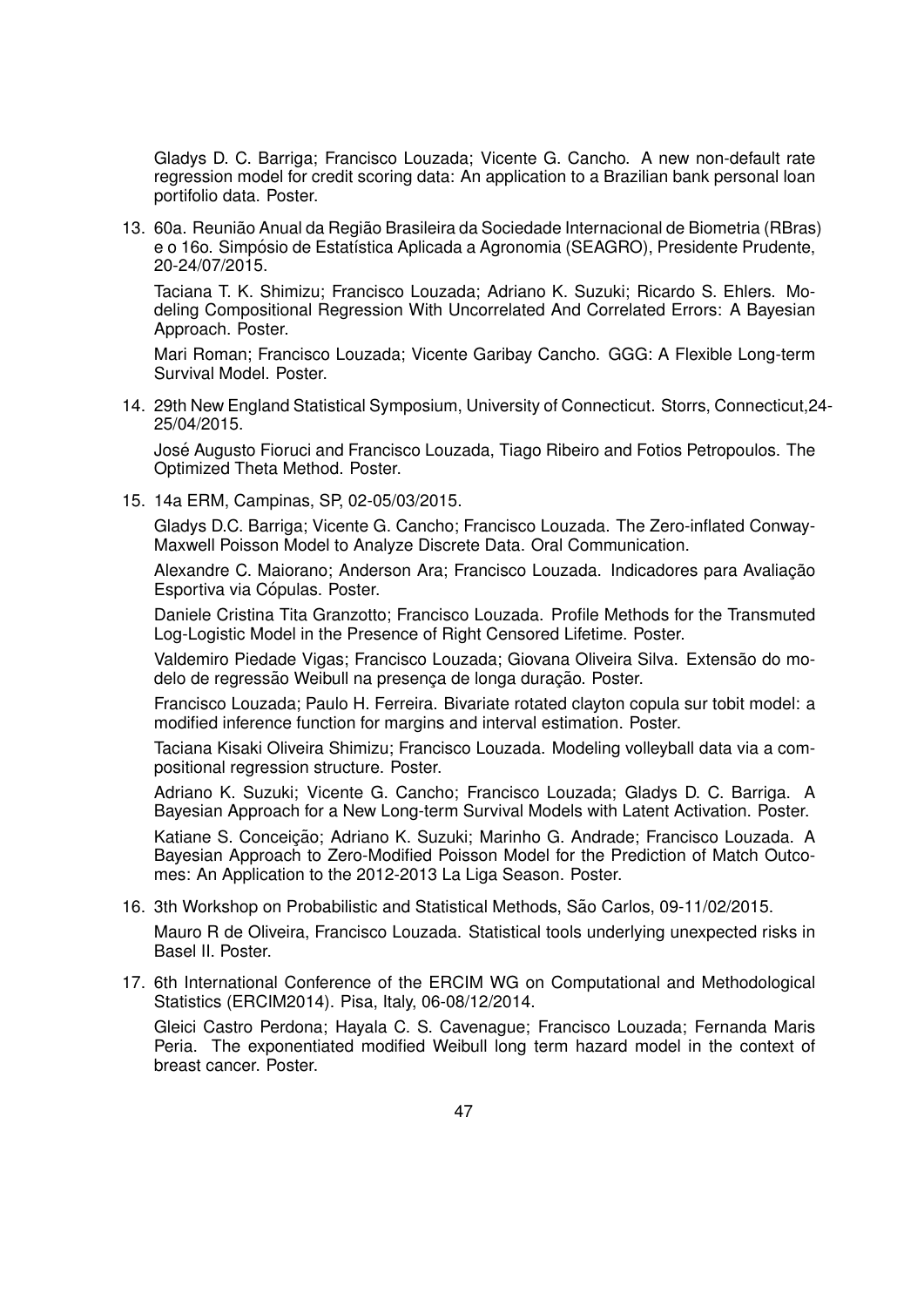18. 21o SINAPE. Natal, 20-25/07/2014.

Daniele Cristina Tita Granzotto; Francisco Louzada. The Transmuted Log-Logistic Distribution: Modeling, Inference and an Application to a Polled Tabapua Race Time up to First Calving Data. Oral Communication.

Katiane S. Conceição; Marinho G. Andrade; Francisco Louzada. Zero-Modified Power Series Distributions. Oral Communication.

Adriano K. Suzuki; Francisco Louzada; Vicente G. Cancho; Gladys D. C. Barriga. A Bayesian Approach for a New Long-Term Survival Models Underlying Different Activation Schemes. Poster.

Mauro Ribeiro de Oliveira Junior; Francisco Louzada. An evidence of link between default and loss of bank loans from the modeling of competing risks. Poster.

Paulo H. Ferreira; Francisco Louzada. A modified version of the inference function for margins and interval estimation for the bivariate clayton copula sur tobit model: a simulation approach. Poster.

Alexandre C. Maiorano; Francisco Louzada. Avaliação Esportiva Utilizando Técnicas Multivariadas: Construção de Indicadores e Sistema Online. Poster.

Gleici Castro Perdona, Hayala C. S. Cavenague, Cleyton Zanardo , Francisco Louzada, Fernanda Maris Peria, Thais O. Gozzo. Exponentiated Modified Weibull Model with Long Term Survival: A Hazard Models to Cancer Problems. Poster.

Amanda Cristina Estevam; Guilherme Moraes Ferraudo; Vera Tomazella; Francisco Louzada. Modelagem Estatística para Análise de Dados Imobiliários com Censura a Esquerda em modelos GAMLSS: Um estudo de caso de lotes urbanos na cidade de São Carlos, SP. Poster.

Sandra Rêgo de Jesus; VeraLucia Damasceno Tomazella; Francisco Louzada. Análise de Referência Bayesiana para a Distribuição Lognormal Generalizada com Aplicação a Dados de Sobrevivência. Poster.

Alexandre C. Maiorano; Anderson Ara; Francisco Louzada. Sistema Online iSport. Poster.

Katiane S. Conceicão: Francisco Louzada. Zero-Modified Models for Count Data. Poster.

Anderson Ara; Francisco Louzada. Redes Probabilísticas para Classificação na Presença de Variáveis Assimétricas e Bimodais. Poster.

19. 29th International Workshop on Statistical Modelling, GA [ttingen, Germany, 15/07/2014.

Souza, H. C. C. ; Perdona, G. S. C. ; Peria, F. M. ; Louzada, Francisco. Parameter estimation for the the Exponentiated Modified Weibull Model with Long Term Survival: A Simulation Study. Oral Contribution.

20. 59a RBRAS, Ouro Preto, MG, 19-21/05/2014.

Tomazella, V. L. D. ; Louzada-Neto, F. ; Rêgo de Jesus, S. . Objective Bayesian Reference Analysis for the Generalized Normal Regression Model: Local Influence and an Application on data of Brazilian Eucalyptus Clones. Oral Contribution.

21. 12th Brazilian Meeting on Bayesian Statistics, Atibaia, SP, 10-14/03/2014.

Francisco Louzada, Adriano Suzuki, Luis Salasar, Anderson Ara, Jose Leite. A Bayesian approach to predicting football match outcomes considering time effect weight. Oral.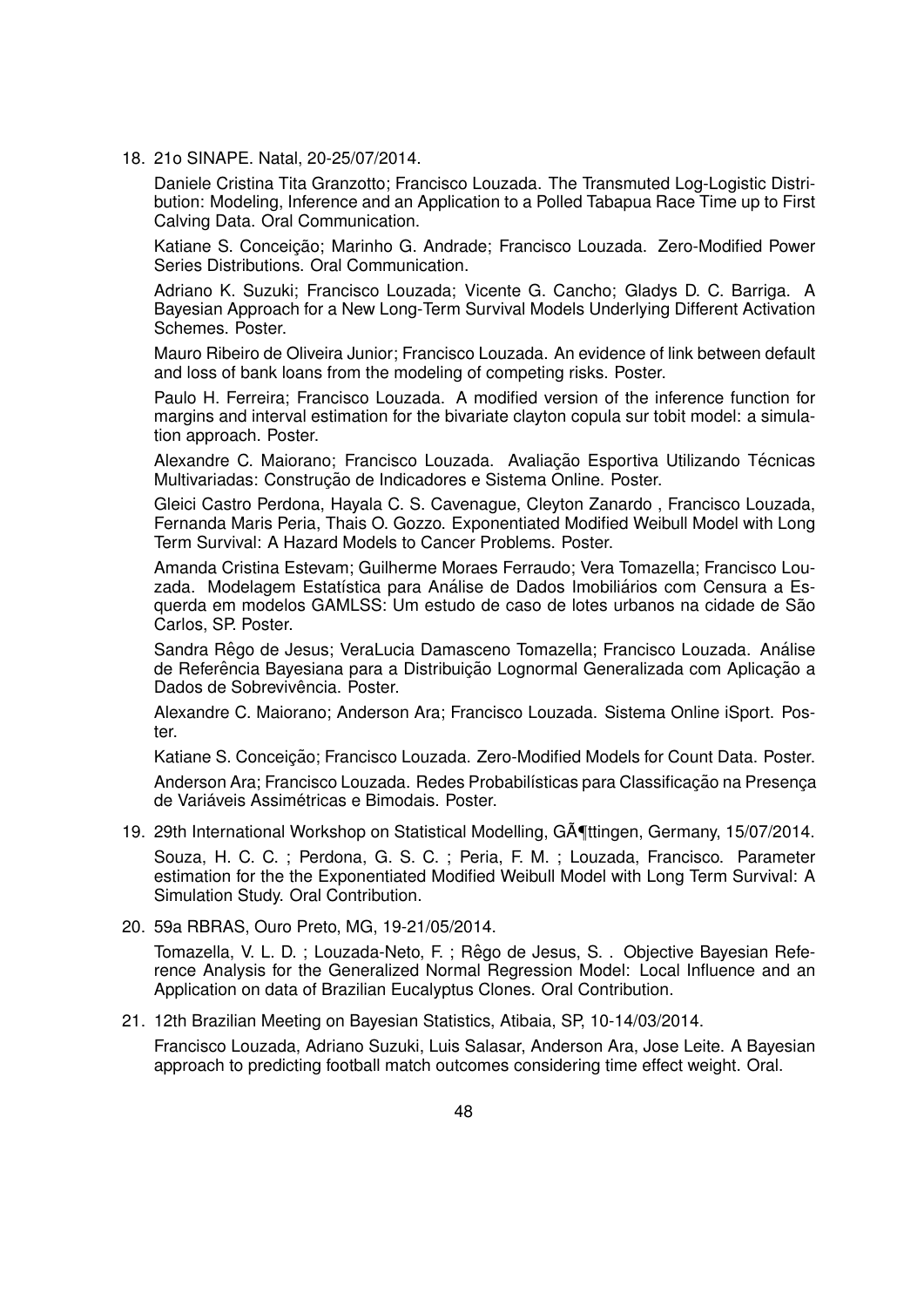Katherine E. C. Zavaleta, Vicente G. Cancho, Francisco Louzada. A Bayesian detection zero-inflated model. Poster.

Yiqi Bao, Vicente Garibay Cancho, Francisco Louzada. On the Bayesian estimation and influence diagnostics for the Weibull-negative-binomial regression model with cure rate under latent failure causes. Poster.

Jose Augusto Fioruci, Yiqi Bao, Francisco Louzada, Vicente Garibay Cancho. Bayesian inference of the exponential- poisson-logarithmic distribution. Poster.

Erlandson Saraiva, Luis Aparecido Milan, Francisco Louzada, Adriano Suzuki. A predictive allocation sampler for analysis of mixture model. Poster.

Daniele C. T. Granzotto, Francisco Louzada. The transmuted log-logistic distribu- tion: an application for time up to first calving of cows via Bayesian methods. Poster.

Marcia Aparecida Centanin Macera, Francisco Louzada, Vicente G. Cancho. The exponenti al-Poisson regression model for recurrent events: a Bayesian approach. Poster Contribution.

22. 2o Workshop on Probabilistic and Statistical Methods, São Carlos, 5-7/02/2014.

Daniele Cristina Tita Granzotto, Vera L. D. Tomazella, Francisco Louzada Neto. Reference analysis for the complementary exponential geometric model. Poster.

Jurandir Prazeres Filho, Francisco Louzada, Gilberto Pereira Araujo. Capacidade predi- ´ tiva de modelos de credit scoring em inferência dos rejeitados. Poster.

Katherine E. C. Zavaleta, Vicente G. Cancho, Francisco Louzada. A Bayesian detection zero-inflated model. Poster.

Lia Hanna Martins Morita, Vera L. D. Tomazella, Francisco Louzada Neto. Accelerated Lifetime Modelling with frailty in a non homogeneous Poisson Process for analysis of recurrent events data. Poster.

Mauro Ribeiro de Oliveira Júnior, Francisco Louzada, Vicente G. Cancho, Bao Yigi. Modeling time to default on a personal loan portfolio in presence of disproportionate hazard rates. Poster.

Ricardo Rocha, Vera L. D. Tomazella, Francisco Louzada Neto. Inferência Clássica e Bayesiana para o Modelo de Fracão de Cura Gompertz Defeituoso. Poster.

Valdemiro Piedade Vigas, Francisco Louzada, Josmar Mazucheli. A Distribuição Weibull-Poisson de Longa Duração na Presença de Covariáveis. Poster.

# 23. 2nd International Conference on Informatics & Applications. International Conference, Lodz, Poland, 23-25/09/2013.

Prado, S. M.; Louzada-Neto, F.; Rinaldo, J. G. S.Â; Benzé, B. G. . A new distribution for service model with state dependent service rate. Oral.

24. 58a RBRAS, Campina Grande, PB, 22-26/07/2013.

Sandra R. de Jesus, Vera Lucia D. Tomazella, Francisco Louzada. Analise Bayesiana ´ Objetiva para a Distribuição Normal Generalizada com Aplicação em Dados de Altura de Clones de Eucalípitos Brasileiros. Poster.

Valdemiro Piedade Vigas, Francisco Louzada, Josmar Mazucheli. A Distribuição Weibull-Poisson de Longa Duração. Poster.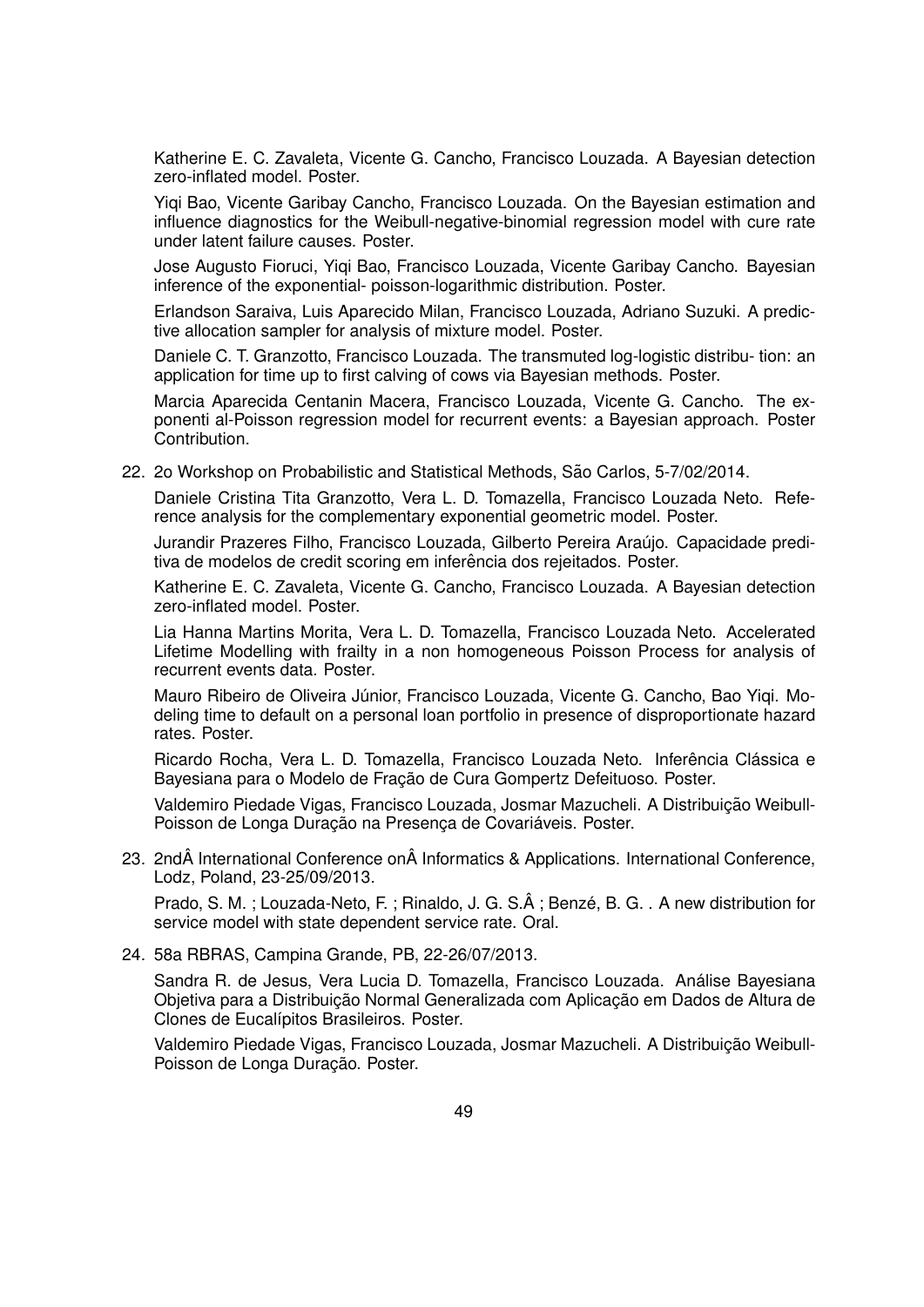Alexandre C. Maiorano, Francisco Louzada Neto, Anderson Ara. Indicadores para avaliação esportiva via componentes principais. Poster.

Amanda Cristina Estevam, Guilherme Moraes Ferraudo, Vera Tomazella, Francisco Louzada Neto. Aplicação do Modelo GAMLSS a Dados Imobiliários: Um estudo de caso de lotes urbanos na cidade de São Carlos, SP. Poster.

25. Sixth Brazilian Conference on Statistical Modelling in Insurance and Finance, Maresias, 24-28/03/ 2013.

Ara, A., Diniz, C., Andrade Filho, M. and Louzada, F.: Bivariate autoregressive moving average via copula. Oral.

26. 13a ERM, Maresias, SP, 24-27/02/2013.

Francisco Louzada, Vicente G. Cancho, Gladys D.C. Barriga. A New Non-default Rate Regression Model for Credit Scoring Data: an Application to a Brazilian Bank Personal Loan Portfolio Data. Oral.

Jhon F. Bernedo Gonzales, Mario de Castro Andrade Filho, Francisco Louzada, Vera L. ´ Tomazella. A Bayesian Long-term Survival Model with Partitions Structures for Categorical Covariates. Oral.

Gleici Castro Perdona, Francisco Louzada, Cleyton Zanardo, Hayala Cavenague. A New ˜ Weibull Family of Hazard Modesl for Breast Cancer Survival. Oral.

Cíntia Y. Yamachi, Mari Roman, Francisco Louzada Neto, Maria A. P. Franco, Vicente G. Cancho. The Exponentiated Complementary Exponential Geometric Distribution: Modeling, Properties and Inference. Poster.

Josmar Mazucheli, Francisco Louzada Neto. The Lindley-Geometric Distribution. Poster.

Silvia Maria Prado, Francisco Louzada Neto, José Gilberto Rinaldi. Generalized Queues with Waiting Time Dependent Service Rate. Poster.

Hayala Cristina Cavenague de Souza, Gleici da Silva Castro Perdoná, Francisco Louzada Neto. O Uso de Abordagem Bayesiana para o Ajuste do Modelo Weibull Modificado Exponenciado de Longa Duração para Dados de Sobrevida na área da Saúde. Poster.

Paulo Henrique Ferreira, Francisco Louzada Neto, Carlos Alberto Ribeiro Diniz. Credit Scoring Modeling with State-Dependent Sample Selection: an Application to a Brazilian Bank Data. Poster.

Amanda Cristina Estevam, Guilherme Moraes Ferraudo, Vera Lúcia Damasceno Tomazella, Francisco Louzada Neto. Métodos Estatísticos Aplicados ao Mercado Imobiliário: Um estudo de Caso de Lotes Urbanos na Cidade de São Carlos, SP. Poster.

Ricardo Ferreira da Rocha, Francisco Louzada Neto, Carlos Alberto Ribeiro Diniz. Modelos de Credit Scoring com Inferência dos Rejeitados e Estrutura de Combinação via Bagging. Poster.

Alexandre C. Maiorano, Anderson Ara, Francisco Louzada Neto. Teoria de Resposta ao Item para Construção de índices de Avaliação Institucional. Poster.

Cynthia A. V. Tojeiro, Francisco Louzada Neto, Gleici da Silva Castro Perdona. Comple- ´ mentary Weibull Modified Power Series Distribution. Poster.

More information can be found in http://www.mwstat.com/franciscolouzada